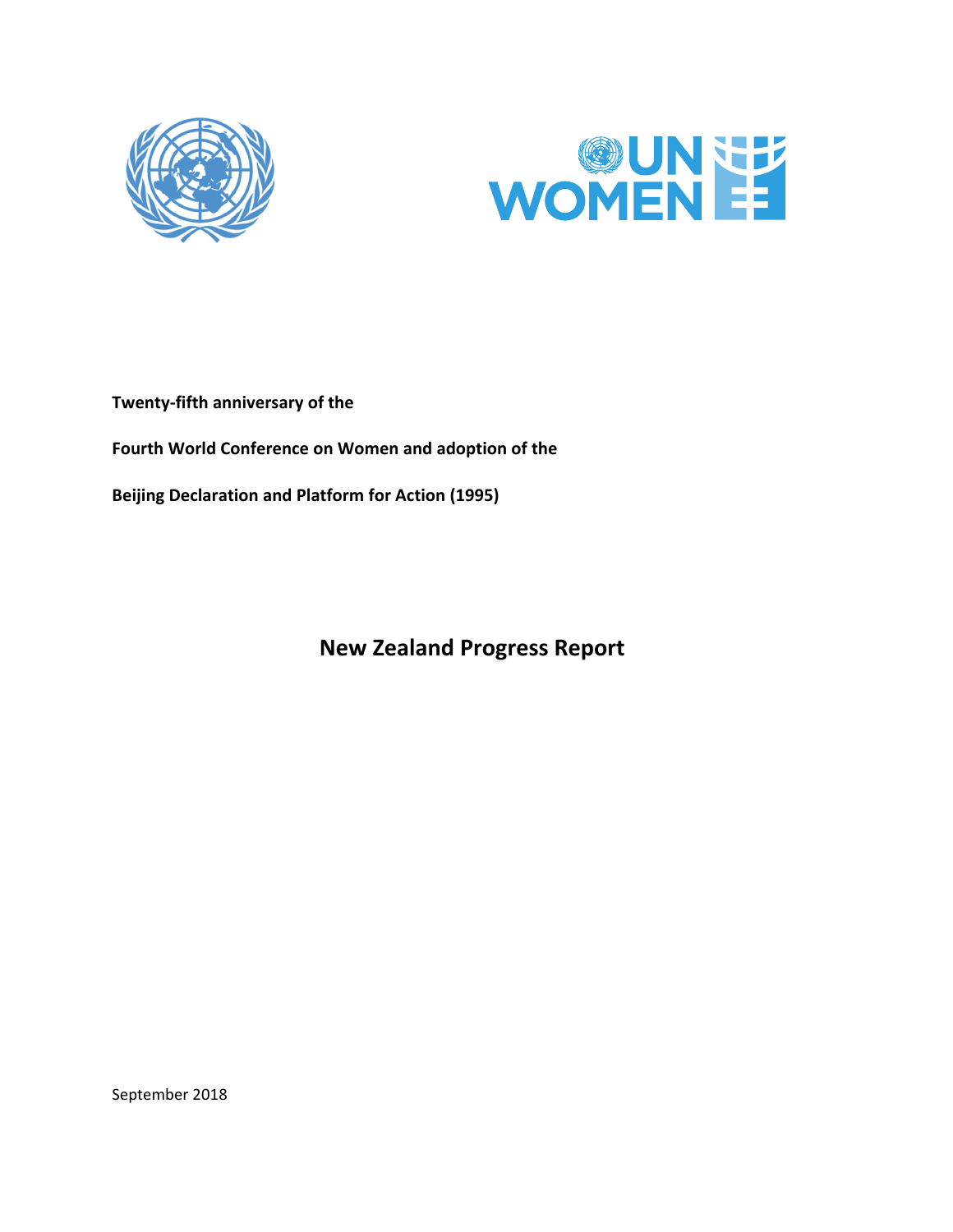## Section One: Priorities, achievements, challenges and setbacks

# **1. What have been the most important achievements, challenges and set‐backs in progress towards gender equality and the empowerment of women over the past 5 years?**

New Zealand is strongly committed to the protection and promotion of women's rights, as embodied in the Beijing Declaration and Platform for Action. The principle of equality for all is enshrined in New Zealand law and supported by an independent judiciary, democratic structures of governance, human rights accountability mechanisms, and the recognition and protection of society's most vulnerable groups and individuals.

We are aiming to develop an economy that is growing and working for all of us, to improve the wellbeing of New Zealanders and their families, and to make New Zealand proud. We want New Zealand to be a great place to be a woman or girl in all their diversity, where wāhine Māori (Maori women) succeed as Māori, and where gender is not a barrier to success and wellness. We also want New Zealand to be a place where the contribution of all women and girls is valued, that all women and girls are financially secure and can fully participate and thrive, and that all women and girls are free from all forms of violence and harassment.

As a matter of priority we are working to address gender inequalities that exist around pay equity, the gender pay gap, family and sexual violence, and economic outcomes for women, particularly Māori and Pacific women.

### **Achievements**

Over the last five years the Government has continued to make steady progress in advancing gender equality and New Zealand has implemented positive legislative and policy reforms to improve women's lives.

## *Pay Equity*

A landmark New Zealand Court of Appeal decision in 2014 determined that our equal pay legislation includes equal pay for work of equal value and changed the way the Equal Pay Act 1972 was understood. A \$2 billion pay settlement in 2017 resulted in a pay‐rise for more than 55,000 low paid,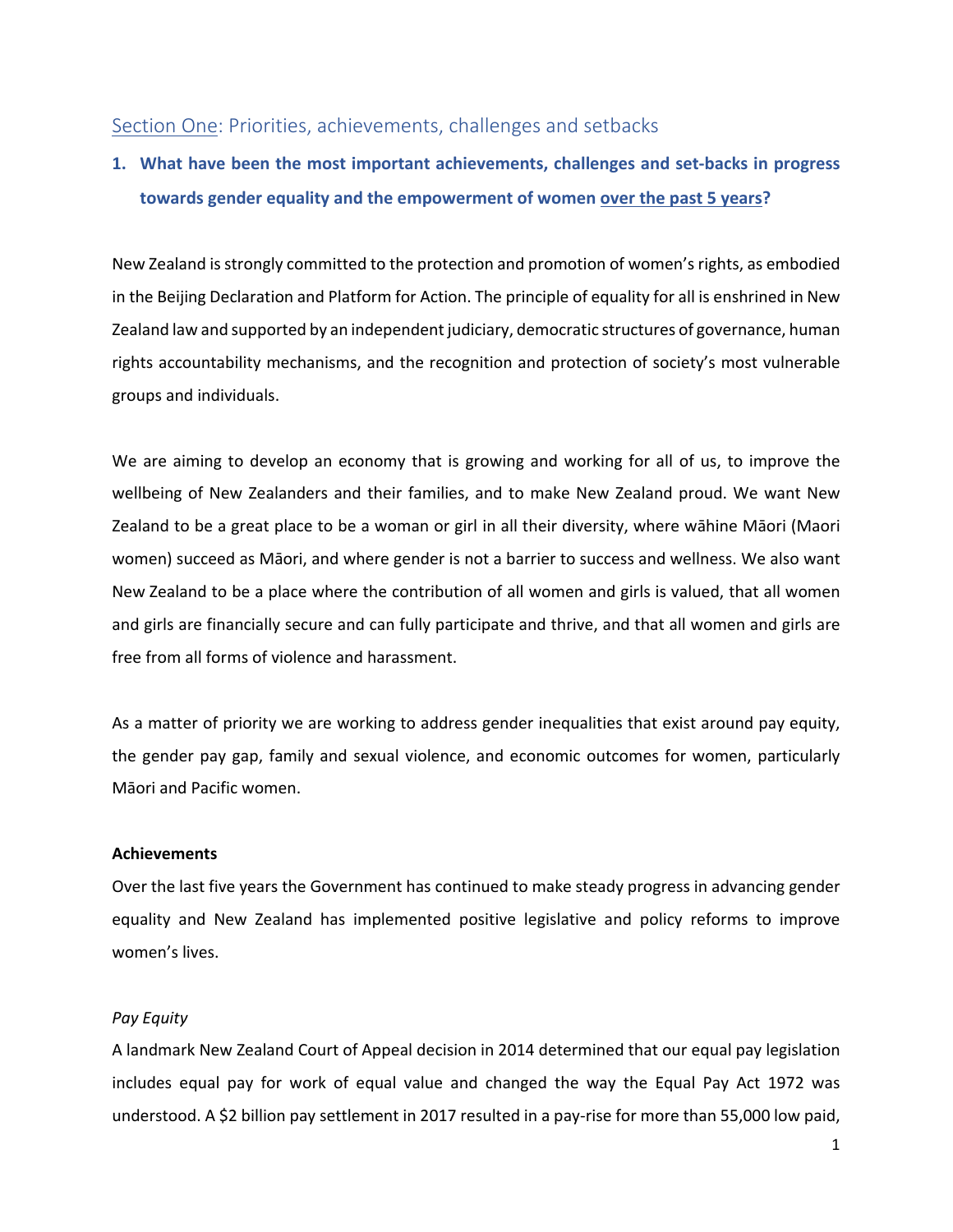mainly female, care and support workers. The Government announced on 22 June 2018 that it is extending the settlement to include mental health and addiction support workers who are predominantly women. The \$173.5 million settlement extension will ensure that around 5,000 mental health and addiction support workers will receive the same pay rates as care and support workers.

The Government has worked with employer and employee representatives, including unions, in a tripartite Joint Working Group on Pay Equity Principles, to develop principles to guide pay equity settlements. A suite of amendments to employment relations legislation will bring greater fairness to the workplace. These changes will increase protections for workers, especially low‐paid workers, many of whom are women, including Māori and Pacific women. The changes will strengthen the role of collective bargaining in the workplace to ensure fair wages and conditions.

#### *The Gender Pay Gap*

The current gender pay gap in New Zealand is 9.2 percent. In March 2017, the Ministry for Women released the research, *Empirical evidence of the gender pay gap in New Zealand*, which looked at the causes underlying the gender pay gap, which had not been investigated since 2003. The research showed that the majority (80 percent) of the gender pay gap is now driven by what lead author Professor Gail Pacheco and others have identified as "unexplained" factors.

A gender pay and pay equity taskforce in the State Services Commission (SSC) is implementing the 2018‐20 Action Plan for eliminating the gender pay gap in the public service.

The Government's 2018‐2020 Action Plan to end the gender pay gap in the public service aims for substantial progress by 2020 and looks to ensure that the public and private sectors are on a similar pathway.

### *Women in Leadership*

On 13 June 2018, the New Zealand Government set a target of 50 percent for women's participation on state sector boards and committees to be met by 2021 (the former target was 45 percent). New Zealand women's participation on state sector boards is now at 45.7 percent.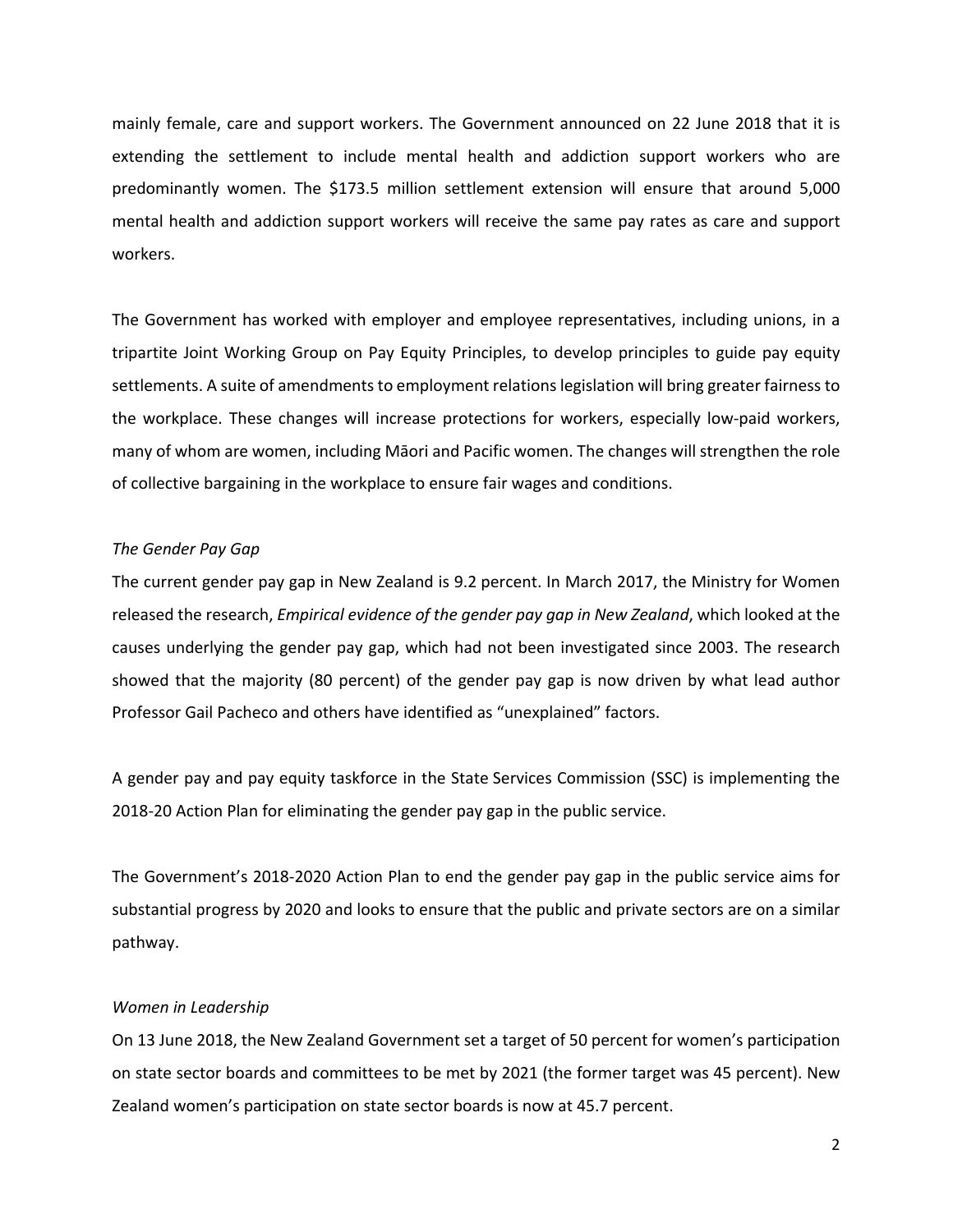The Ministry for Women manages a Nominations Service, with a database of over 1,000 women available for board roles. In 2018, the Ministry for Women responded to 185 requests nominating 680 women to state sector board roles.

As at 30 June 2018, the representation of women in the public service workforce was 60.9 percent and there were 48.8 percent women in the top three tiers of senior management. Fifty percent of Chief Executives are now women.

There are 49 women members of Parliament, the highest number ever in Parliament at one time. The Government has also established a position for a Parliamentary Under-Secretary with responsibility for domestic and sexual violence issues.

### *Addressing family and sexual violence*

This is the first time we have had a dedicated person in Government focused on family and sexual violence. This shows the concerted effort the Government is making to end domestic and sexual violence once and for all in our society.

An effective family violence and sexual violence system requires sustained leadership and coordination. It's clear the current system is failing to prevent violence or provide the integrated responses people need. That's why we have created a new Joint Venture to transform and lead the system.

#### *Paid parental leave*

Paid parental leave was extended from 14 weeks to 16 weeks on 1 April 2015, further extended to 18 weeks on 1 April 2016, and will be further extended to 26 weeks from July 2020.

The Government also introduced "keeping in touch" hours for employees to be paid to come into work for up to 40 hours during their paid leave period. The 40 hours can also be used for professional development. The Government encourages uptake of flexible work for both men and women, and by the end of 2019, all public sector roles will be flexible by default.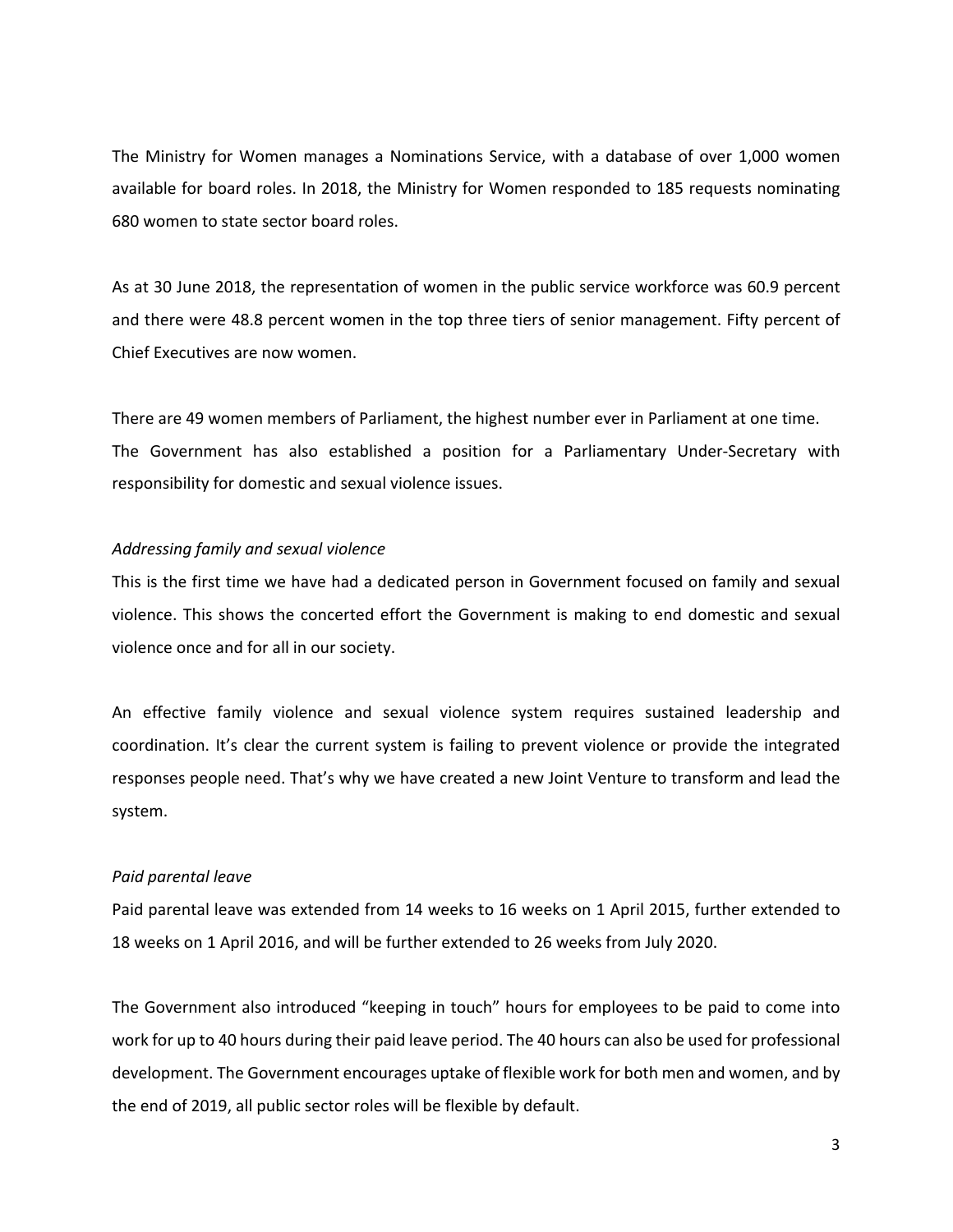#### **Challenges**

While the gender pay gap has narrowed over the past 20 years, it is persistent. We have a national gender pay gap of 9.2 percent. Some population groups, such as Māori, Pacific and migrant women, face greater gender pay gaps.

New Zealand women continue to suffer from high levels of domestic and sexual violence and we continue to rank high in OECD statistics on violence against women. Family violence is the largest driver of violent crime in New Zealand. Current data shows that one in three women experience physical, emotional and or sexual violence from a partner in their lifetime – twice the rate for men. Women are also more likely to be killed. Women living with a disability, young women, Māori women, queer and transgender women experience higher rates of violence and are also more likely to be re‐ traumatised by our current systems.

While New Zealand has made good progress towards equal representation on state sector boards, women remain underrepresented on private sector boards. Women hold only 19 percent of board positions and senior leadership positions in New Zealand Stock Exchange (NZX) listed companies. More generally, women of Māori, Pacific and Asian ethnicities remain under‐represented in the top tiers of management and over‐represented in lower paid occupations.

In 2018, the United Nations Convention of the Elimination of Discrimination Against Women (CEDAW) Committee's concluding observations on New Zealand set out 78 recommendations for improvement. The concerns ranged from improving women's access to justice, implementing pay equity, developing a gender budget, and initiating a national action plan for the advancement of women.

# **2. Which of the following have been the top priorities for accelerating progress for women and girls in your country over the past five years through laws, policies and/or programmes?**

Over the past five years, the government's priorities for women have reflected the areas where more work is needed, and where the biggest difference can be made: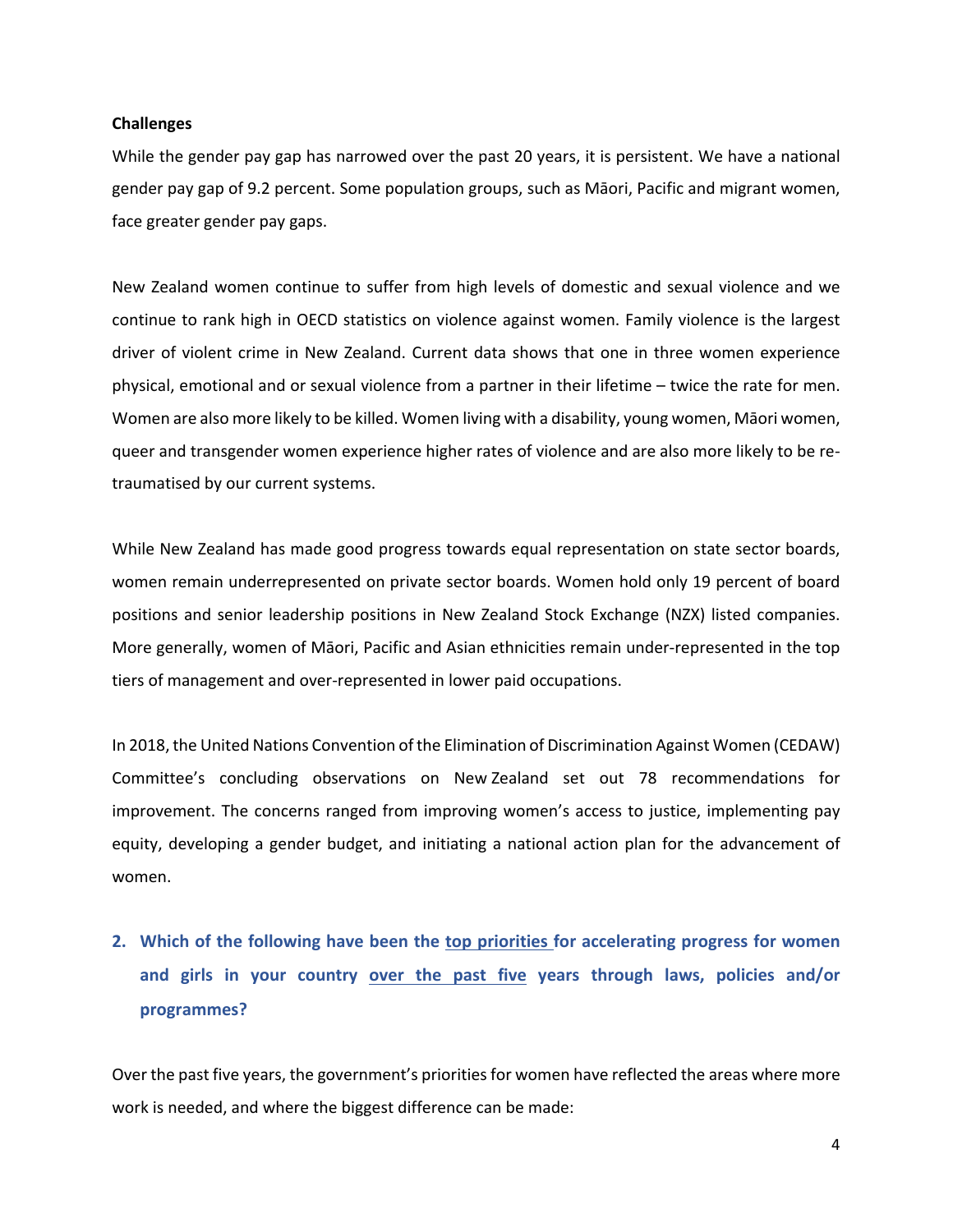- valuing women's contribution
- increasing women's representation in leadership
- ensuring women and girls are free from violence, and
- more women in science, technology, engineering and mathematics (STEM) education and trades training.

## **Closing the gender pay gap and addressing pay equity**

The Government has a strong commitment to closing the gender pay gap. Closing the gender pay gap and addressing pay equity are important steps towards women's full economic empowerment.

The Government has initiated work in three areas:

- closing the gender pay gap within the core public service (currently 12.5%), with substantial progress within this Parliamentary term;
- supporting employers' action to close the gender pay gap, including issuing a step by step guide to support employers to do this; and
- building and disseminating evidence on the gender pay gap, including analysis of its causes.

The New Zealand public service will lead by example with a diversity and inclusion work programme. A key priority of this programme is identifying and closing gender and ethnic pay gaps, with significant emphasis on transparency and normalising flexible workplaces.

We will continue to raise the minimum wage by a third by 2021. This will benefit over 164,000 New Zealand workers, over 60 percent of whom are women in low‐skilled jobs.

The 2014 New Zealand Court of Appeal decision determined that our equal pay legislation includes equal pay for work of equal value. A \$2 billion pay settlement in 2017 resulted in a pay‐rise for more than 55,000 low paid mainly female care and support workers. The Government has recently agreed to negotiate with unions and employers towards extending that settlement to include mental health and addiction support workers.

The Government has worked with representatives of employers and employees to develop principles to guide pay equity settlements, as well as new legislation.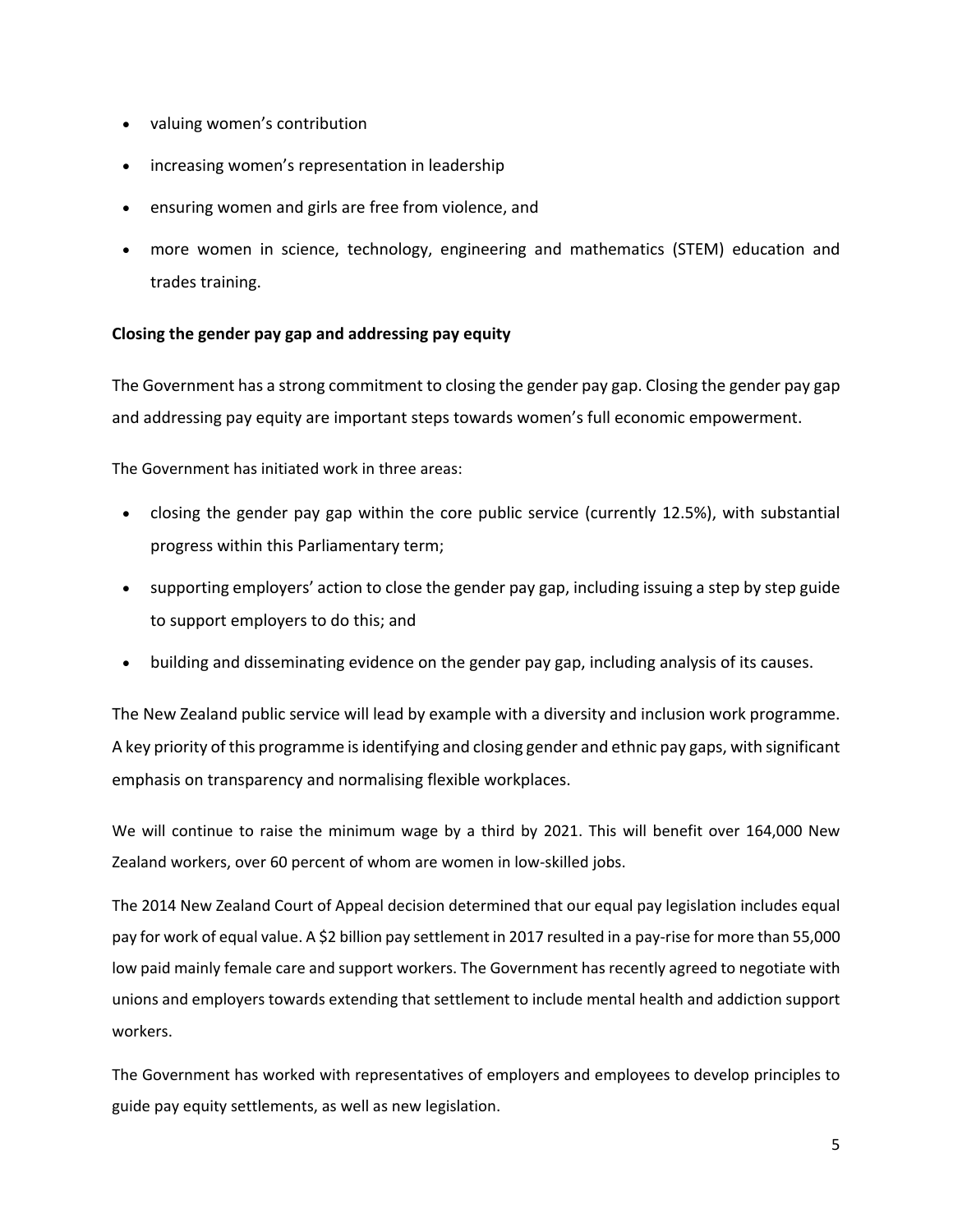A suite of amendments to employment relations legislation has also been introduced; these amendments will bring greater fairness to the workplace, by increasing protections for workers, especially vulnerable workers, and strengthening the role of collective bargaining in the workplace to ensure fair wages and conditions.

These changes will help to form the strong foundation needed for improving fairness in the workplace for women.

## **Encouraging and developing women leaders**

The Government recognises the important contribution of women in leadership, whether that be heading large companies, community groups, school boards, local marae, or heading the Government itself.

Women now make up 45.7% of state sector boards and committees and also hold almost 48% of senior public service leadership positions. Women also make up 40% of the Members of Parliament – the highest level to date – with 13 of them being Māori women. Women also hold the roles of Prime Minister, Governor‐General and Chief Justice.

While there has been great progress, we acknowledge that large proportions of talented women drop out, or stall below senior management and top leadership positions, and the private sector is significantly lagging behind.

This Government is:

- working with private and state sector organisations to grow the pathway of women into leadership roles;
- creating an environment where key decision-makers understand the importance of appointing women and actively seek out suitably qualified women candidates; and
- supporting emerging women leaders to develop their skills and talents and realise their leadership potential.

### **Ensuring women and girls are free from violence**

We are taking steps to ensure women and girls are free from violence. Family and sexual violence are linked to many of the most destructive and apparently intractable social issues facing New Zealand.

Family violence is the largest driver of violent crime in New Zealand. Current data shows that one in three women experience physical, emotional and or sexual violence from a partner in their lifetime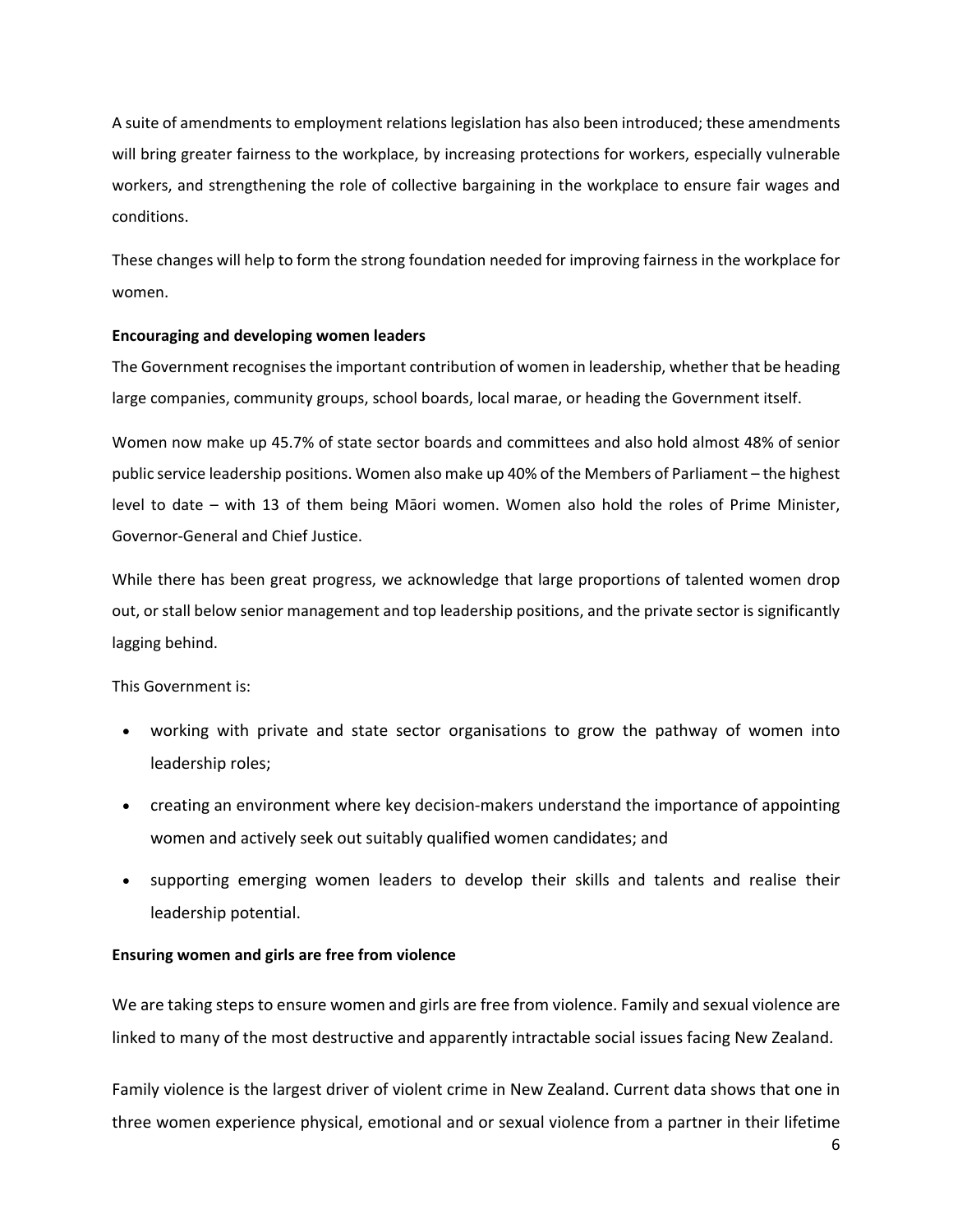– twice the rate of men. Women are also more likely to be killed from partner violence. Women living with a disability, young women, Māori women, queer and trans women experience higher rates of violence. Victims of family and sexual violence are also more likely to be repeatedly affected and re‐ victimized. Victims' experience of court processes can result in secondary victimisation and trauma.

The current system is failing to prevent family / sexual violence, and the needs of women and girls are not being met by a fragmented response system. We know that organisations that support women and families are extremely overextended and struggling to meet the demands placed on them.

This Government intends to transform the system by:

- implementing new family violence legislation
- responding to Law Commission recommendations on sexual violence
- developing a national strategy for the prevention of family and sexual violence
- developing an investment strategy for family and sexual violence services
- establishing dedicated roles in Government, including a dedicated agent the Under Secretary to the Minister of Justice (Domestic and Sexual Violence); and
- improved data gathering and analysis to track progress and effectiveness of outcomes.

The Government has recently invested \$76 million into frontline services to ensure women trying to escape a violent situation can access the support they need, where and when they need it.

Work is also underway to ensure that, when women report an incident of sexual violence to the police, and participate in the criminal prosecution, the criminal justice system does not compound the harm they have already suffered.

The Government is committed to the development of kaupapa Māori supports and services (those that reflect Maori customary practice) that provide for the specific needs of wāhine Māori. These programmes will encourage the participation of whanau (family), hapū (community), iwi (tribe) and the wider community.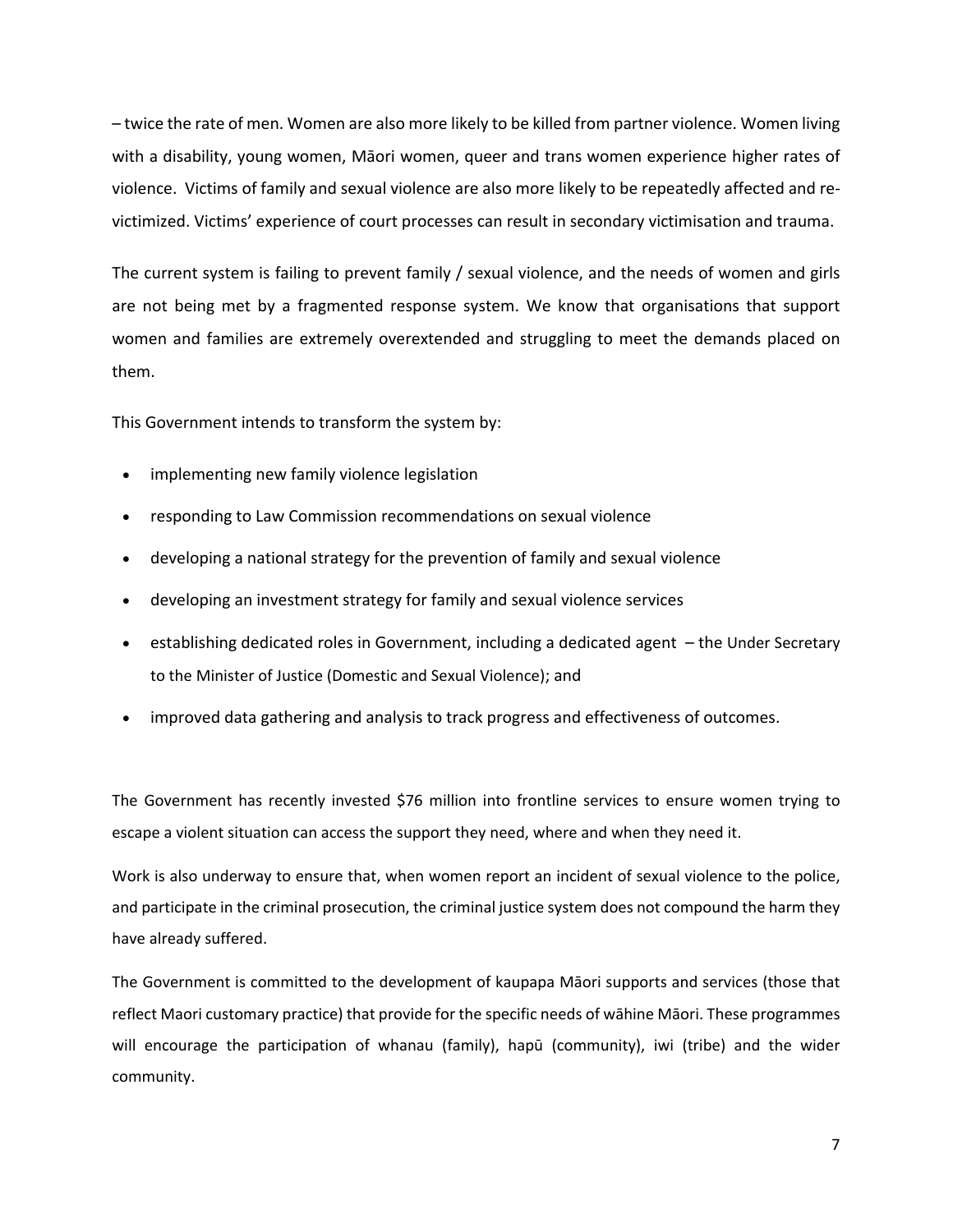We also recognise the importance of fully engaging with men and boys, encouraging them to take an active role in addressing gender‐based violence.

The Government acknowledges the enormous complexities of this issue; there is no quick fix but we are determined to take action and ensure that New Zealand's women and girls (and other children) can thrive and reach their full potential in this country, free from violence.

#### **Supporting more women in education and training**

New Zealand has a proud history of commitment to women's rights, gender equality and inclusion and this extends into the field of education. However, more women than men are not in education, employment or training, and Māori and Pacific women and young mothers are particularly vulnerable to low wage employment and poorer outcomes for themselves and their families.

New Zealand women are gaining qualifications at a higher rate than men but their skills are not being translated into long‐term, sustainable careers that offer opportunities for progression. This is partly because they are not studying high-paying, high-growth subjects such as science, technology, engineering, mathematics and construction and entering trades. The Government is encouraging more women into these areas.

2016 National Certificate of Educational Achievement (NCEA) data shows that female student levels of participation and achievement across science and math is equal to, or greater than, that of male students. However, there is still a disparity in the STEM (Science, Technology, Engineering and Mathematics) subject of technology, where we are making improvements. Women account for only around a third of all students working towards a STEM‐related tertiary qualification. Within that group of women the vast majority identify as European, with around 14% identifying as Māori or Pacific.

Curious Minds, a cross‐Government initiative, has a ten‐year goal of encouraging and enabling better engagement with science and technology for all New Zealanders. The initiative specifically profiles women in STEM and aims to inspire teachers and learners and feature women in different career stages, across a range of disciplines.

Access to education is a priority for the Government. A primary intervention the New Zealand government uses to support access and participation is the Student Support system. Through this we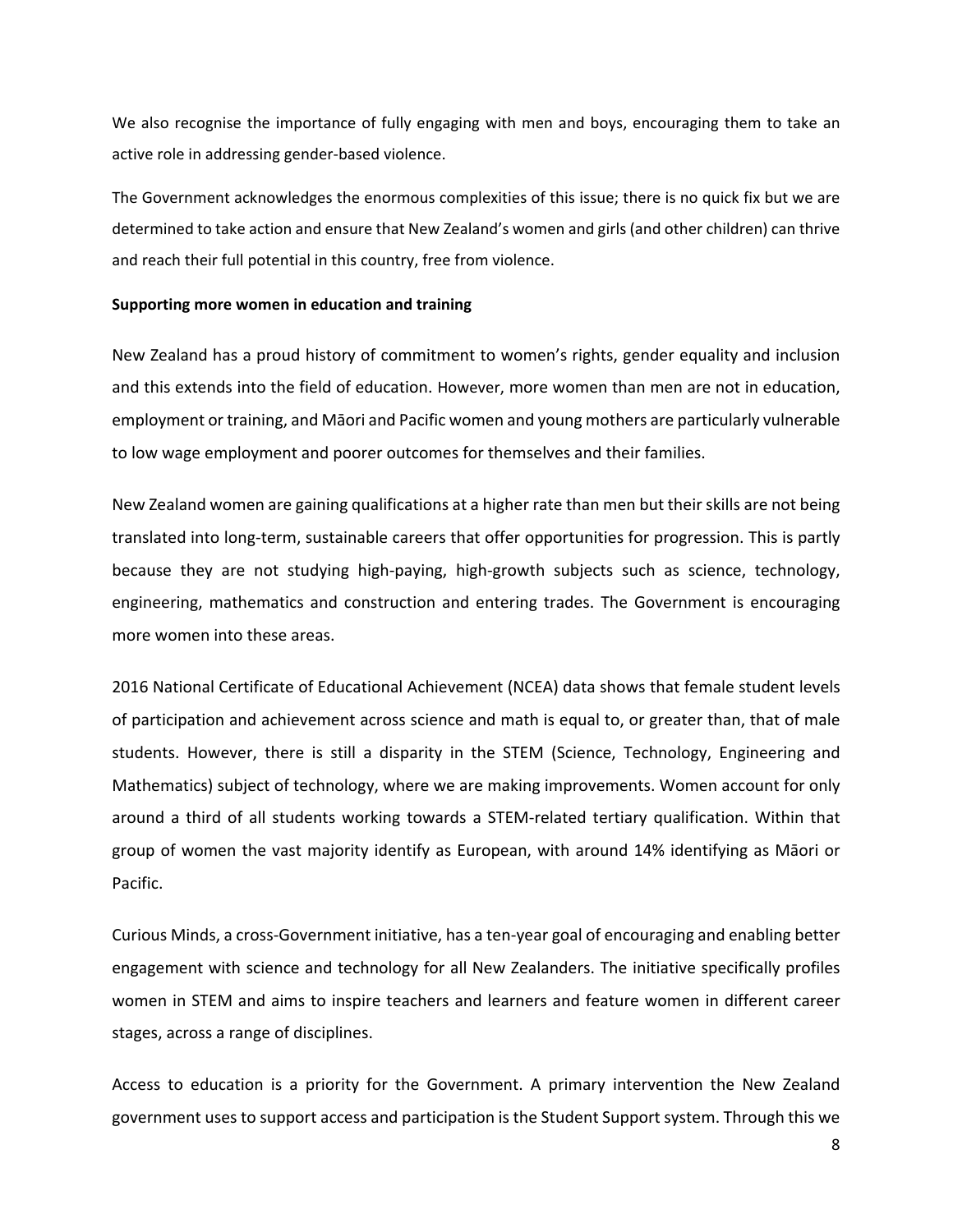provide interest‐free student loans for all students and student allowances for low income students to assist with the cost of study and of living while studying. Student allowances are targeted grants to support students to meet their living costs, which do not need to be repaid. Interest-free student loans are more universally available and allow students to meet their fee, course and living costs.

While not specifically designed to address equity of access issues, our tertiary education Fees‐Free policy introduced in 2018 aims to make starting study or training more affordable to those who have not yet received the benefits of tertiary education and reduce their debt burden. In 2018, 41,700 students and trainees benefited from fees‐free tertiary education.

We acknowledge that financial assistance alone cannot fully support broad access to tertiary education. Some students face significant other barriers to tertiary education, for example, low prior attainment or lack of family familiarity with tertiary education. To improve outcomes for young people and adults who have left school with low or no education qualifications we have made changes to formal foundation tertiary education to increase expectations on providers to deliver high quality education and improved learner outcomes.

We acknowledge our challenges and are dedicated to better protecting and promoting the rights of women and girls in education.

**3. Over the past five years, have you taken specific measures to prevent discrimination and promote the rights of women and girls who experience multiple and intersecting forms of discrimination** 

#### *Wahine Māori*

While Māori women's outcomes have greatly improved over recent years, challenges remain. This government is committed to lifting wellbeing and exploring innovative partnerships with Māori to achieve this, and we cannot do it alone.

The Government is committed to a strong, ongoing and healthy relationship with Māori. The government is undertaking initiatives across sectors that aim to strengthen the Crown/Māori relationship and accountabilities for Māori, and identify opportunities for better outcomes. Examples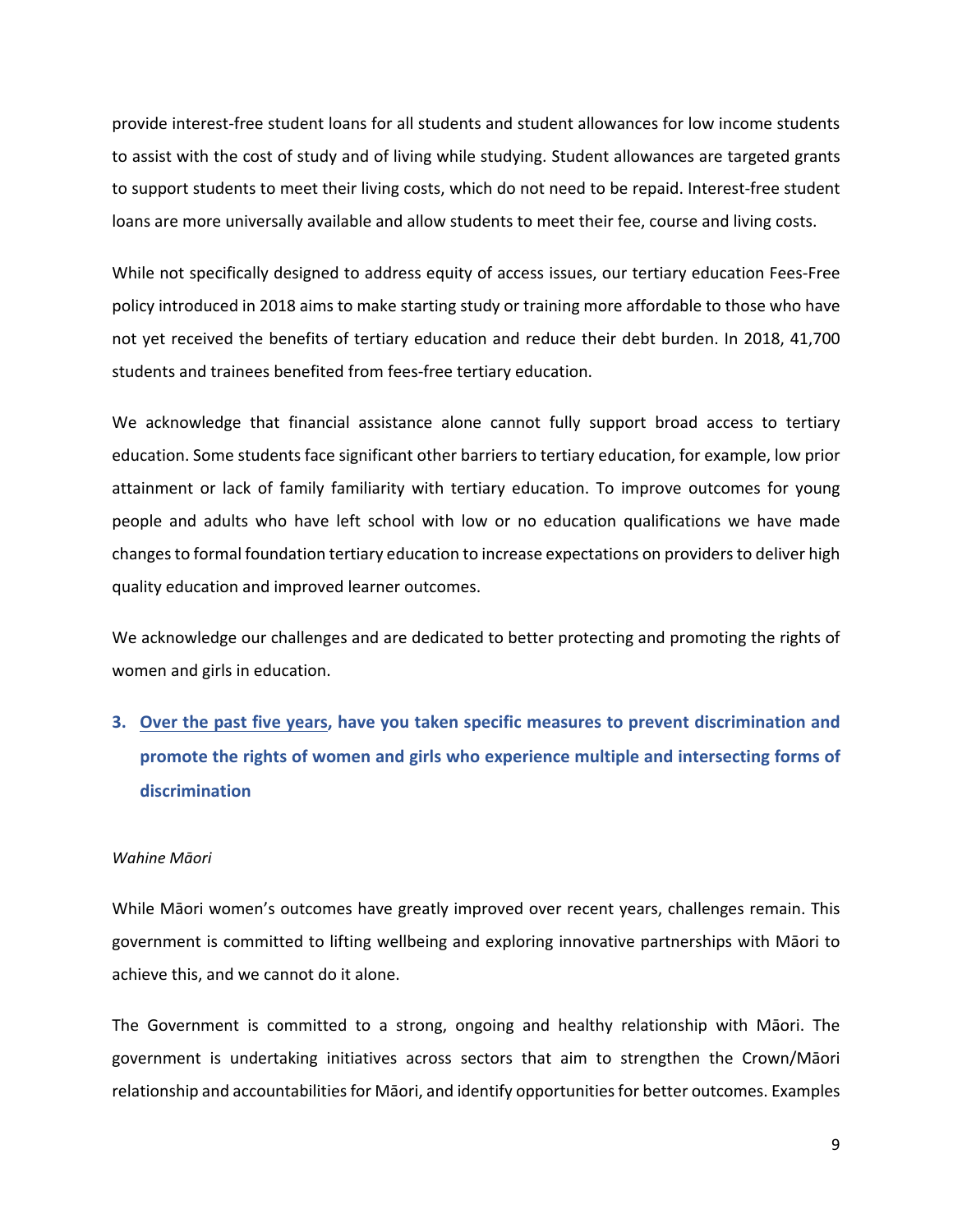of partnerships to advance Māori women include initiatives to get more Māori women into trades training and the Māori Women Development Incorporated, which provides loans to Māori women to assist them to commence business, and runs a coaching and leadership programme for indigenous women.

The Government has also implemented an innovative approach to improve the wellbeing of Māori whānau called Whānau Ora. The Whānau Ora approach is whānau-centred and works with individuals within the context of their whānau, (family) or wider social collective responding to the holistic needs and aspirations of whanau. The Whānau Ora approach strengthens and improves outcomes for whānau and families by developing whānau leadership, enhancing and strengthening the collective capabilities of whanau and providing whānau‐centred support to deliver services and initiatives.

### *Women with a disability*

The Government is committed to removing all forms of discrimination and all barriers which prevent women with disabilities from participating in society.

The New Zealand Disability Strategy 2016‐2026 was revised in 2016 following two rounds of public consultation. Targeted workshops were held with women with disabilities to hear how they could be better supported to realise their full potential and live the best quality of life they can.

A new Disability Action Plan 2019‐2022 (the primary vehicle for implementation of the Disability Strategy and the UN Convention on the Rights of Persons with Disabilities) was developed after thorough consultation with the sector about what the priorities should be. The Government will ensure that the perspective of women with disabilities is carefully considered during the development of the new Disability Action Plan.

The previous Disability Action Plan 2014‐2018 did not include a specific action regarding women with a disability.

## *Women on low incomes*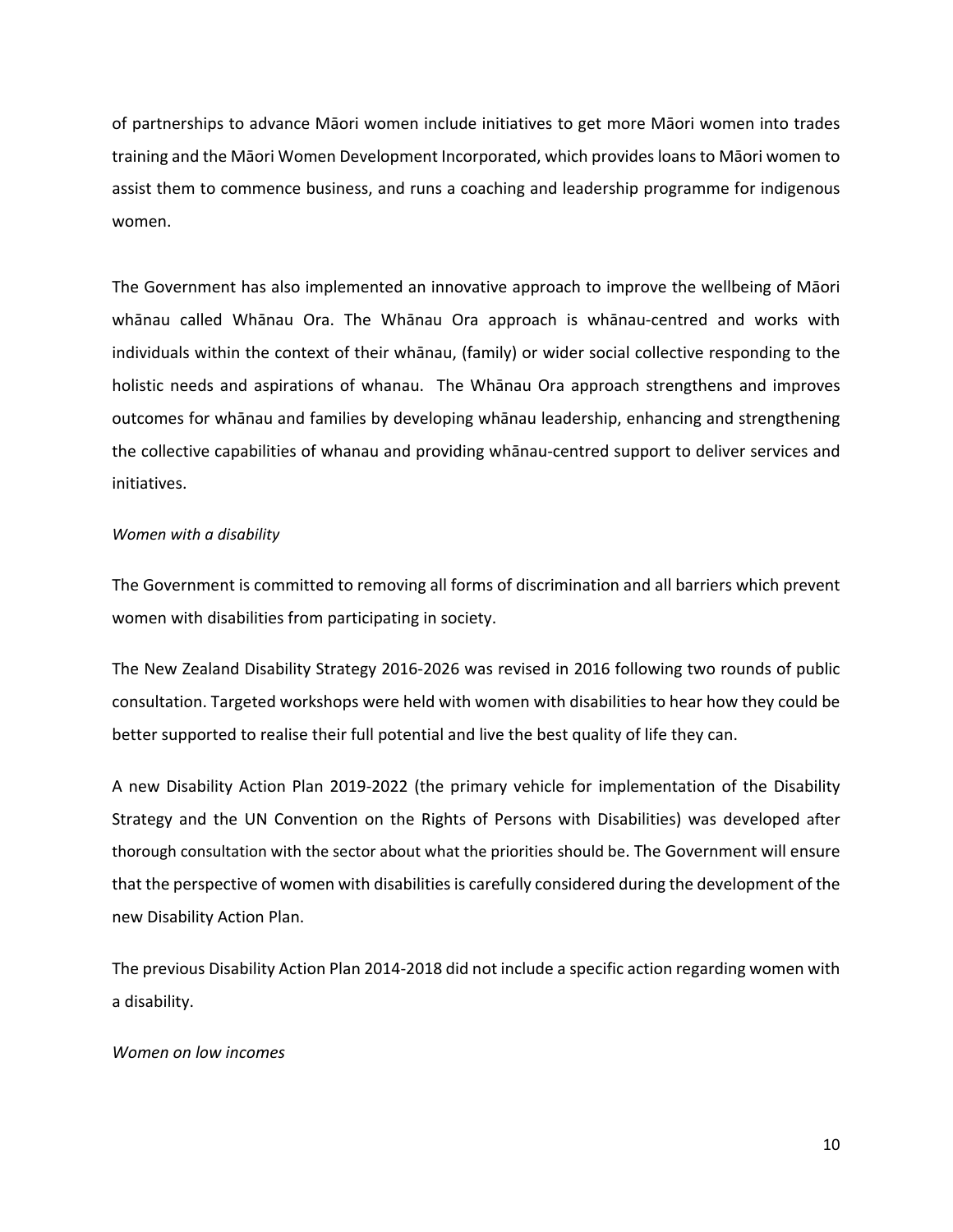Women on low incomes are much more likely to forego health care needs including contraception. This results in higher rates of unintended pregnancy; poorer financial, health, and social outcomes for women and children. This disproportionately affects Māori and Pacific women and entrenches existing disadvantage. The government has targeted low cost (under \$5) contraceptive access to women living in the poorest neighbourhoods (quintile 5) and to women who live on a state benefit, and made modern and most effective long acting reversible contraceptives available for free. The government has allowed regional health authorities (District health Boards) to provide these services to women who have drug or alcohol problems, or rapid repeat pregnancies.

#### *Women asylum seekers and refugees*

The New Zealand Refugee Strategy combines support from government agencies, settlement partners and refugees themselves that aims to support all refugee families to enjoy healthy, safe and independent lives.

Refugees in New Zealand under quota or convention programmes have the same access as New Zealand residents to employment, education, income and housing support and public health services, and are eligible to apply for residence and New Zealand citizenship after five years' residence.

Asylum seekers who are lawfully in New Zealand and make a claim for refugee or protected person status have more limited access to services but can apply for emergency financial support and can access publicly funded health services and schools.

The New Zealand Refugee Strategy has 5 goals covering work, participation, health, education and housing**.** Recent initiatives for women include:

- Supporting a Muslim association to run a girls camp for a range of ethnic communities.
- Supporting a group of women from ethnic backgrounds to talk about how to feel safe and access legal and social services in New Zealand.
- Supporting women and older people to be involved in community activities.

#### *Women migrant workers*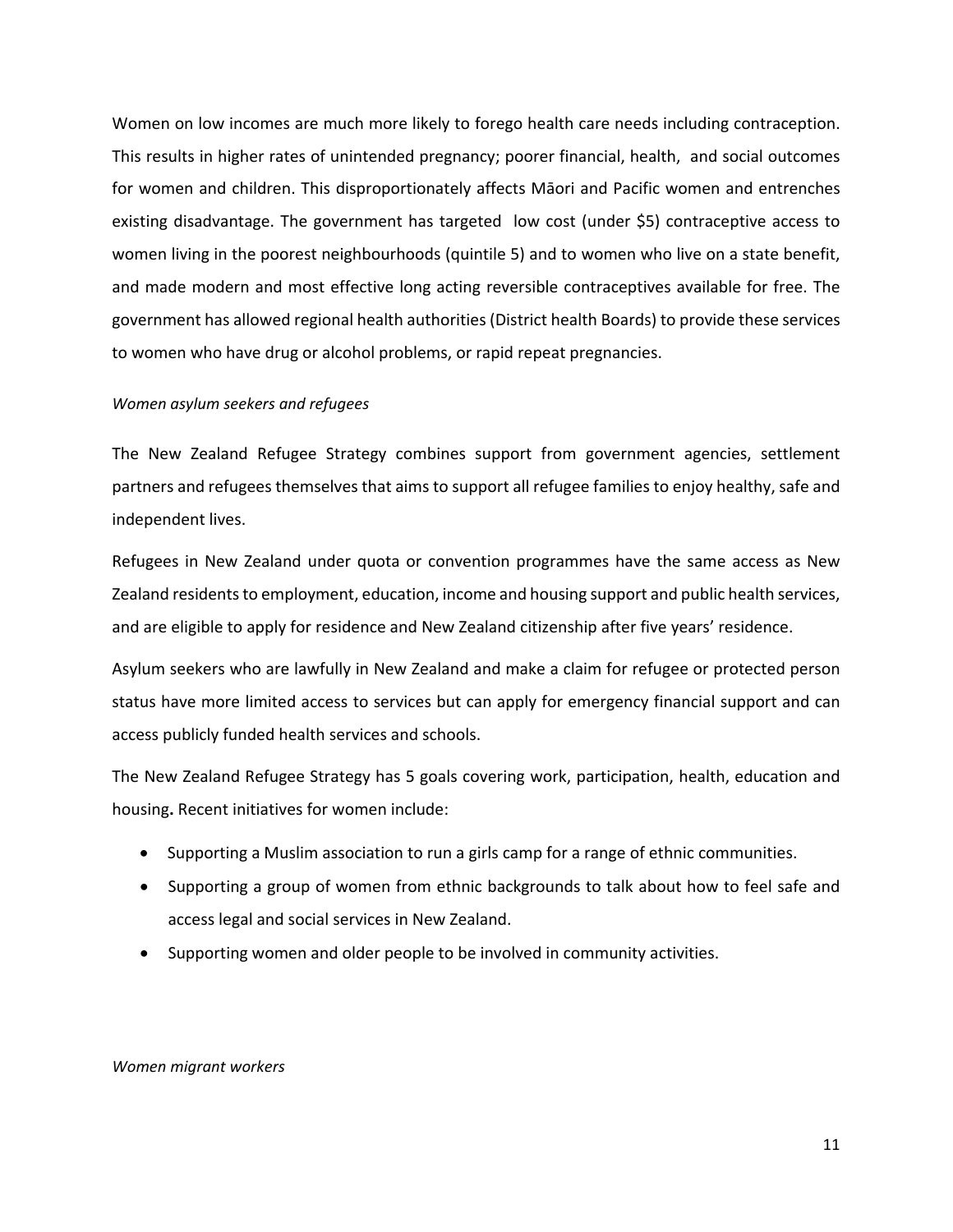New Zealand takes the situation of the exploitation and trafficking of migrant workers very seriously. The government is currently reviewing the *Migrant Exploitation Prevention Strategy*. This will include a specific focus on addressing issues around the exploitation of international students.

The current *Migrant Exploitation Prevention Strategy* aims to ensure New Zealand has fair treatment of migrant workers. Immediate outcomes sought by the Strategy are: supporting exploited employees, holding exploitative employers to account, and helping migrant employees and their employers understand and act on their rights and obligations. The strategy is supported by an education campaign for migrant employees and their employers. The Strategy is currently being reviewed.

The Immigration Act 2009 addresses labour exploitation against persons who are not legally entitled to work in New Zealand and has adopted the Plan of Action to Prevent People Trafficking, which better equips officials to detect, prevent and combat this crime.

Immigration New Zealand has developed tailored workplace guides and toolkits for specific migrant groups and sectors that employ a large number of migrant workers who could be vulnerable to workforce exploitation such as international students, Pacific migrants and migrants working in the dairy farming, construction, hospitality or aged care sectors.

## **4. Has the increasing number of humanitarian crises—caused by conflict, extreme weather or other events—affected the implementation of the BPfA in your country?**

No.

**5. Which does your country consider to be the top five priorities for accelerating progress for women and girls in your country for the coming five years through laws, policies and programmes?** 

Our vision is that Aotearoa New Zealand is a great place to be a woman or girl, to be wāhine Māori, to succeed as Māori, and where gender is not a barrier to wellbeing.

To achieve our vision we will focus on achieving three strategic outcomes:

the contribution of all women and girls is valued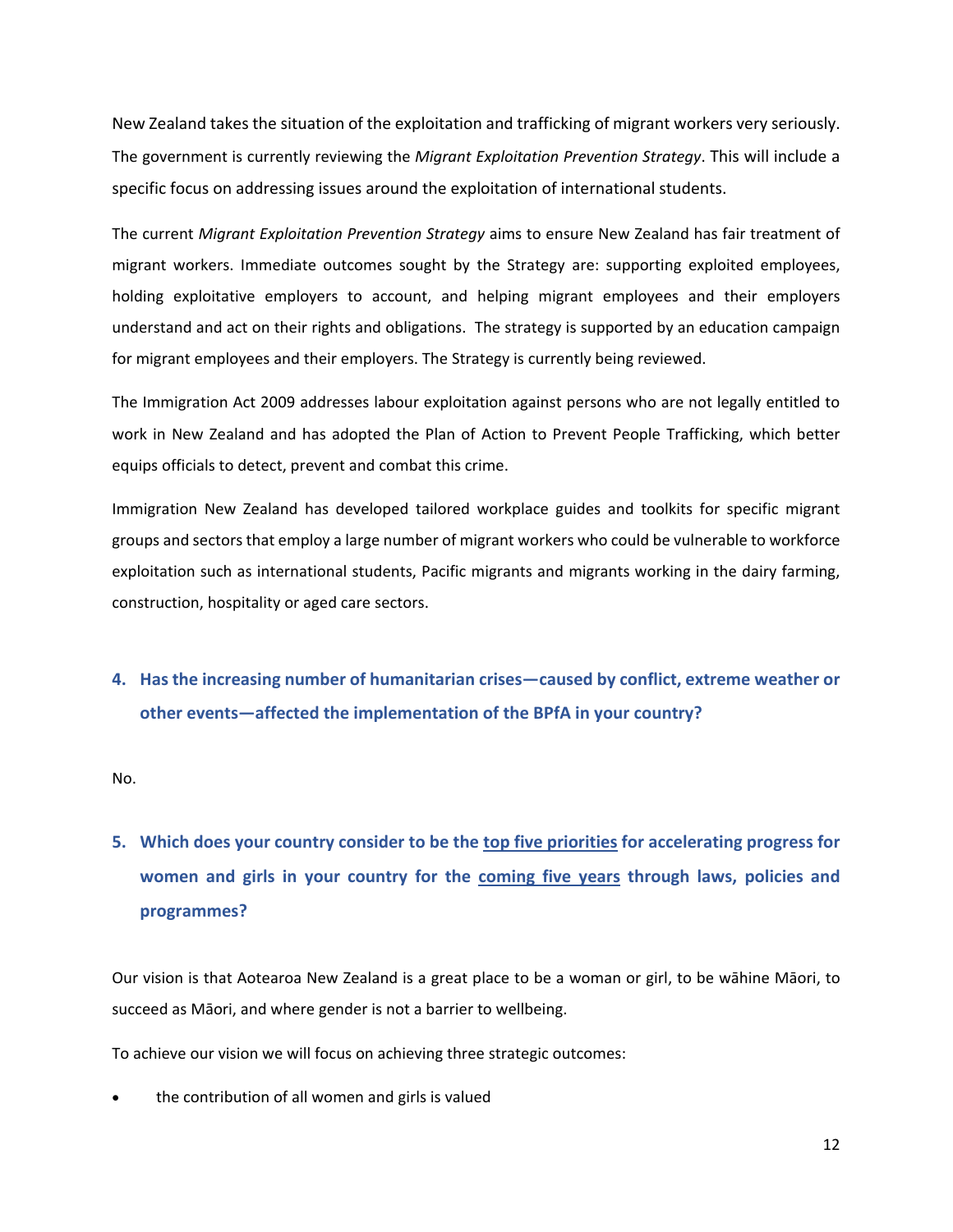- all women and girls are financially secure and can fully participate and thrive
- all women and girls are free from all forms of violence and harassment.

These outcomes are broader than our current focus which is on economic independence, leadership and safety. While we will continue to work on these focus areas, the broader framework enables us to identify opportunities to serve a wider range of women and a wider range of issues than we are currently able to do. Importantly, they align with recommendations made by the United Nations Convention of the Elimination of Discrimination Against Women (CEDAW) Committee. We are able to do this because of the significant traction we gained on issues such as closing the gender pay gap in the public service and enhanced targets for women on boards. The implementation of these significant programmes enables us to refocus our activities.

We have identified three strategies that will drive our approach over the next four years. We will:

- lead work that improves outcomes for all women and girls
- increase our leadership and impact (in both government and wider society)
- deliver excellence and grow our reputation.

The first two strategies determine what we work on and how we do it. The third strategy is about building our capability for advice and enhancing the service we provide.

Section Two: Progress across the 12 critical areas of concern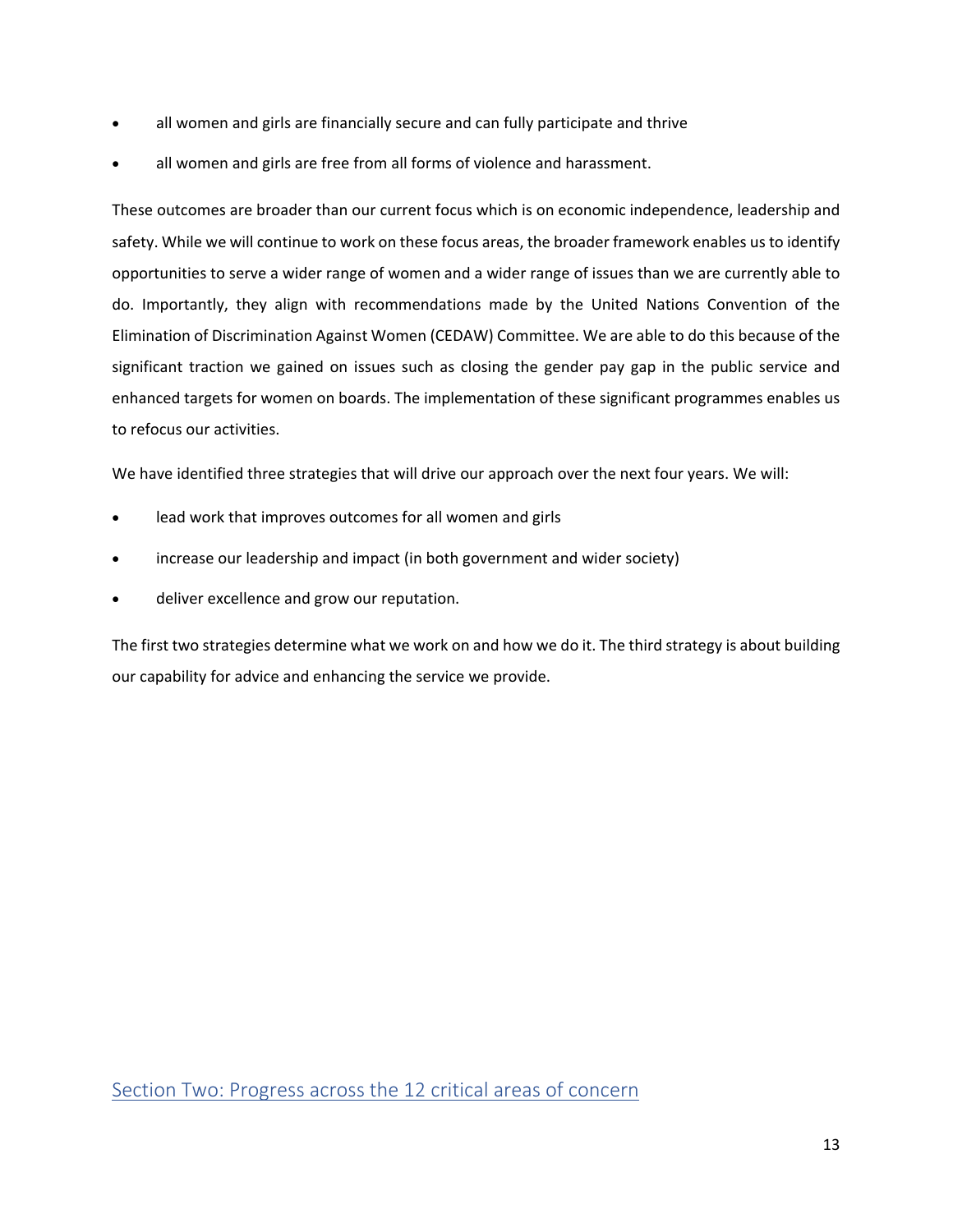This section covers progress across the 12 critical areas of concern of the Beijing Platform for Action. To facilitate the analysis, the 12 critical areas of concern have been clustered into six overarching dimensions that highlight the alignment of the BPfA with the 2030 Agenda. This approach is aimed at facilitating reflections about the implementation of both frameworks in a mutually reinforcing manner to accelerate progress for all women and girls.

## **Inclusive development, shared prosperity and decent work**

#### **Critical areas of concern:**

- A. Women and poverty
- F. Women and the economy
- I. Human rights of women
- L. The girl child
- **6. What actions has your country taken in the last five years to advance gender equality in relation to women's role in paid work and employment?**
- **7. What actions has your country taken in the last five years to recognize, reduce and/or redistribute unpaid care and domestic work and promote work‐family conciliation?**

### **ANSWER TO QUESTIONS 6 AND 7 COMBINED**

The Government is focused on building a productive, sustainable and inclusive economy, where the benefits of growth are shared more fairly. The wellbeing of our people and their communities is critical for achieving our vision. We want all New Zealanders to have equal opportunities to participate in our economy and are working to reduce the barriers to participation. We are in the process of broadening our measures of success through the Living Standards work; and of revaluing traditional contributions to work including women's contributions in all forms, paid and unpaid. We are also looking for ways to;

- boost participation in and benefits for Māori and Pasifika women in the economy
- revaluing women's contributions to the economy in all forms, paid and unpaid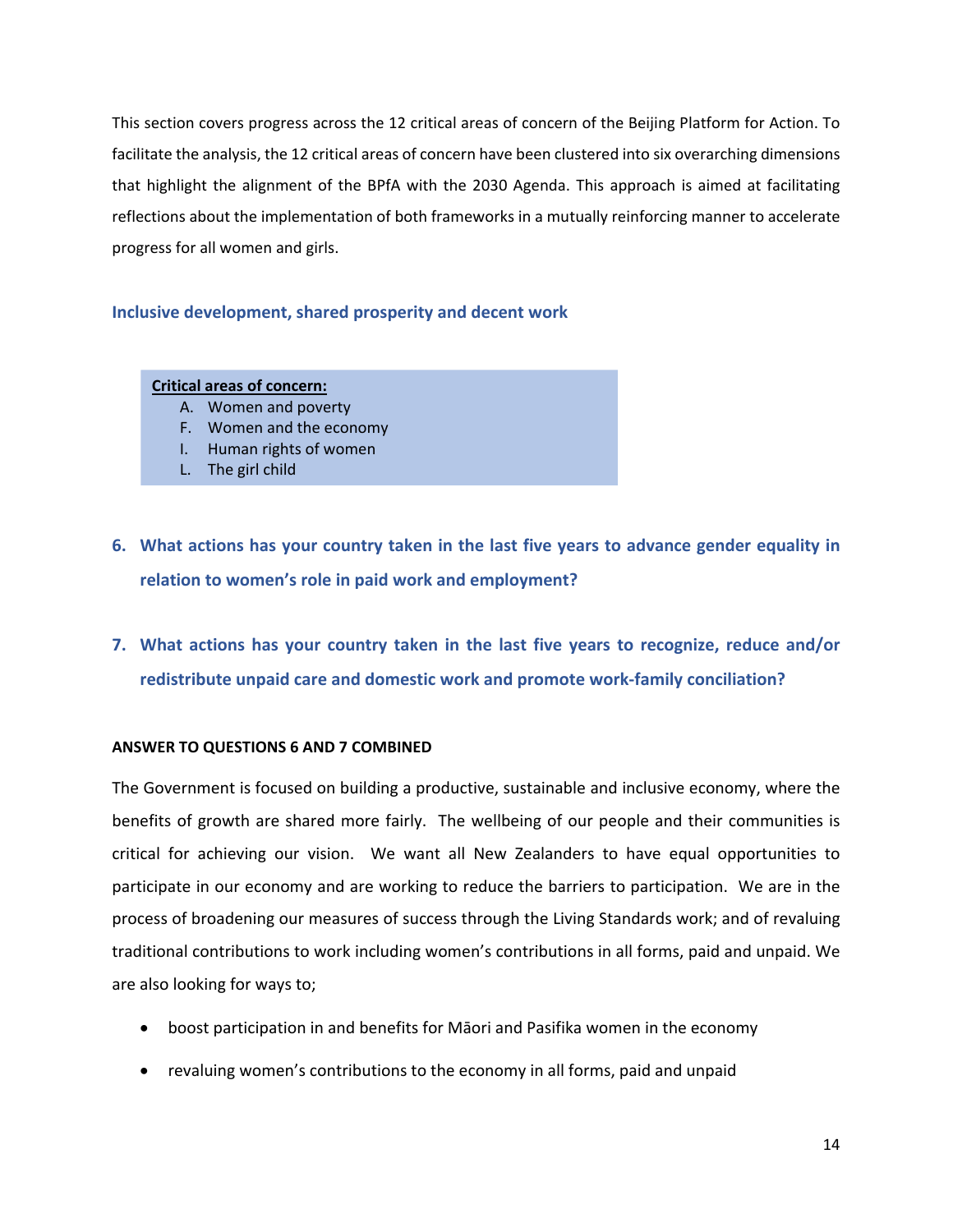- challenging traditional gender roles, and gender and ethnic discrimination and stereotypes of all sorts
- encouraging women into higher paid growth sectors traditionally dominated by men.

## *Gender Pay Gap and Pay Equity*

Closing the gender pay gap is a priority for the Government. In 2013 New Zealand's gender pay gaps was 11.2 percent; in 2018 it was 9.2 percent. In the last five years understanding of the drivers of the gender pay gap in New Zealand has progressed through new research. In 2017 the Ministry for Women published *Empirical evidence of the gender pay gap in New Zealand*, a key finding of which is that only about 20 percent of New Zealand's gender pay gap is attributable to measurable factors, indicating that discrimination and bias are significant contributors to the gap. In 2018 the Ministry published further research *Parenthood and labour market outcomes,* which found that women who return to work after becoming parents earn hourly wages that are 4.4 percent lower on average than the wages they would have earned had they not had their children.

To support and accelerate action on closing the gender pay gap the Government has asked the Public Service to play a leadership role, and in partnership with the Public Service Association, the government workers' union, it has established the Public Service Gender Pay Gap Action Plan 2018‐ 20 (GPG Action Plan). The Public Service Gender Pay Gap is 12.2 percent. While there have been positive decreases for two consecutive years, overall progress is slow and much greater momentum is required.

The GPG Action Plan has four initial focus areas: equal pay; removing bias and discrimination in remuneration and human resources systems, flexible work, and gender balanced leadership. The New Zealand Government has committed to eliminating the gender pay gap within the Public Service with substantial progress within this Parliamentary term.

## **Pay Equity**

In 2015 the Court of Appeal ruled that equal pay under the Equal Pay Act 1972 includes equal pay for different work of equal value (pay equity), not simply the same pay for the same work. A tripartite (Reconvened) Joint Working Group was established in November 2014, tasked with recommending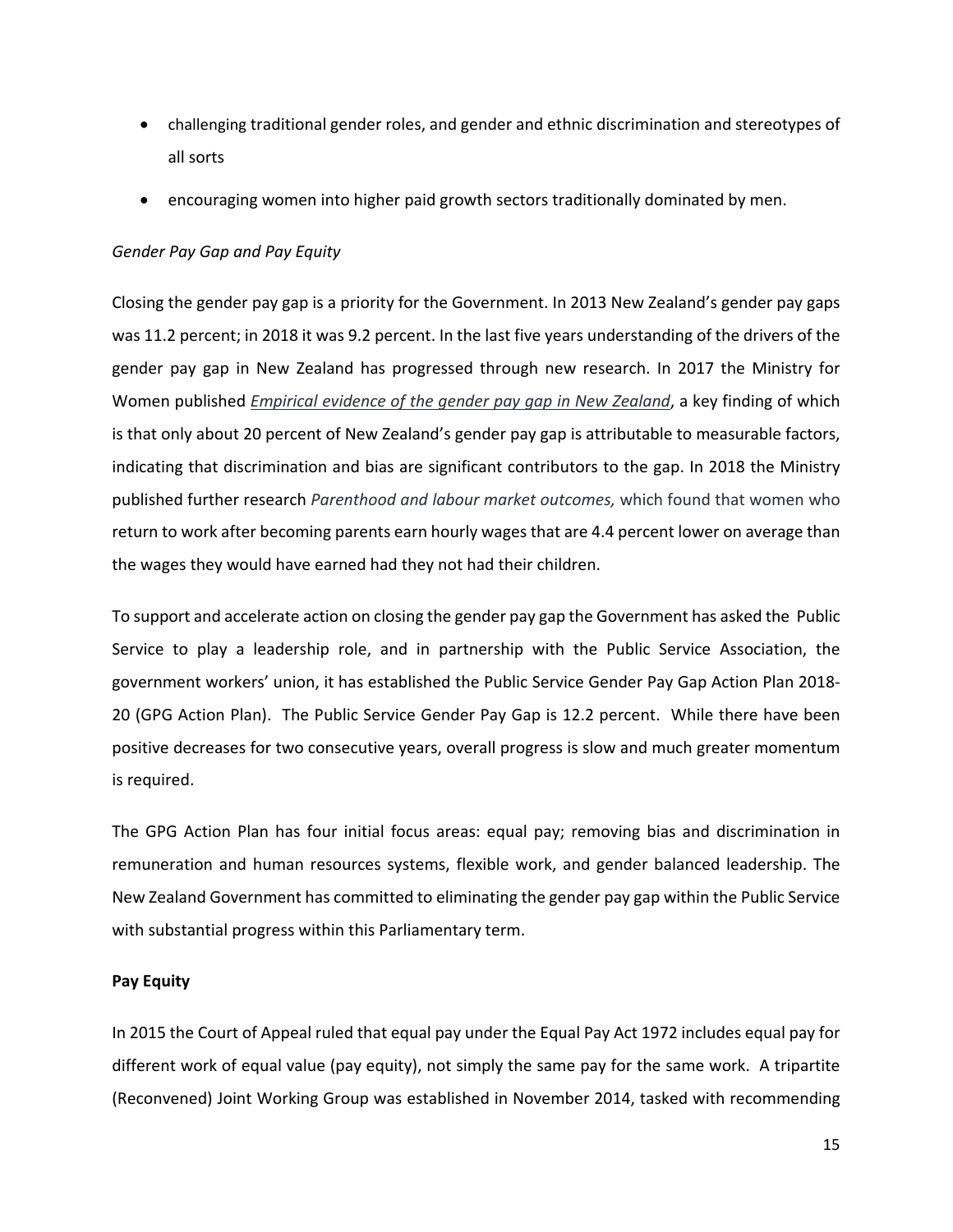principles to the Government that provide practical guidance to employers and employees in implementing pay equity.

The Equal Pay Act is now being amended to embed the resulting Pay Equity Principles. The Equal Pay Amendment Bill 2018 will make it easier for employees to make a pay equity claim, using a more simple and accessible process within New Zealand's existing bargaining framework, instead of having to go through the courts.

The number and complexity of pay equity claims has grown since the 2014 Court of Appeal ruling and is expected to grow further with the amendment of the Equal Pay Act. The Government and NZCTU has established a strengthened tripartite process to oversee the mapping and management of State sector pay equity claims, so that:

- employees in female‐dominated work that are affected by sex‐based undervaluation can access a pay equity claim process that is efficient, fair and sustainable
- Government can forecast and plan for the likely impact.

The strengthened joint oversight of State sector pay equity claims builds on an existing agreement between the NZCTU and State Services Commission to guide unions and agencies with pay equity claims ahead of the amendment of the Equal Pay Act.

## **Flexible work arrangements**

At present, all employees are entitled to request flexible work under the Employment Relations Act 2000. Employers can refuse requests for genuine business reasons only. As well as establishing a legislative environment that is conducive to flexible working arrangements, the Government also invests in promoting inclusive workplace cultures through the Equal Employment Opportunities Trust, now operating as Diversity Works.

The Public Service Gender Pay Gap Action Plan 2018‐20 has given momentum to the uptake of flexible working through the target to make all roles across the Public Service flexible unless there is a good business reason not to do so (flexible‐by‐default).

Flexible‐by‐default work practices aim to contribute to closing the Public Service gender pay gap by: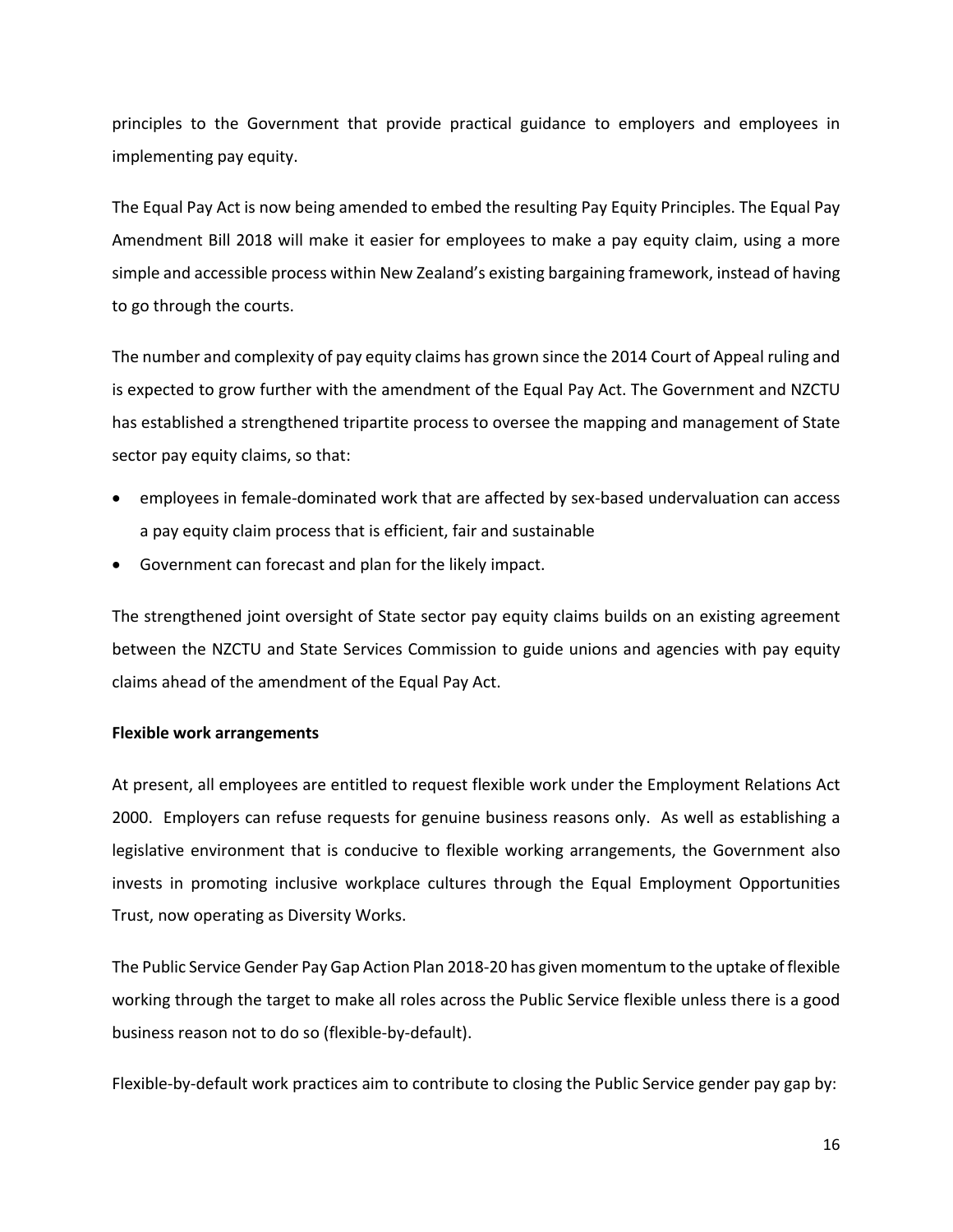- removing the existing barriers to take-up of flexible options at all levels or employment; and
- removing the career penalty associated with working flexibly.

## **Parental Leave**

Parental leave legislation was amended in late 2017 to extend the duration of paid parental leave in two stages: from 18 to 22 weeks from 1 July 2018 and to 26 weeks from 1 July 2020.

The extension to paid parental leave aims to support working families with new-born babies and young children and help reduce financial stress. It will allow more time for bonding with their children for those carers who would not otherwise be in a position to take additional unpaid leave. It will also help facilitate exclusive breastfeeding for the first six months (as recommended by the World Health Organisation).

The 2018 research on *Parenthood and labour market outcomes* confirms that balancing parenthood and paid work in New Zealand is still highly gendered and over time, this can lead to substantive differences in employment and earnings between mothers and fathers.

To close the gender pay gap and support low income families, we must understand patterns of childcare and family responsibilities, and how they relate to employment.

Key findings from the research include:

- Women who return to work after becoming parents, earn hourly wages that are 4.4% lower on average than the wages they would have earned had they not had their children. Women who are away from work for over a year experience an 8.3% decrease in hourly wages.
- Three out of five first-time mothers do some paid work by their child's first birthday.
- Mothers who take less than 6 months off work have the highest median hours (30), while women returning later work a median of 27 hours.
- Women with higher income before having children return more quickly to work.
- Longer absences decrease women's ability to secure higher paying work, regardless of previous employment, education, and earnings.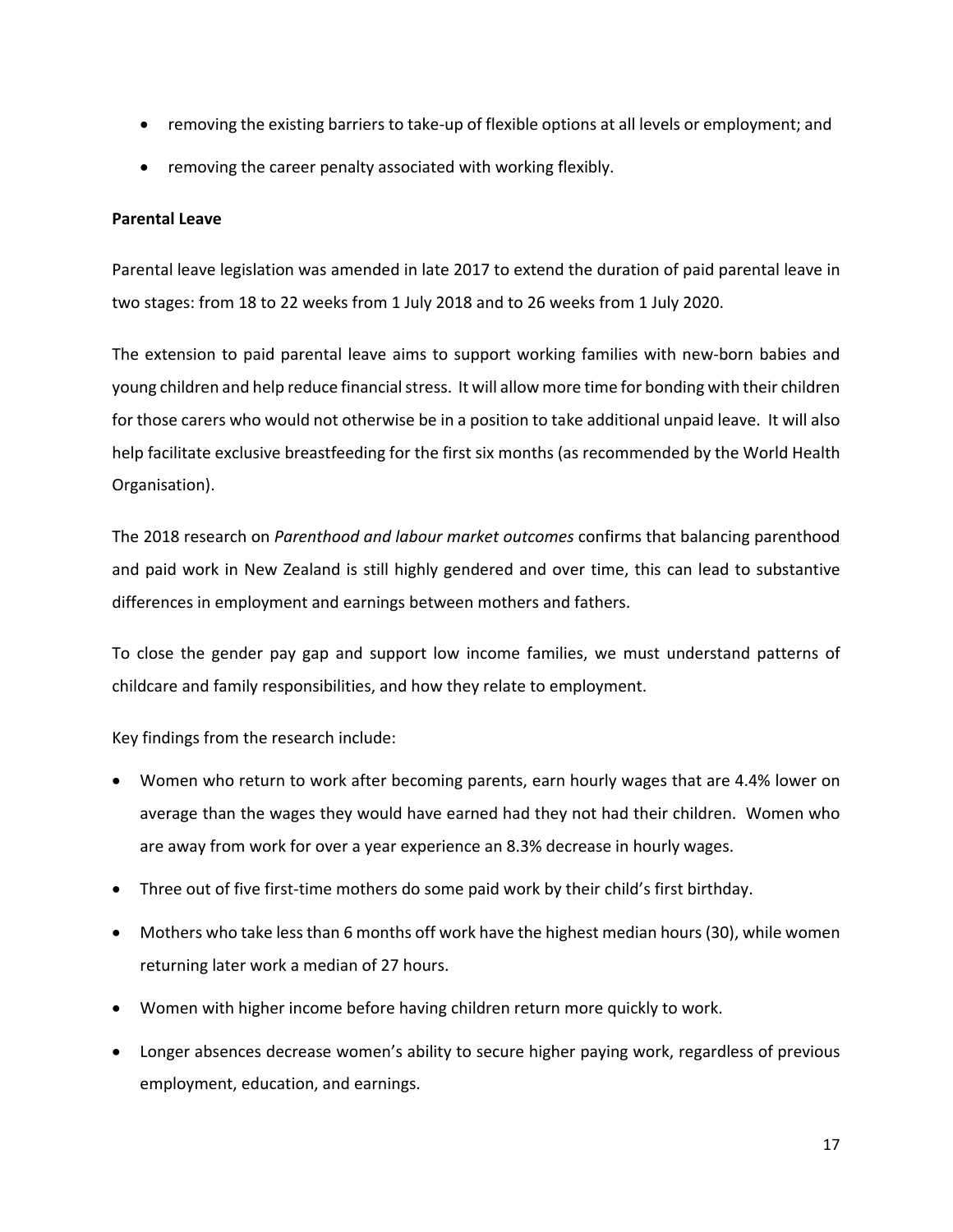Women on low incomes before childbirth are far less likely to return to work at all. Approximately half are not employed in paid work ten years after their first child.

Each family will make decisions about parenthood, employment and childcare, based on their own situation and preferences. The findings from *Parenthood and Labour Market Outcomes* can help parents make informed decisions.

Employers can support women taking career breaks, especially those wanting to transition back to the workforce, if and when they choose to do that. Employers can have a role, through human resource policies, keeping in touch hours while on leave and ensuring they have flexible work available for all staff. They can ensure flexible hours are also available to fathers.

## *Men/fathers/partners taking up parental leave beyond the two weeks partner leave*

The only relevant administrative data in this context relates to the uptake of parental leave payments by men (as opposed to parental leave per se). Under current settings, fathers/partners can generally only access these payments when the biological mother elects to transfer the entitlement to her spouse or partner. Since the inception of the paid parental leave scheme in 2002, uptake of this option has been very low, with less than 0.1 per cent of mothers transferring their entitlement in this way.

There is no recent data available on the number of men who take parental leave, or other types of leave, to facilitate an extended period away from the workforce to care for a child, whether unpaid or with financial support from their employer.

Currently there are no government‐funded incentives for men/fathers/partners to take parental leave. Some employers voluntarily encourage male employees to take parental leave.

**8. Has your country introduced austerity/fiscal consolidation measures, such as cuts in public expenditure or public sector downsizing, over the past five years?** 

No.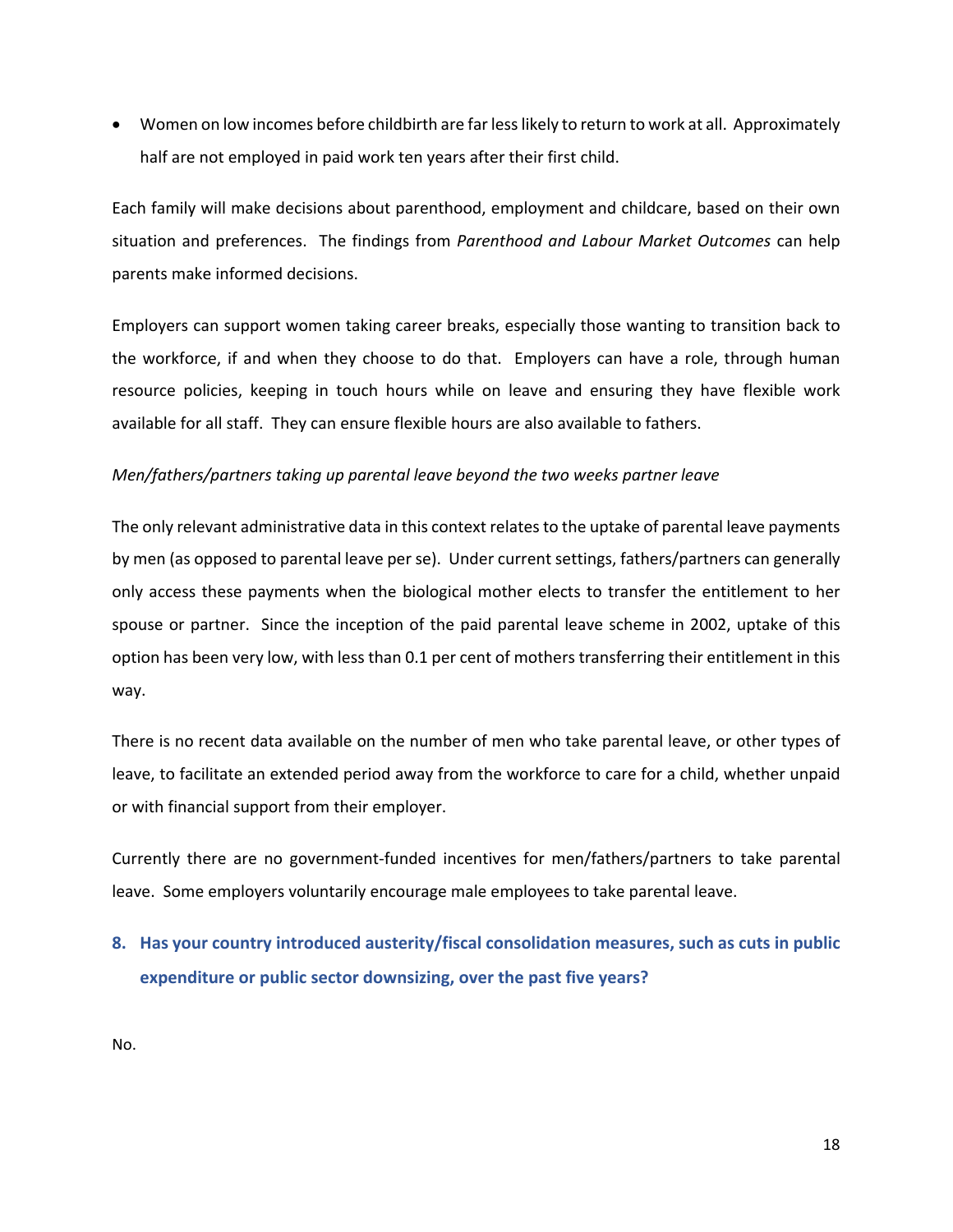# **9. What actions has your country taken in the last five years to reduce/eradicate poverty among women and girls?**

The Government is committed to the wellbeing of New Zealanders and creating a fair society. This means lifting families out of poverty and building meaningful relationships between Māori and the Crown.

The government is going to overhaul the welfare system to make sure that it is accessible and fair for all New Zealanders and ensures the whole system is working effectively and compassionately. The Government has established a Welfare Expert Advisory Group to support this overhaul. Members come from a diverse range of backgrounds and experience, including but not limited to Māori, Pacific, persons with disabilities, and young people. There are 11 members, of whom 6 are women and 4 are Māori.

This is part of a wider Families Package, announced by the Government on 14 December 2017. The Families Package will provide targeted assistance to improve incomes for low‐ and middle‐income families with children and reflect the Government's focus on reducing child poverty. By 2020/21 is it estimated that 384,000 families with children will be better off by an average of \$75 per week as a result of this package. As a result of the Families Package, it is also estimated that 64,000 children will be lifted out of poverty by 2021.

The Government is committed to reducing child poverty and enhancing child wellbeing. The Child Poverty Reduction legislation was passed into law in December 2018 and requires the creation of New Zealand's first Child and Youth Wellbeing Strategy (the Strategy). The Strategy will provide a framework for government policy and action by committing the Government to set and report on outcomes to improve the wellbeing of all children and young people.

People living alone are more likely to be highly dependent on New Zealand Superannuation (NZS) and at greater risk of material hardship and income poverty. This is a particular issue for older women, who are more likely to be single due to longer age expectancy than older men.

The level of NZS is linked to the average wage, and is reviewed annually to ensure the rate for a couple doesn't fall below 66% of the average weekly wage. There is no compulsory retirement age in New Zealand, and a person is able to receive NZS while continuing to work. Universal NZS combined with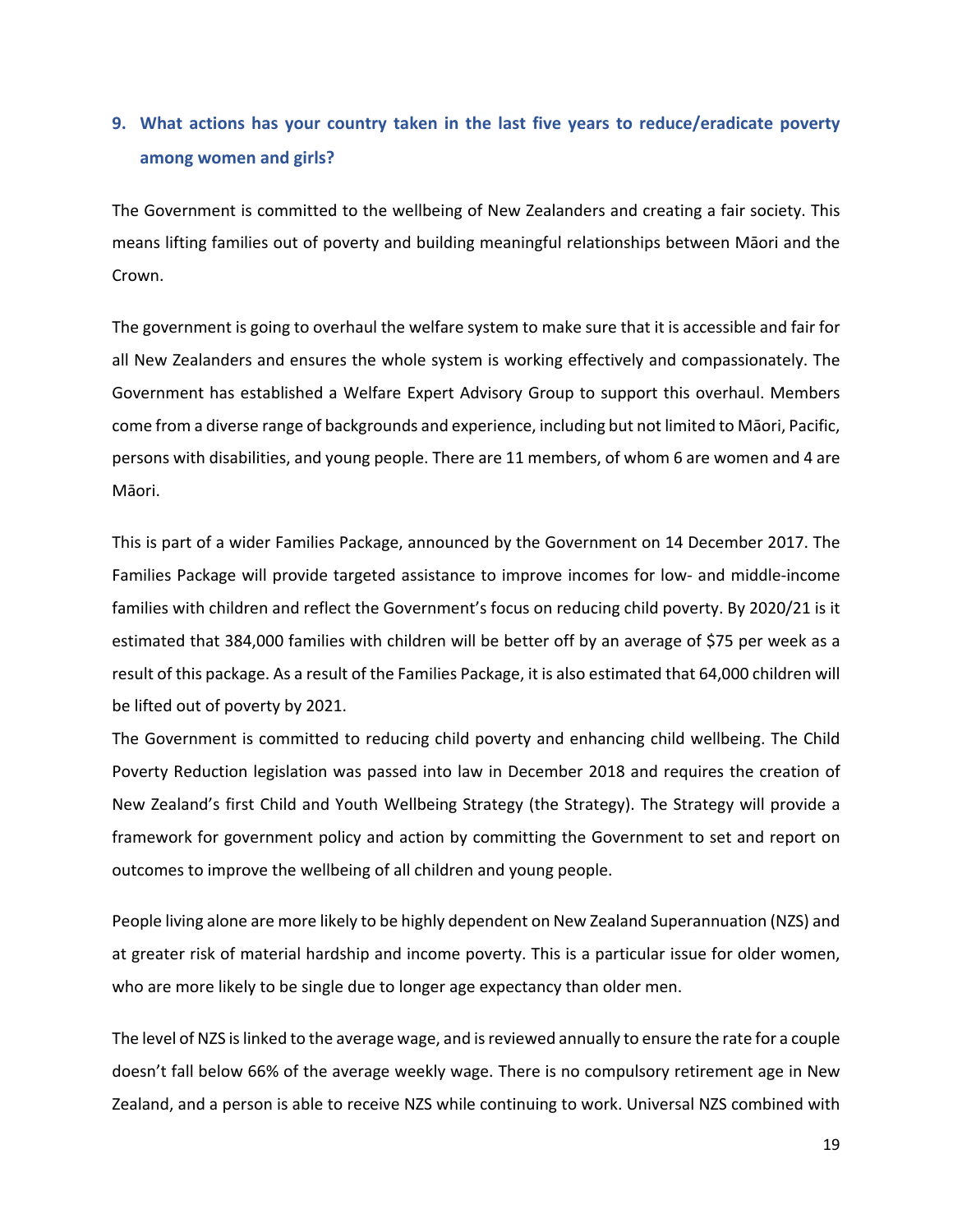a high level of mortgage‐free home ownership in the current cohort mean that there are lower levels of material hardship and income poverty (low income after housing costs) for people aged over 65 than for younger people.

Women make up a majority of the total population who receive NZS. Due to circumstances such as longer life expectancy, women on average will receive Government support for longer than men.

The rate of NZS reflects living circumstances. There is a higher rate of NZS for single people living alone than for a married person, which is intended to provide older people with the equivalent standard of living as the NZS couple rate. Women make up a majority of people on the NZS single living alone rate due to longer age expectancy than their male partners on average.

## **10. What actions has your country taken in the last five years to improve access to social protection for women and girls?**

New Zealand has a long‐established comprehensive welfare system which provides support to people in hardship. While some women in New Zealand still face vulnerabilities to hardship, welfare assistance is administered based on need and does not discriminate based on gender. There are a range of social protection programmes that positively benefit women with disabilities, older women, female-headed households, single mothers and young mothers, and aim to reduce economic hardship.

Examples of existing social protection programmes are aimed at reducing economic burdens on women with disabilities, older women, female headed households, single and young mothers.

The Sustainable Farming Fund contributes to improving rural women's access to information, modern technologies, and social protection by providing funding for community projects which can assist with human capability and skills development.

Detailed information is provided to asylum seekers about the refugee status determination process, their rights and duties, entitlements and the support services available to them. This includes information on employment, benefits, housing and health as well as covering areas such as obtaining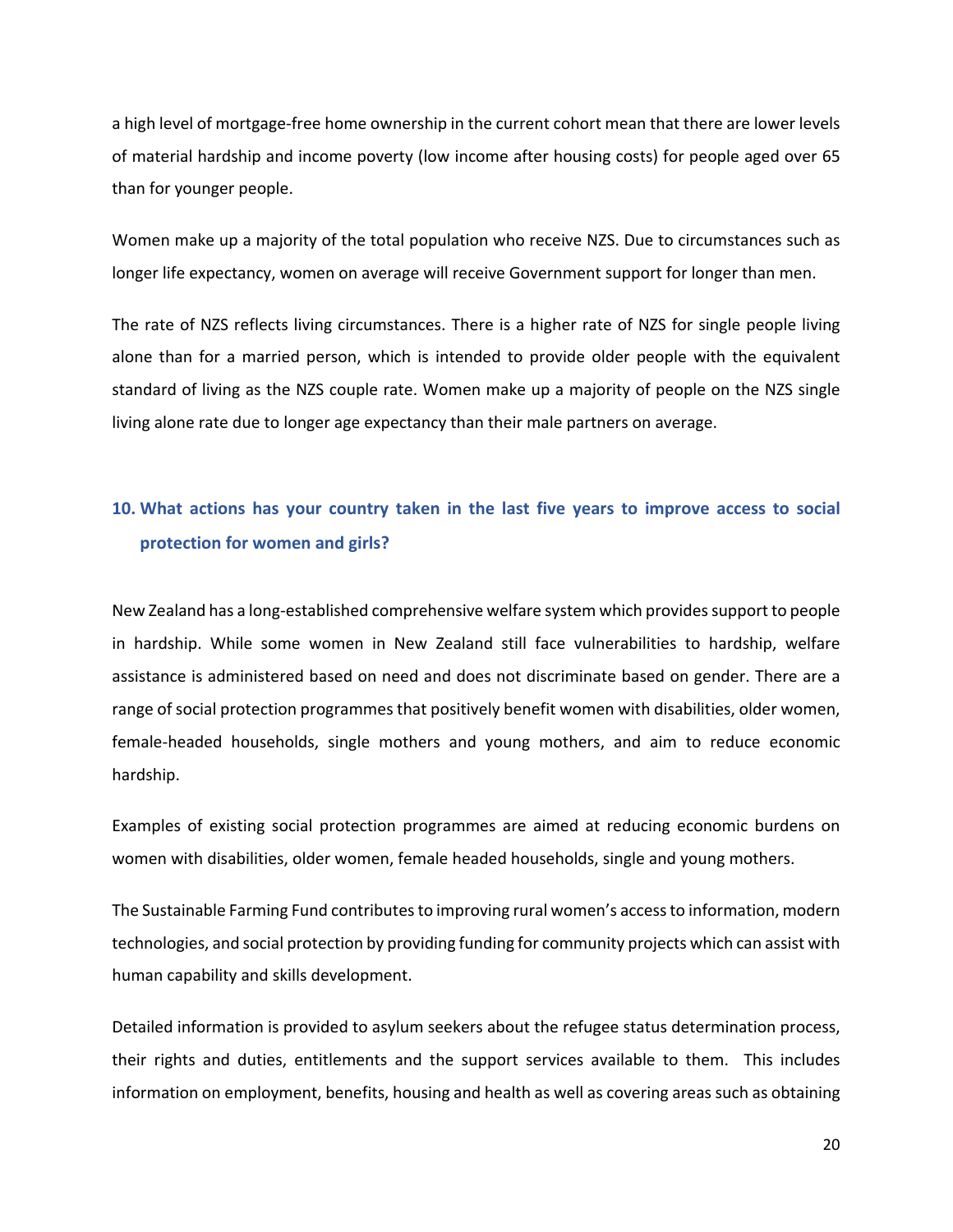an IRD number, bank account and providing proof of address. The information is intended to assist both asylum seekers and Convention refugees to access services and information they need to support themselves. This information is available in multiple languages. It is provided in hard copy upon receipt of a claim and is publicly available from the Immigration New Zealand website.

The Mangere Refugee Resettlement programme includes linking Quota Refugees to the services they need to support their settlement in the community. Quota Refugees have the same access as New Zealand residents to employment, education, income and housing support and public health services, and are eligible to apply for residence and New Zealand citizenship after five years' residence

**Convention Refugees** (that is people who claim and are granted refugee or protected person status in New Zealand) have the same access as New Zealand residents to employment, education, income and housing support and public health services, and are eligible to apply for residence and New Zealand citizenship after five years' residence.

Asylum seekers who have made a claim for refugee or protection status and are lawfully in New Zealand can apply for the Emergency Benefit and Temporary Additional Support. If they have a valid work visa, they are able to apply for government assistance to gain employment. Asylum seekers who have made a claim for refugee or protection status are eligible to access publicly funded health services. Asylum seeker children can attend public schools.

# **11. What actions has your country taken in the last five years to improve health outcomes for women and girls in your country?**

The Government acknowledges that significant gaps remain in health outcomes in New Zealand, particularly for Māori women, Pacific women, women with disabilities, and socio-economically disadvantaged groups. We are taking a range of measures to remove barriers to access to health care services for these groups.

Our understanding of where health disparities exist has increased over the past two decades, and significant improvements have been made. The incidence of cervical cancer, for example, has reduced by 56% since the introduction of the NCSP in 1990, and is expected to reduce further with the introduction of the HPV vaccine and extensions to screening.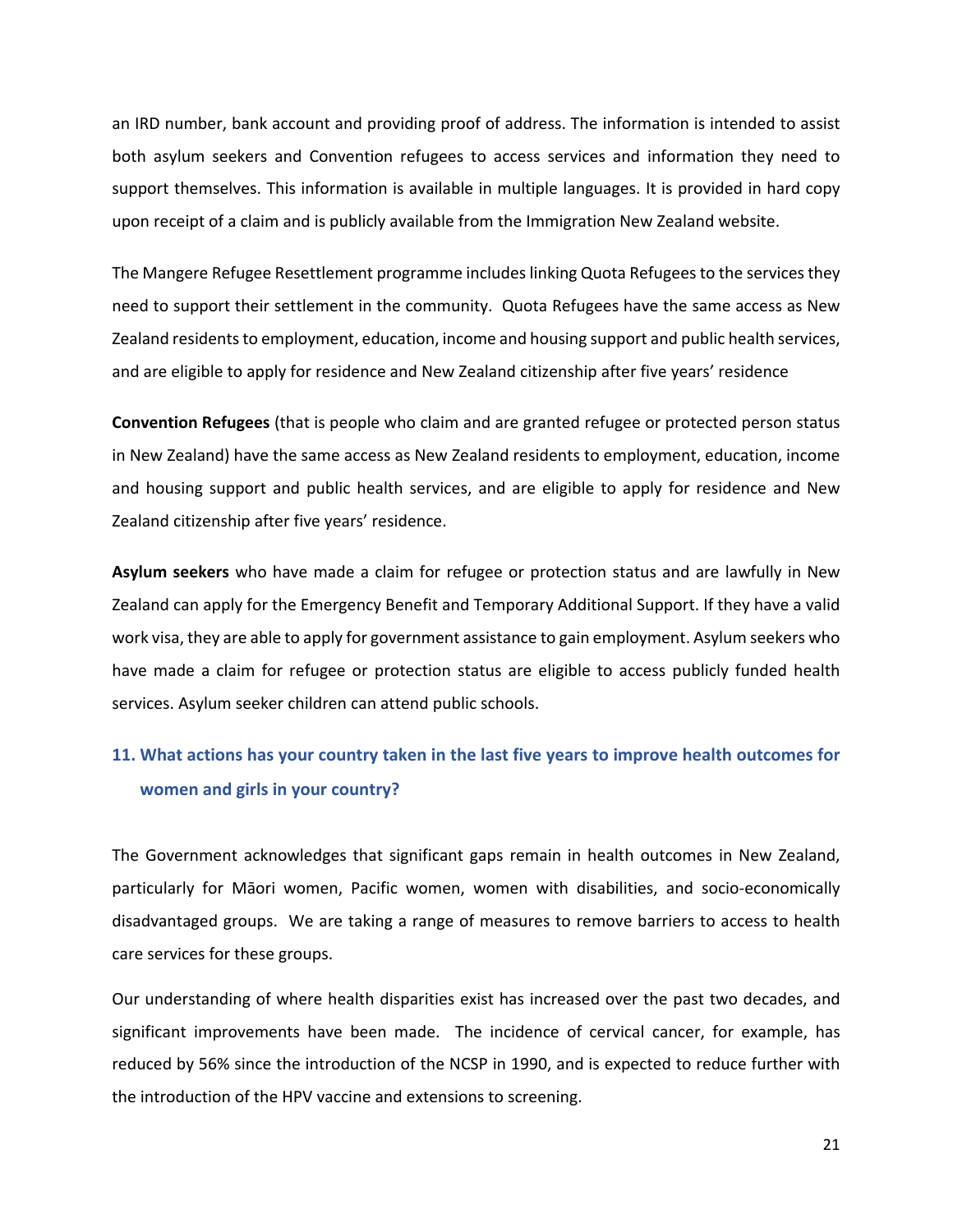Providing services and innovations to support women is a priority for the Government. We are committed to improving health outcomes for all women and girls:

- The New Zealand Health Strategy aims to target and tailor services for groups who have poorer health and social outcomes than the population on average.
- Budget 2018 provides for a new primary care initiative to assist in reducing barriers to primary health care access. These are expected to be implemented in December 2018.
- There are specific targets for cervical and breast screening programmes and HPV immunisation.

We are working with young Māori women to better understand the realities of their lives in order to better design smoking intervention programmes.

The New Zealand Health Strategy states that services will be targeted and tailored for, groups who have poorer health and social outcomes than the population on average.

He Korowai Oranga/the Māori Health Strategy outlines the Government's vision for Māori health; pae ora (healthy futures). Pae ora includes the interconnected elements of mauri ora (healthy individuals), whānau ora (healthy families), and wai ora (healthy environments).

The strategy sets out to address unacceptable health inequalities between Māori and non‐Māori, and the Government's commitment to Māori under the Treaty of Waitangi, as reflected in the New Zealand Public Health Disability Act.

The three key themes in the strategy are Māori aspirations for rangatiratanga (control) over their own lives, maintaining and building on gains already made in Māori health, and reducing health inequalities between Māori and non‐Māori.

There are four pathways for action, focusing on development of Māori communities, Māori participation in the health sector, effective health and disability services for Māori, and working across sectors to remove barriers to the delivery of care.

'Ala Mo'ui is the New Zealand government's national plan for improving health outcomes for Pacific people, families and communities. 'Ala Mo'ui is for the entire health and disability sector.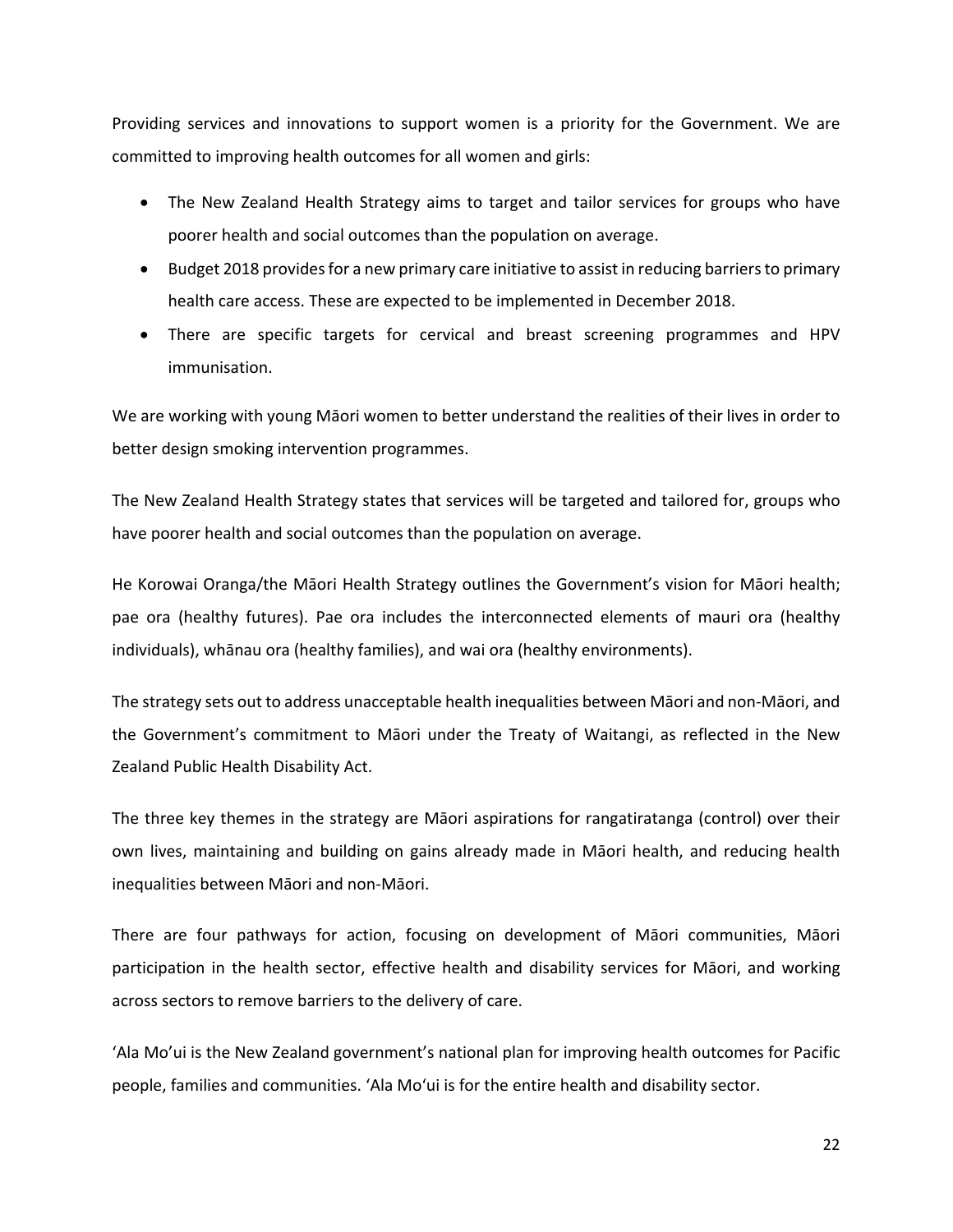'Ala Mo'ui has four priority outcomes:

- 1. Systems and services meet the needs of Pacific peoples.
- 2. More services are delivered locally in the community and in Primary Care.
- 3. Pacific peoples are better supported to be healthy.
- 4. Pacific peoples experience improved broader determinants of health.

Accompanying each priority outcome are specific actions that are undertaken by the Ministry of Health (MoH), DHBs, Primary Health Organisations and Pacific and non‐Pacific health and disability providers. Each action has one or more correlating indicators, which will support MoH to measure progress.

Six monthly progress reports are published on the MoH website and show areas where the health sector is performing well for Pacific peoples and where further improvement is needed. 'Ala Mo'ui will end in June 2019. The Ministry of Health is currently developing a new Pacific health plan.

Although New Zealand's National Cervical Screening Programme (NCSP) is among the best in the world, providing equitable access to the programme for all groups of women remains a challenge.

Māori women, Pacific women, and Asian women are less likely to be screened, and are therefore more at risk of developing cervical cancer.

- Māori women and Asian women have the lowest screening coverage at 65.5% and 63.6%, respectively.
- In recent years, the steady decline in both cervical cancer incidence and mortality has flattened, with no narrowing of the gap between Māori and non‐Māori women.
- Māori women are significantly over-represented among those who develop cervical cancer, and are more likely to die from cervical cancer, compared with other ethnic groups.
- Cervical cancer screening coverage for Pacific women aged 25‐69 is currently 69.9%. The national coverage target is 80%.

The low screening rates in these ethnic groups is largely attributable to cost and/or cultural sensitivity.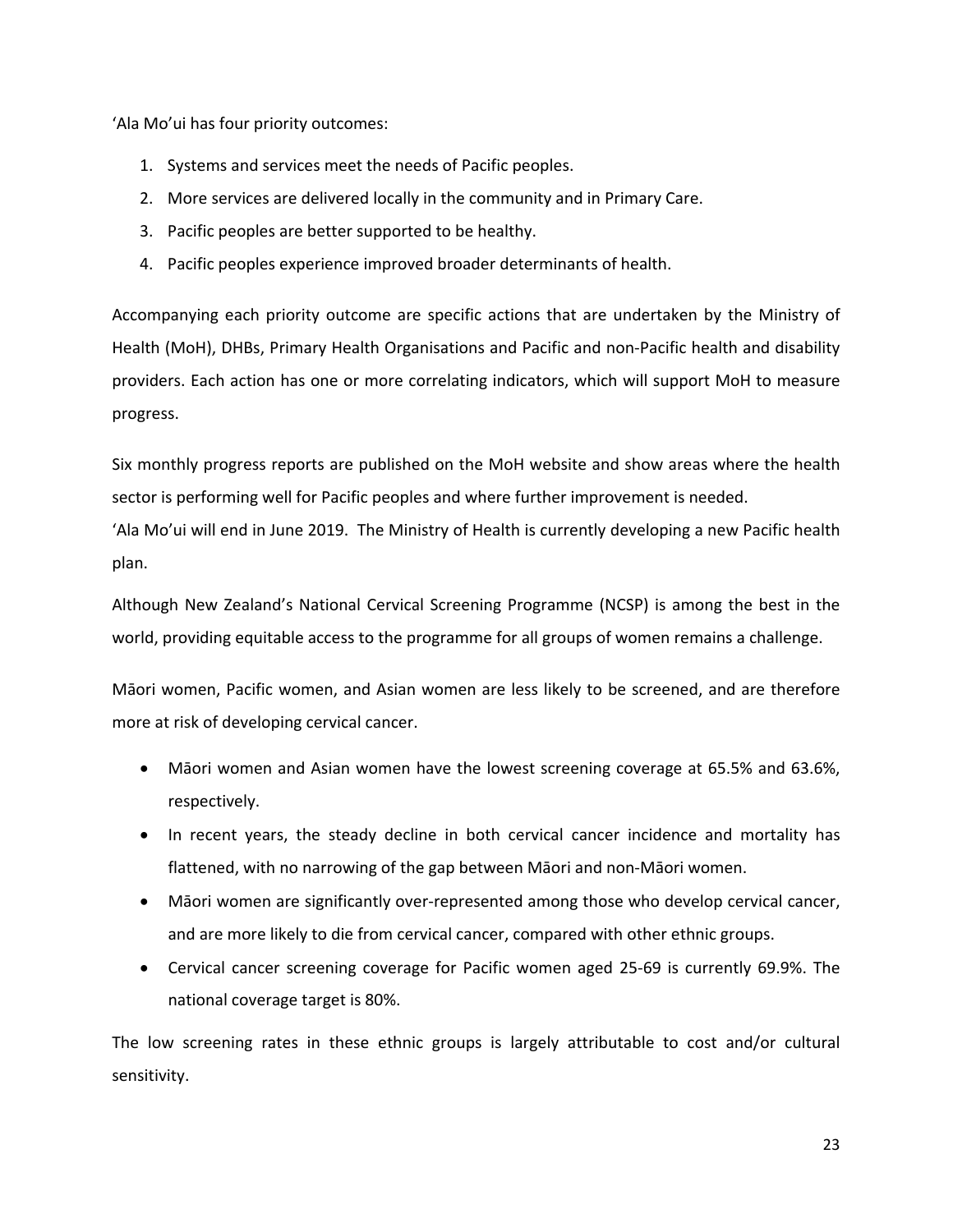The NCSP currently uses cytology as the primary test for cervical screening. In the future the NCSP is planning to transition to HPV as the primary test (HPV primary screening).

HPV primary screening will address some of the existing equity gaps due to cost and cultural sensitivity barriers experienced by Māori, Pacific, Asian, and under‐screened and unscreened women.

HPV immunisation will reduce cervical cancer incidence and mortality over time by protecting against infection from the types of HPV that cause most cervical, anal and genital cancers, as well as some mouth and throat cancers. With HPV immunisation alone, up to 90% of cervical cancers can be prevented – although not all of the types of HPV that cause cervical cancer are in the vaccine, women who have been vaccinated still need to be screened.

The free HPV Immunisation Programme in New Zealand started in 2008 for girls in Year 8 of school (approximately age 12) and was extended to boys in 2017.

Māori and Pacific women have higher incidences of HPV‐related cancers and have priority coverage under the HPV immunisation programme.

HPV immunisation coverage achieved for Pacific girls was higher than average (75% for Pacific compared to 66% for the total population).

Smoking is a factor in many types of cancer, including cervical cancer. Women who smoke are twice as likely as non-smokers to develop cervical cancer. Given the significant inequities in smoking prevalence, particularly for young Māori women, the Government is working to gain a greater understanding of the influences on young Māori women starting, continuing and stopping smoking.

In 2017 MoH undertook the 'Insights' Project, using data from Statistics New Zealand's Integrated Data Infrastructure to gain a snapshot of the lives of young Māori women who smoke. The Project also engaged with young Māori women, listening to their stories and the reasons why they smoke, investigating beyond the data to build a better understanding of the experiences of women in our communities, including the challenges and barriers they face.

Further work is underway to develop services better tailored to meeting the complex needs of young Māori women who smoke through designing and evaluating new approaches that directly relate to the lives and needs of young Māori women. These learnings will be applied to benefit other groups for whom the Government's stop-smoking services are not working well.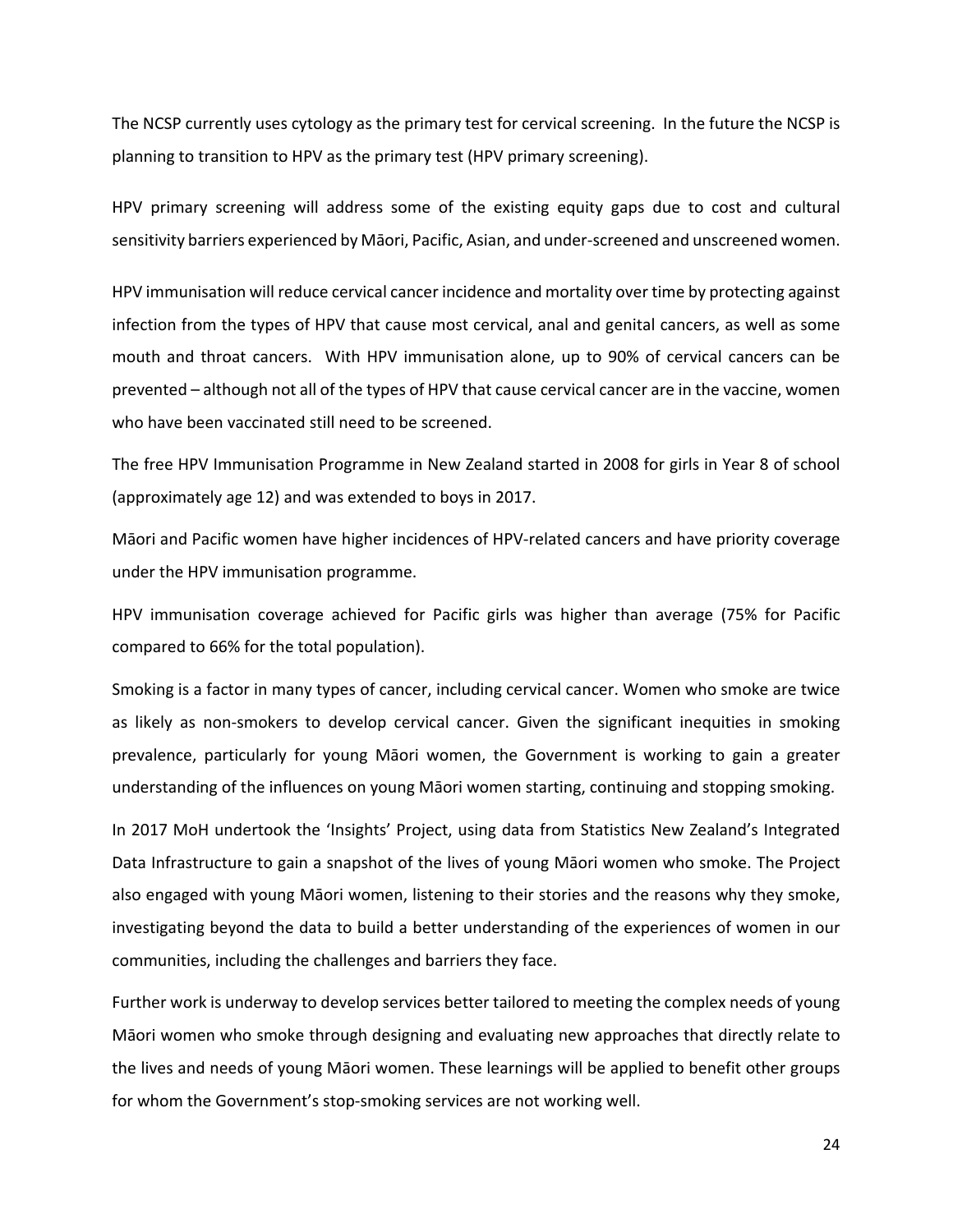Currently all of the Government's Health Programmes (and their outcomes) relating to care of Older People have an Equity and Ethnicity Lens review process. This focus is reflected in both Regional and District Health Plans. The Health Quality and Safety Commission publishes annual data on Life Expectancy, Age, Gender, Ethnicity and Deprivation.

The greatest challenge for equity among older people is largely among Māori, particularly the rural Māori population. Some of this is related to socioeconomic deprivation as well.

Gender inequity is complex, and is compounded by survival rates, family caregiving patterns, prevalence of cognitive impairment, and ability to maintain independent existence.

Social isolation and loneliness remains a significant challenge, with females over 65 years being approximately four times more likely than others to feel very unsafe and isolated, especially at night. Unfortunately, the data does not clarify whether this reflects women's greater likelihood of being alone at home (related to women's greater life expectancy).

The prevalence of dementia in New Zealand in 2016 was higher among females (35,254 people, or 56.6%) than males (27,033 people, or 44.4%), due mostly to higher prevalence rates for women compared to men after the age of 75 years and the higher population of females to males. Prevalence increases with age, particularly after the age of 60 years.

Among the older population, the group with the highest burden of disease is females aged 85‐89. This is due to the high number of cases of dementia in this group as well as the high number of deaths. This is likely due to women living longer than men on average.

The Disability Action Plan 2014‐2018 included actions that related to exploring the framework for bodily integrity with a particular focus on non‐therapeutic sterilization (action 7b) and improving health outcomes and access to services for people with a learning/intellectual disability (action 9c).

Action 7b of the Disability Action Plan 2014‐2018 is of particular relevance to women with disabilities as cases of non-therapeutic sterilisation are more common in this cohort, than in males. This is largely due to the reason given for the sterilisation is for management of menstruation and the prevention of pregnancy. Advice is currently being prepared for the Minister of Health on how we can improve the legal framework to better protect disabled people for non-therapeutic procedures.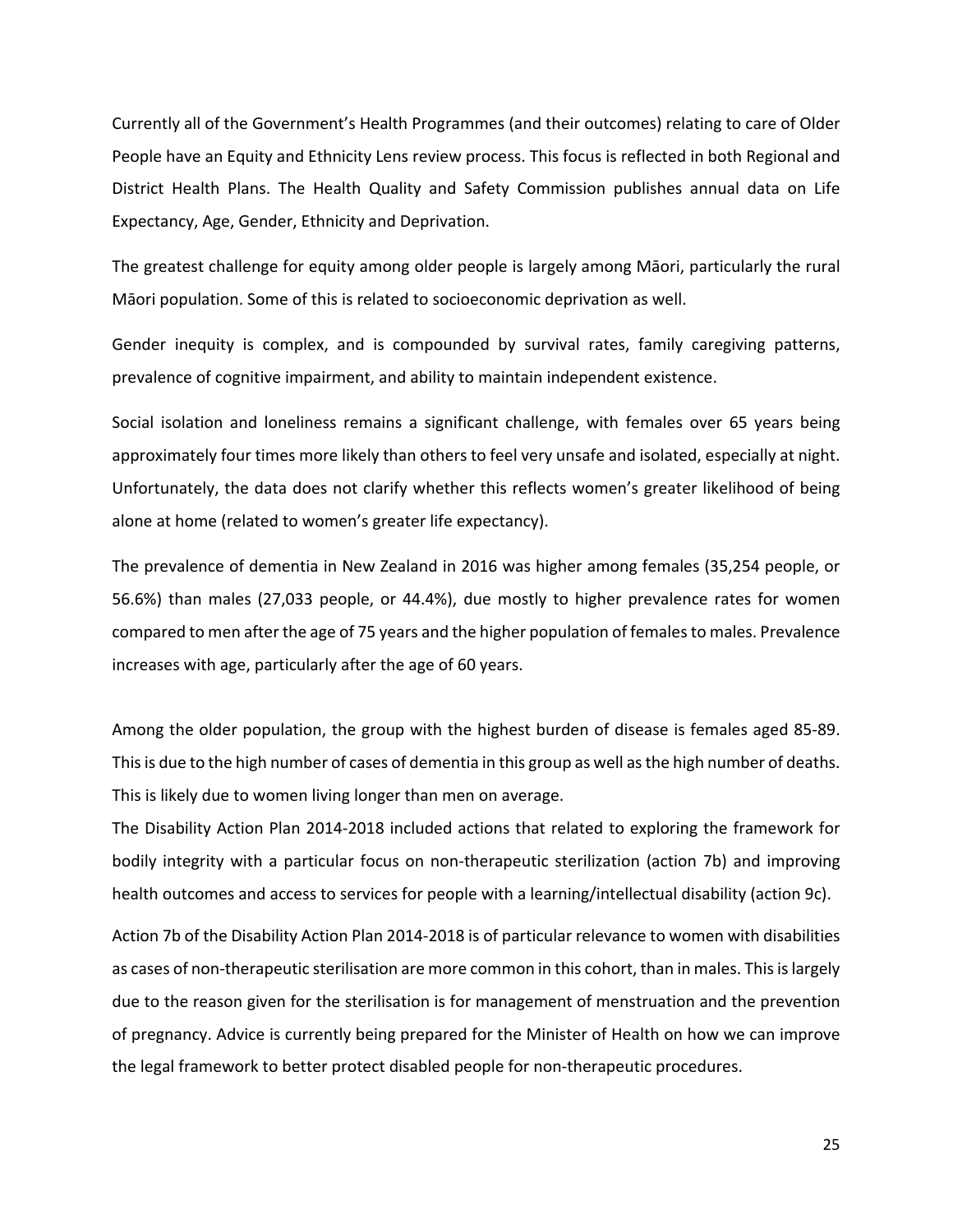Action 9c of the Disability Action Plan 2014‐2018 included reviewing access to preventative health measures such as breast and cervical screening. It was noted in the advice to Ministers that women with a disability are often missing out on these services. The reasons for this are often related to lack of physical access, and lack of accessible information regarding the need for the services. Exploring options of improving the rate of women with disabilities accessing these services remains a priority for the Ministry of Health.

# **12. What actions has your country taken in the last five years to improve education outcomes and skills for women and girls?**

#### **Education Reforms**

New Zealand has a quality, high‐performing education system which reflects our unique and diverse society. Although many of our young people achieve at high levels in some areas, evidence shows that our education system is not delivering for all. To further lift our performance, we are undergoing a process to fundamentally reshape our education system. We aim to build a shared vision amongst stakeholders of a system that serves all learners. We are undertaking this through wide-reaching engagement as part of an ongoing national Education Conversation | Kōrero Mātauranga. As part of the Education Conversation, two Education Summits took place in May 2018 to lay the foundation for the future of learning in New Zealand.

The inputs from the Education Conversation will inform our major reform programme, which includes a number of significant reviews. We are reviewing our school governance model and the way administration and management of the schooling system works. Our secondary school qualifications are being reviewed so they provide meaningful pathways, give personalised learning and build capability for lifelong learning. The reform of vocational education aims to ensure we have effective public regional vocational education which is adaptive and supports the changing world of work. School property management is also being reviewed. New strategies are in development, including long-term approaches for Māori and Pacific learners, a plan for early learning, and an education workforce strategy. The reforms will shape a 30 year strategic plan for New Zealand education to support learners, deliver improved outcomes and meet the needs of the modern world. The changes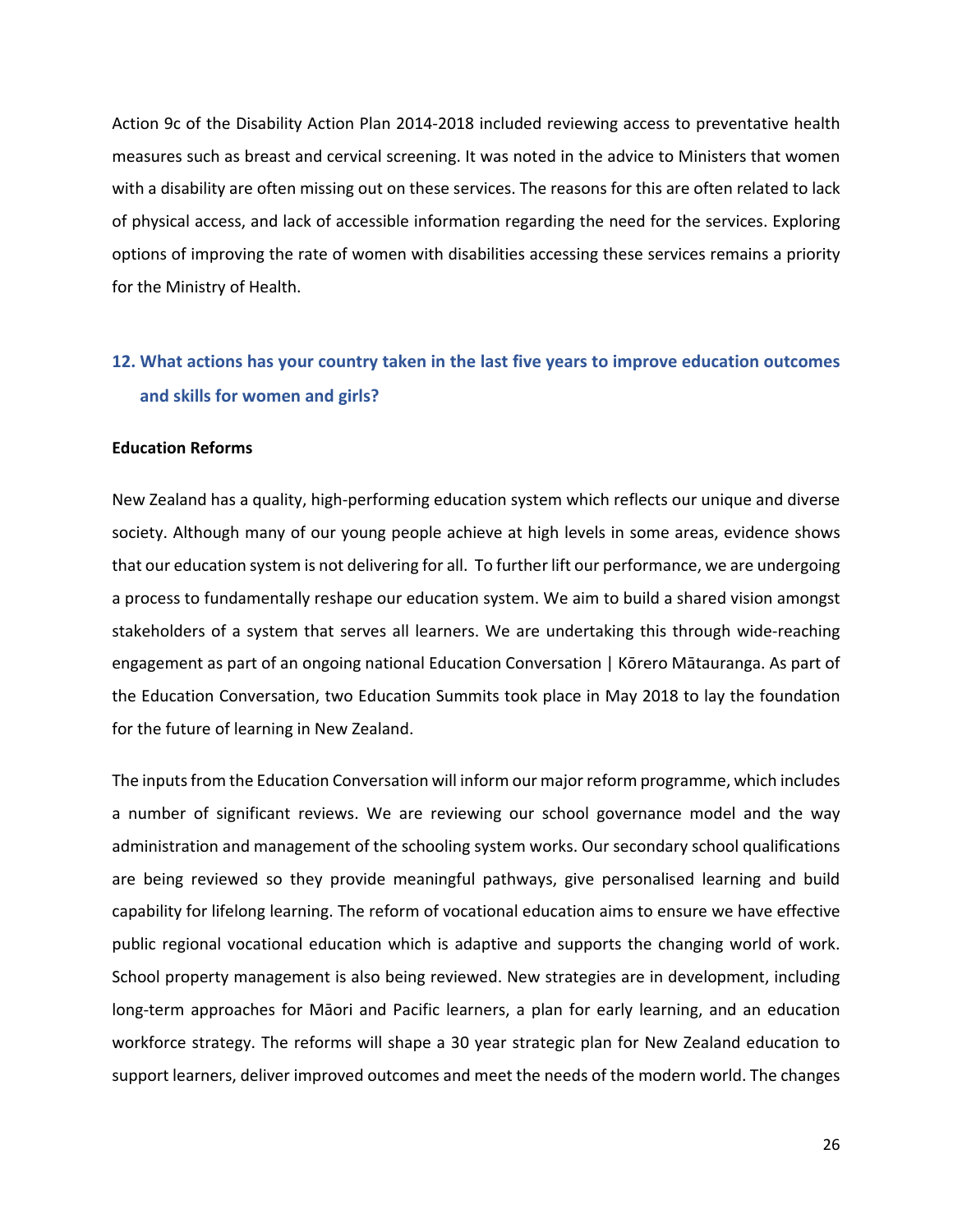will also link closely with cross-government work to develop a strategy to improve the wellbeing of children and young people, including women and girls, which has a strong focus on education.

### *Early Childhood Education*

New Zealand currently has broad access to extensive early childhood education services. Participation rates are high and almost all children starting school in New Zealand have participated in early childhood education - 96.9% as at September 2018. We have a diverse range of early childhood service providers, suited to different needs and preferences. Our early childhood service providers include kindergartens, nga kōhanga reo, playcentres, education and care services, home‐based ECE services (such as childcare centres or preschools), hospital‐based services, playgroups, ngā puna kōhungahunga, and Pacific Island playgroups.

*He Taonga te Tamaiti, The Draft Strategic Plan for Early Learning (2019‐2029)* sets out five goals for early learning for the next 10 years. Key proposals for change include:

- i. moving towards a 100% qualified teacher workforce in early childhood education centres
- ii. introducing higher adult:child ratios for babies and toddlers
- iii. increasing the consistency and levels of teacher salaries and conditions across the sector
- iv. a more planned approach to establishing new services, greater support and increased monitoring.

The vision is that New Zealand's early learning system enables every child to enjoy a good life, learn and thrive in high quality settings that support their identity, language and culture and are valued by parents and whānau.

Home-based early childhood education (ECE) is provided in a home setting rather than a centre. It was reviewed in 2018, to ensure that it delivers quality education and care for children. In the future, the Government is moving towards all educators holding at least a Level 4 ECE qualification, or Te Ara Tuarua (the level 5 kōhanga reo (early childhood education) qualification). This is because qualifications are linked to positive outcomes for children. The Government will encourage the shift towards employing a qualified workforce by lifting the funding criteria over time. New requirements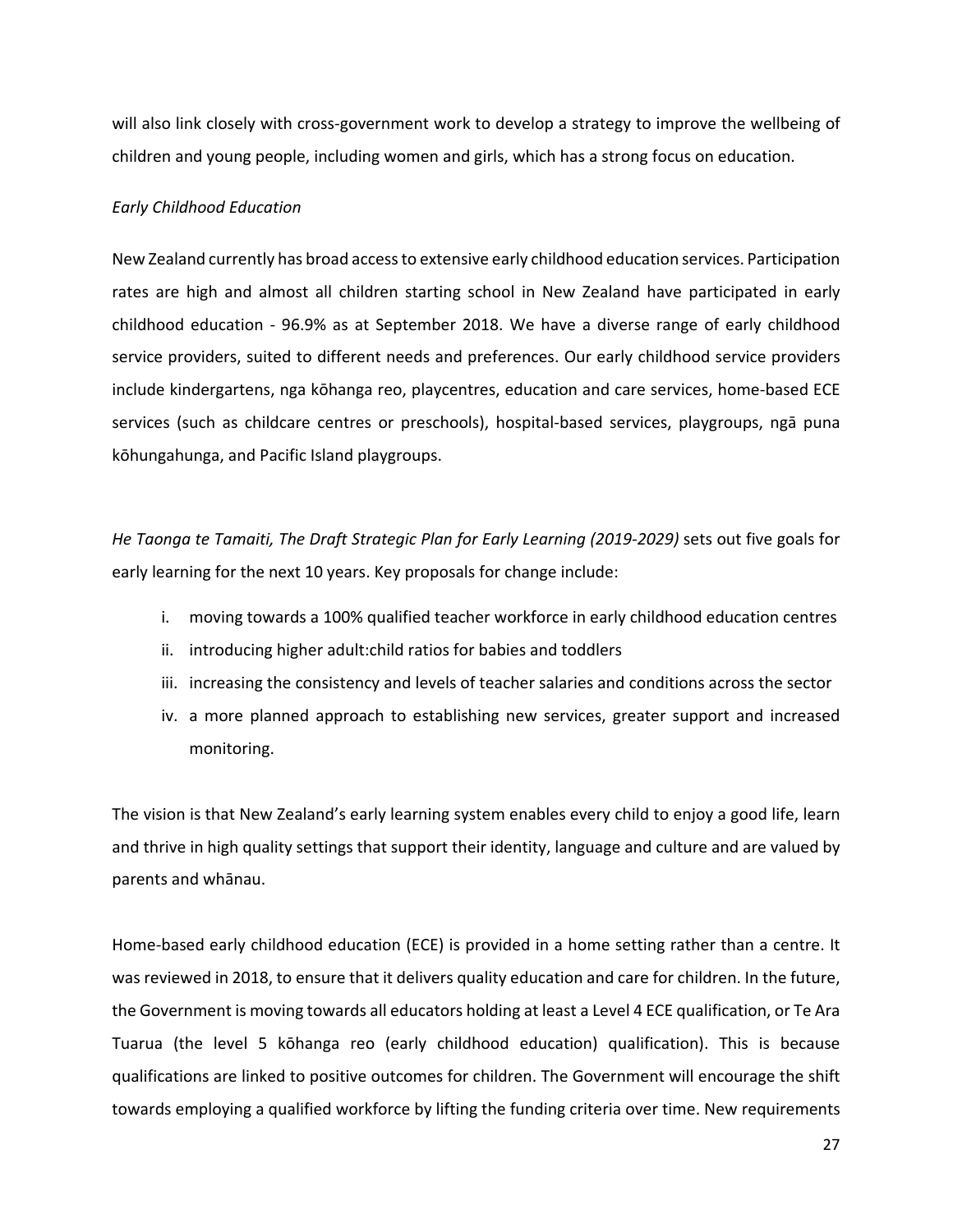will be introduced for service providers, including health and safety training and professional development for educators.

New Zealand has comprehensive funding systems in place for ECE and this funding model works to support families, including women. In 2018, we announced the first across the board funding increase for early childhood education in a decade. In 2018 New Zealand invested \$590.2 million in new operation funding over the next four years. This included \$483.1 million to meet increased demand.

The Government subsidises all children aged 0‐5 to participate in early childhood education for up to 30 hours per week. Subsidies are capped at 6 hours per day. A higher subsidy is available for 20 of the 30 hours for children aged 3, 4 and 5 years old. This subsidy is known as 20 Hours ECE and significantly reduced the cost of early childhood education for parents after it was introduced in 2007. The Government also provides assistance through the Childcare Subsidy for low and middle income parents. The Childcare Subsidy offsets parent fees for up to 50 hours of early childhood education a week.

### *School Leavers*

Female school leavers are more likely to attain at least NCEA Level 2 (or equivalent) than their male counterparts. At the time of leaving school, females achieve NCEA Level 2 or above at a rate of 82.8% and males at a rate of 78%.

Māori and Pacific students are showing the lowest rates of achieving NCEA Level 2 or above upon leaving school. As at 2016, 77.5% of female Pacific students had left school having achieved NCEA Level 2 or above. For female Māori students this percentage was even lower, sitting at just 69.6%. Male Pacific (72%) and Māori (63.5%) student rates are lower than their female counterparts'.

From 2009 to 2016 there has been a consistent pattern of females attaining NCEA Level 2 or equivalent at higher rates than males. In 2016, the trend of female school leavers (82.8%) achieving at a higher rate than their male counterparts (78%) continued. However, the size of the gender gap is closing with the difference reducing from 8.2 percentage points in 2009 to 4.8 percentage points in 2016. From 2015 to 2016, male achievement increased by 1.5 percentage points while female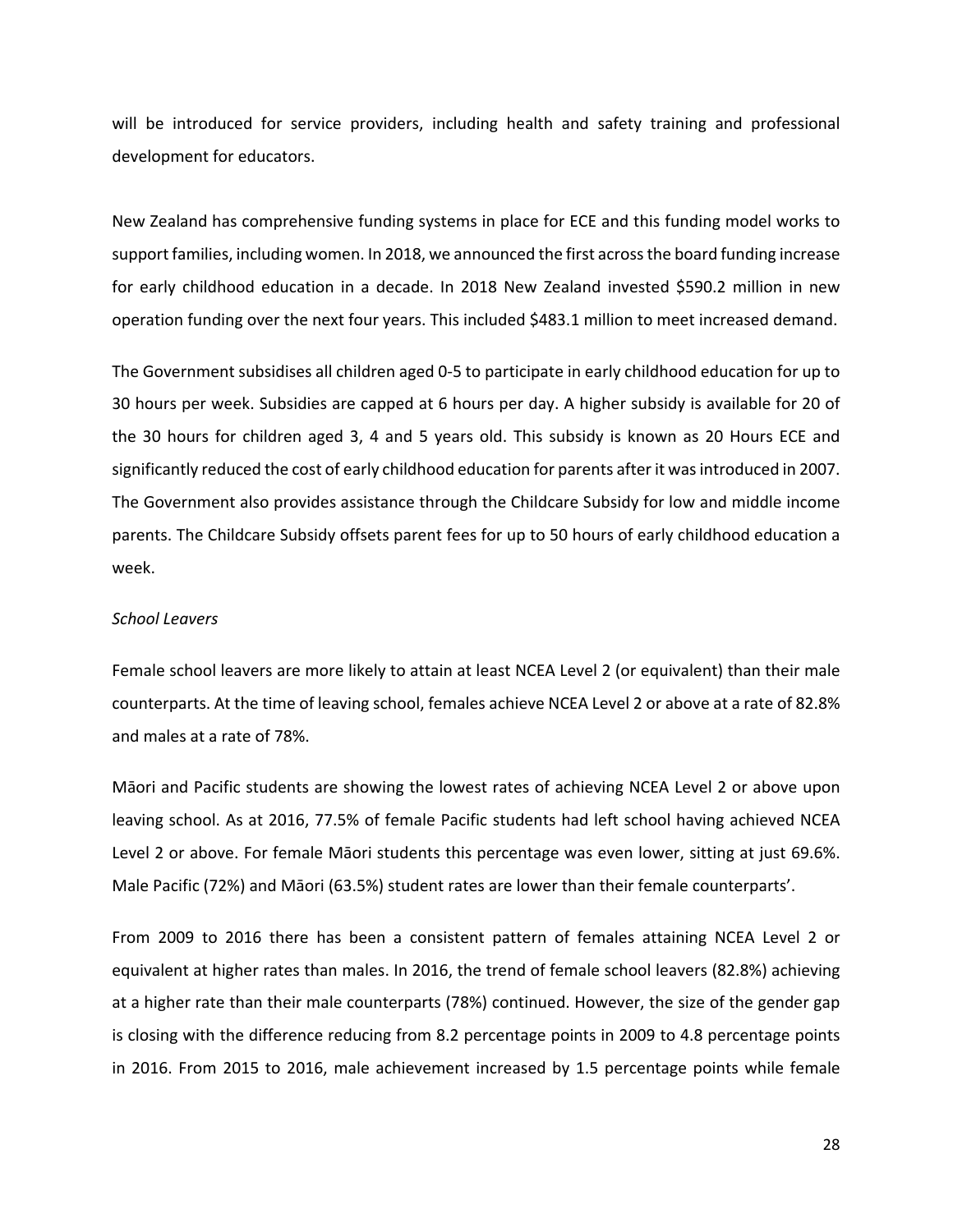achievement decreased by 0.1 percentage points. This reduced the gender disparity by 1.6 percentage points over the same period.

To address low attendance and to improve retention of girls in schools, the Government has come up with various initiatives which have been implemented in secondary schools. They aim to help parents, whānau, teachers and schools promote positive behaviour and create inclusive learning environments. Some programmes are specifically targeted to the needs of Māori and Pacific students, providing them with the support they need to gain NCEA Level 2, addressing the root causes of truancy and non‐enrolment, and promote culturally responsive practices.

Secondary-tertiary programmes also provide a broad range of learning opportunities for students (aged 15 – 18) who might otherwise disengage from education. This is linked to local and national workforce needs, which allow them to achieve secondary and tertiary qualifications in authentic learning environments. We also support young people who have left school without qualifications and adults with low literacy or numeracy to re-engage in learning through fees-free foundation tertiary education. The Government is dedicated to supporting young people, including women and girls, in succeeding in a diverse range of pathways.

## *Digital Competencies and STEM*

The Government is working on initiatives to attract and retain priority groups of women in occupations where high growth is projected and where women are currently underrepresented, in particular STEM, ICT industries, and construction and trades. Through pay equity initiatives, and the landmark New Zealand Court of Appeal decision in 2014 which determined that our equal pay legislation includes equal pay for work of equal value, we will see more value placed on occupations women have traditionally dominated.

Women are currently underrepresented in STEM, ICT, and construction and trades industries. New Zealand women are gaining qualifications at a higher rate than men but their skills are not being translated into greater career and development opportunities. A substantial proportion of both women (47%) and men (53%) work in occupations that are at least 70% dominated by their own gender.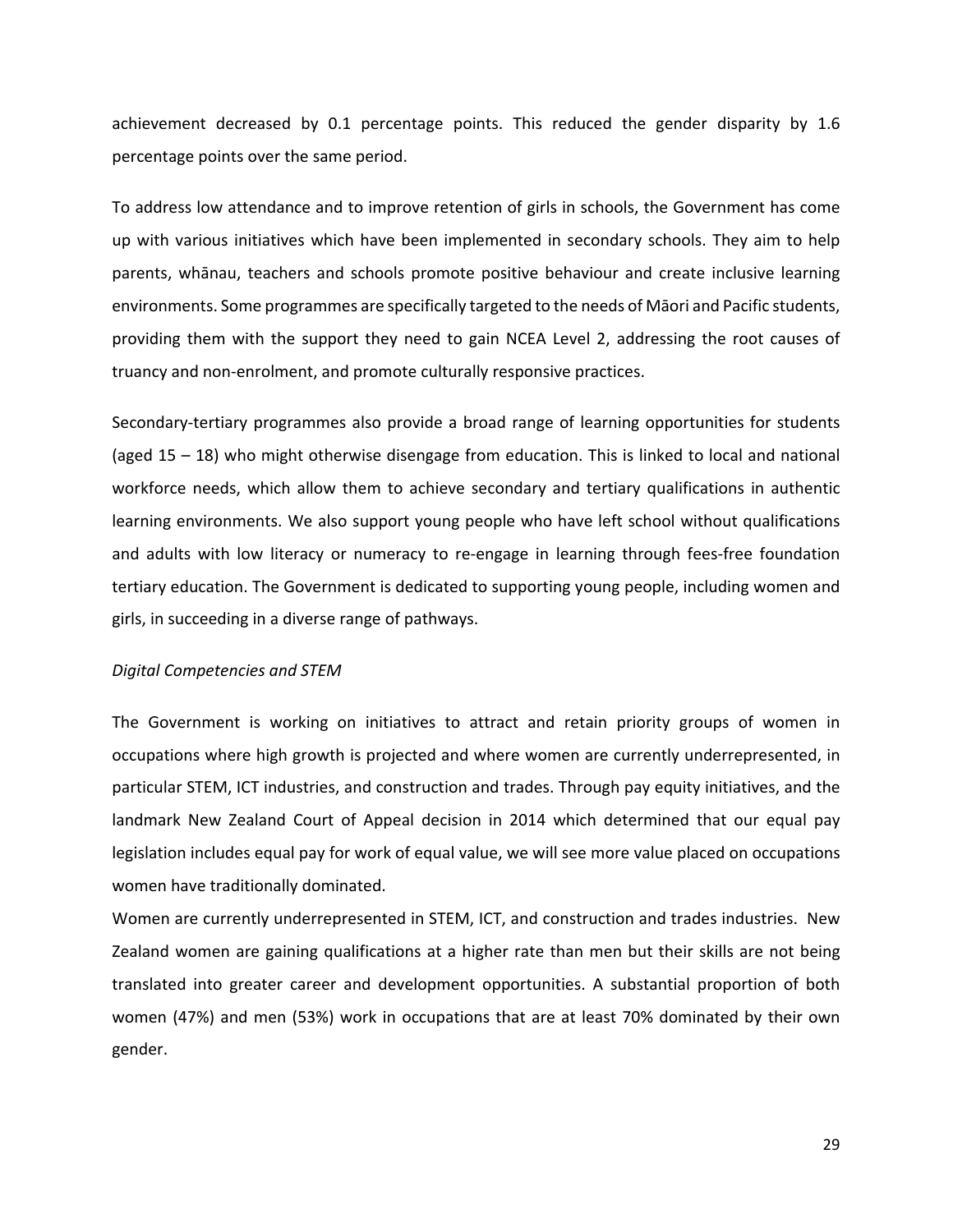*Curious Minds*, a Government initiative, has a ten‐year goal of encouraging and enabling better engagement with science and technology for all New Zealanders. The initiative specifically profiles women in STEM and aims to inspire teachers and learners and feature women in different career stages, across a range of disciplines.

All learners now have opportunities to build their computational thinking skills, ensuring they gain an understanding of the computer science principles that underlie all digital technologies. Learners will also have opportunities to apply these skills to the design and development of digital solutions. The digital technologies content was released in December 2017. A range of curriculum and professional supports are available to support schools implementation of the new content, which all schools are expected to have integrated into their local curriculum by 2020.

#### *Māori and Pasifika Trades Training Programme*

The Māori and Pasifika Trades Training programme is designed to increase access for Māori and Pasifika learners to vocational and pre‐employment training. Each consortium is required to register their aspirational targets for women learners. Between 2014 and 2017, the total number of women learners has grown from 251 (21%) to 795 (33%). The Ministry for Women recently released a publication of the inspiring stories of wāhine toa (skillful women) developing trade careers.

#### *Tertiary Education: Equal and Affordable Access & Student Support System*

We recognise that there should be equal and affordable access to tertiary education and workers will need to be adaptable and have a diverse range of soft and hard skills. People also continue to learn throughout their lifetimes as they change careers, retrain, and upskill while in work. We are reviewing our vocational education and training system with a view to achieving an even more responsive system, and are updating our approach to careers guidance.

As we want every New Zealander to have access to world‐class post‐school education, we provide financial support to enable learners to undertake tertiary study. Funding of over NZD\$4 billion each year is currently allocated and structured in a way that provides differing levels of support based on need. This is managed through several mechanisms including: tuition subsidies and fee regulation, directly subsidising the fees of specific groups of students, and student loans and allowances.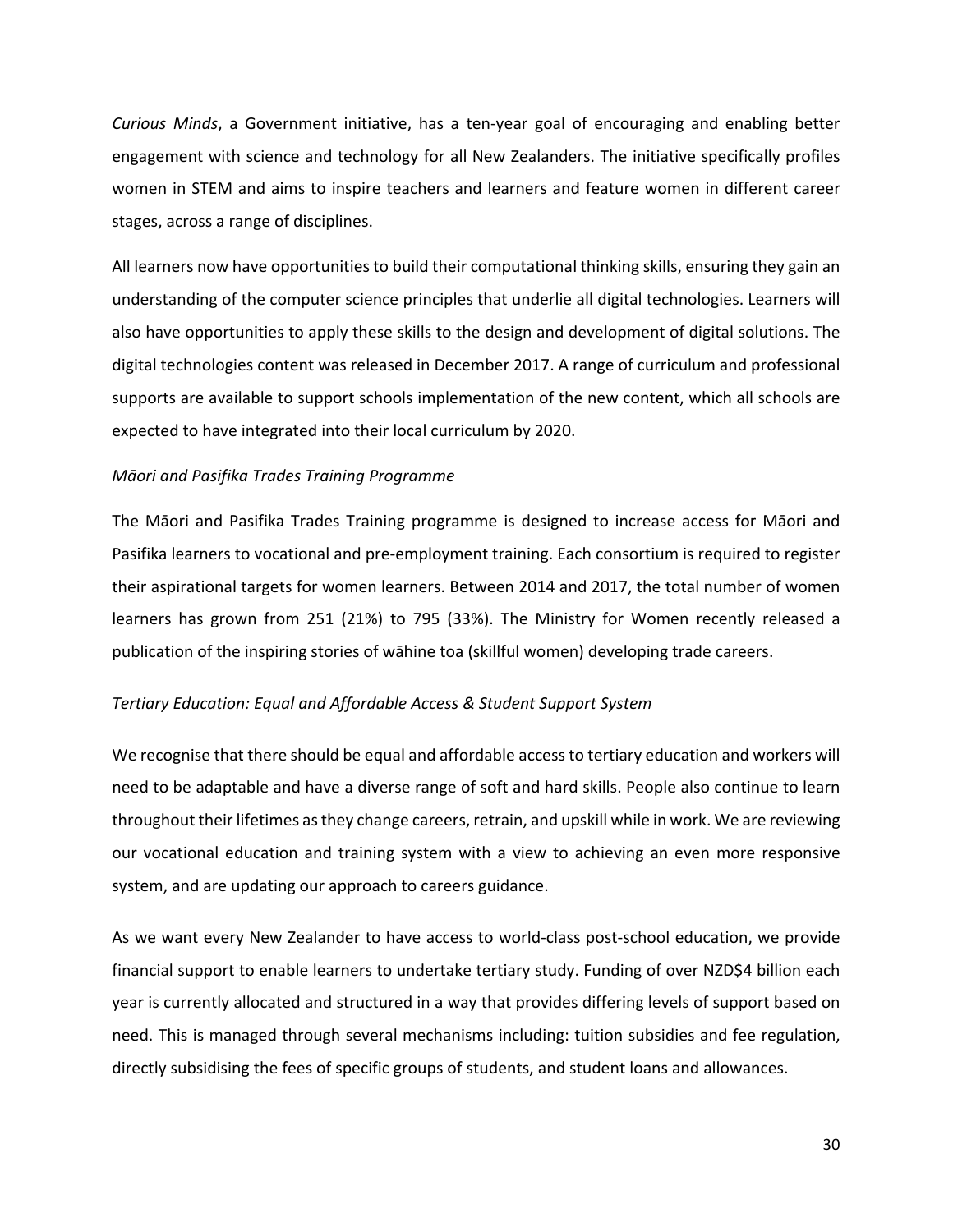Access to education is a priority for the Government. A primary intervention the New Zealand government uses to support access and participation is the Student Support system. Through this we provide interest‐free student loans for all students and student allowances for low income students to assist with the cost of study and of living while studying. Student allowances are targeted grants to support students to meet their living costs, which do not need to be repaid. Interest-free student loans are more universally available and allow students to meet their fee, course and living costs.

While not specifically designed to address equity of access issues, our tertiary education Fees‐Free policy introduced in 2018 aims to make starting study or training more affordable to those who have not yet received the benefits of tertiary education and reduce their debt burden. In 2018, 41,700 students and trainees benefited from fees‐free tertiary education.

We acknowledge that financial assistance alone cannot fully support broad access to tertiary education. Some students face significant other barriers to tertiary education, for example, low prior attainment or lack of family familiarity with tertiary education. To improve outcomes for young people and adults who have left school with low or no education qualifications we have made changes to formal foundation tertiary education to increase expectations on providers to deliver high quality education and improved learner outcomes.

These policies mean that women who have not previously done so, can better afford to participate in tertiary education, gaining the benefits and opportunities of lifelong learning.

## *Sexuality Education*

Sexuality education is part of the New Zealand National Curriculum. The Ministry of Education provides schools with guides and resources to support the effective teaching and learning of sexuality education, which includes integrating it into the wider school approach. These include practical suggestions aimed at:

- Building understanding of sex, gender and sexuality diversity
- Creating inclusive school-wide systems and processes
- Addressing immediate environmental, physical, and social needs for LGBTI+ students
- Developing an inclusive classroom and curriculum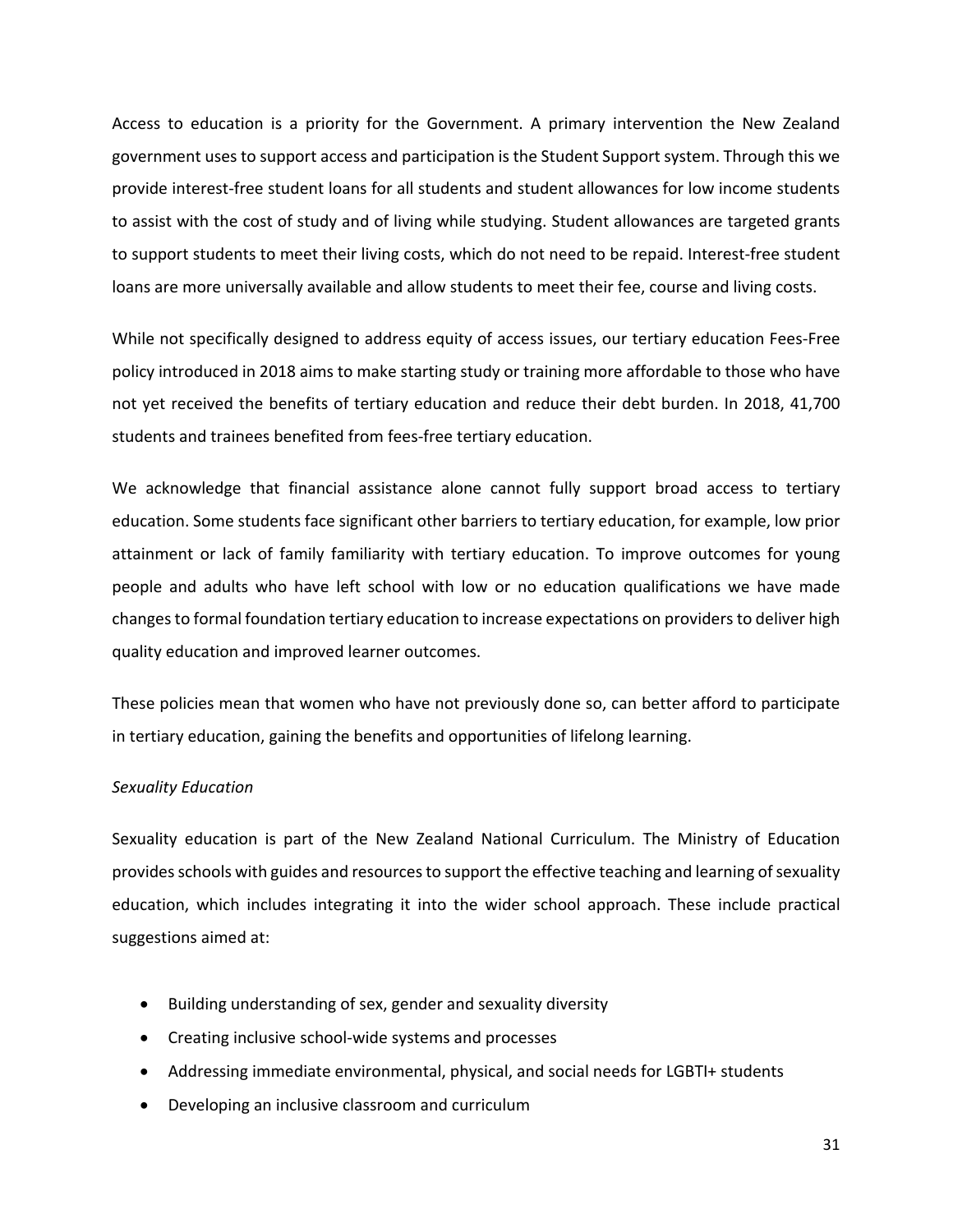Schools are required to consult with their school communities every two years, or more often, about how they teach sexuality education. This ensures a range of views are heard on what the community considers are important for their young people to know and be able to do. Given schools have the scope to consult with their school communities about how they teach sexuality education, there is variation in coverage from school‐to‐school.

While most schools do meet curriculum requirements, sexuality coverage is inconsistent. There are no requirements about how schools must consult on the draft health curriculum or how an agreement should be reached with the schools community. Not all communities will be comfortable discussing sexuality education and schools know how best to position this discussion in reference to any cultural or religious beliefs in their community.

In 2016 the Ministry of Education commissioned a stocktake of external providers of Health and Physical Education services (regional and national) and 1,149 providers were identified, of which 109 providers offer sexuality education. In recognition that schools and their school community know their students and are best‐placed to make decisions on local curriculum, the Ministry of Education does not endorse particular programmes. However, this also means that the Ministry of Education does not discourage the use of any providers.

To support schools, in 2015 the Ministry of Education revised *Sexuality education: a guide for principals, boards of trustees and teachers*, It advises that social and emotional learning, as well as sexuality and relationship education, is vital for young people to be able to engage positively and critically in a fast‐changing, technological, and global world.

Sexuality education offers a context where communication, assertiveness, problem solving, and decision‐making within friendships, online, in intimate relationships, families, and wider communities can be explored. This can include, for example, recognising diversity in different family structures, examining gender roles and norms, and strategies that address online bullying and homophobic bullying.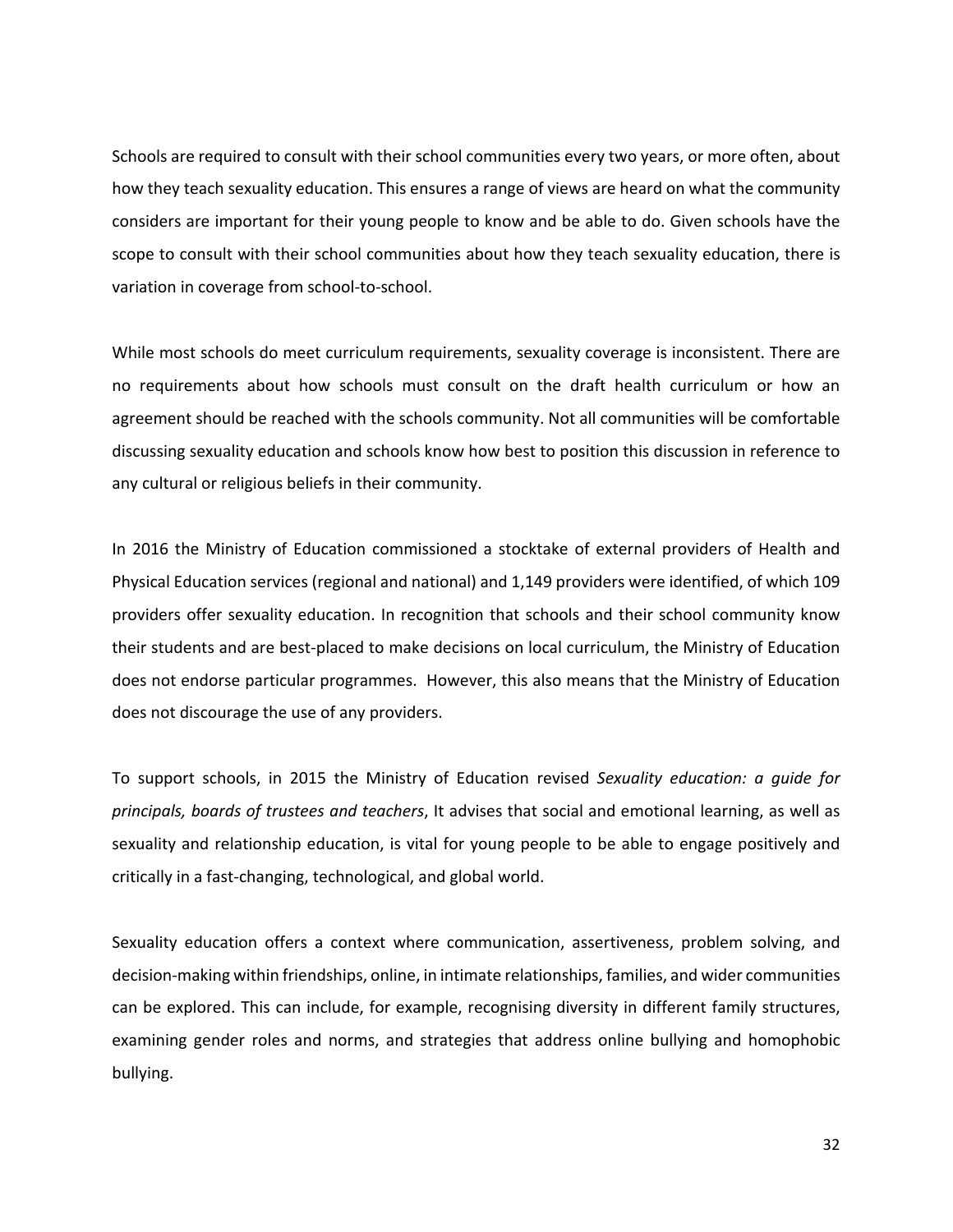- **13. In the last five years, which forms of violence against women and girls, and in which specific contexts or settings, have you prioritized for action?**
- **14. What actions has your country prioritized in the last five years to address violence against women and girls?**
- **15. What strategies has your country used in the last five years to prevent violence against women and girls?**

### **ANSWER TO QUESTIONS 13, 14, 15 AND 18 COMBINED**

The Government acknowledges the harm that is caused to those who experience family or sexual violence, and is committed to creating a system that delivers an integrated, consistent and effective response to victims and perpetrators, as well as their families and whānau.

New Zealand has unacceptably high rates of family and sexual violence. Around 12% of New Zealanders – over half a million people – are directly affected by family violence each year. Victims are overwhelmingly women, with more than one in four women experiencing intimate partner violence in their lifetime. Māori are significantly over‐represented as both victims and perpetrators, with almost half of those accessing Women's Refuge services being Māori women and children.

There are problems with the current response systems to family violence or sexual violence: victims and their families are not always kept safe; perpetrators are not always supported to make sustained behavioural changes; and services appear fragmented, difficult to navigate and/or are not always aligned to client need or best practice. A further challenge is addressing the significant over‐ representation of Māori and Pacific Island families in family violence statistics.

While \$1.4 billion of the government's annual budget is attributable to core and specialist service responses to family violence or sexual violence, almost 90% of this goes to covering costs incurred after the violence occurs; investment in primary, proactive prevention is inadequate.

No one agency or group can solve family violence alone. Its causes and effects are intergenerational and addressing it requires a mix of government and community leadership. Working collectively will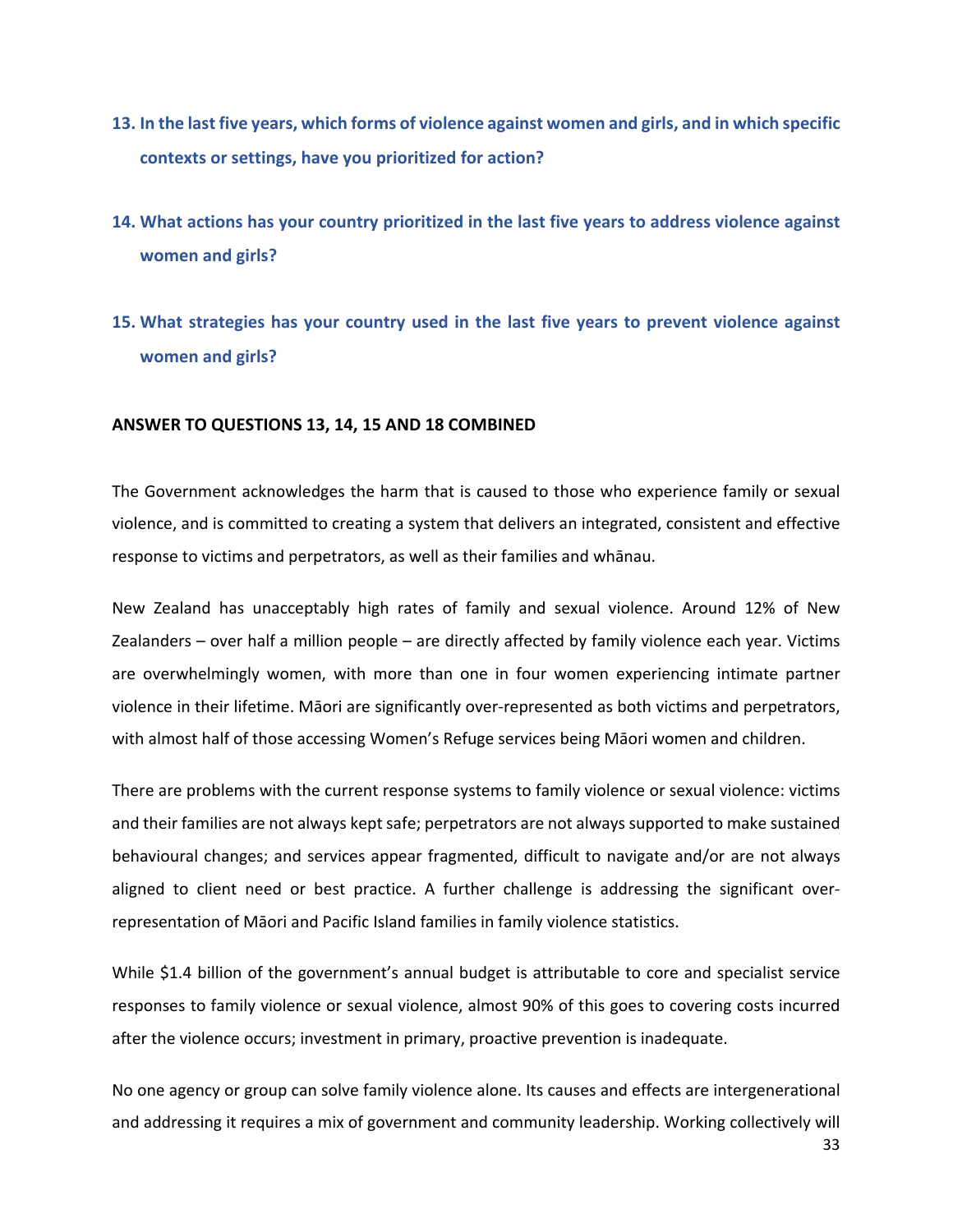require a common vision and purpose, leadership, sustained investment, trust, open-mindedness, and communication.

## **Government response**

Progress towards successfully creating a holistic, long lasting approach to eliminating family violence and sexual violence in New Zealand includes:

- the introduction of new laws and policies (including the Family Violence Act and the Family Violence (Amendments) Act 2018 and Police policy),
- a national strategy for the prevention of family and sexual violence
- increased funding for sexual violence and family violence services, including kaupapa Māori family violence services
- dedicated roles in Government (Parliamentary Under-Secretary to the Minister of Justice and a dedicated agency); and
- Improved collection and understanding of incidence data.

The Government has created a new position of Parliamentary Under-Secretary to the Minister of Justice (Domestic and Sexual Violence) to support the coordination of cross-government work on family and sexual violence.

## **Over‐representation of Māori and Pacific Island families**

Māori and Pacific Island families are significantly over‐represented in family violence statistics, both as victims and perpetrators. Although Māori make up only 15% of the New Zealand population, half of those sentenced for the offence "male assaults female" are Māori men. In addition, it has been estimated that close to half of Women's Refuge clientele are Māori women and children. Pacific children are five times more likely to die as a result of child abuse or neglect than their New Zealand European counterparts.

Reasons for over‐representation are multifaceted and complex. Māori and Pacific peoples have been severely affected by colonisation. The imposition of Eurocentric beliefs, values and practices affects collective wellbeing and individual cultural identity, producing higher rates of social instability. As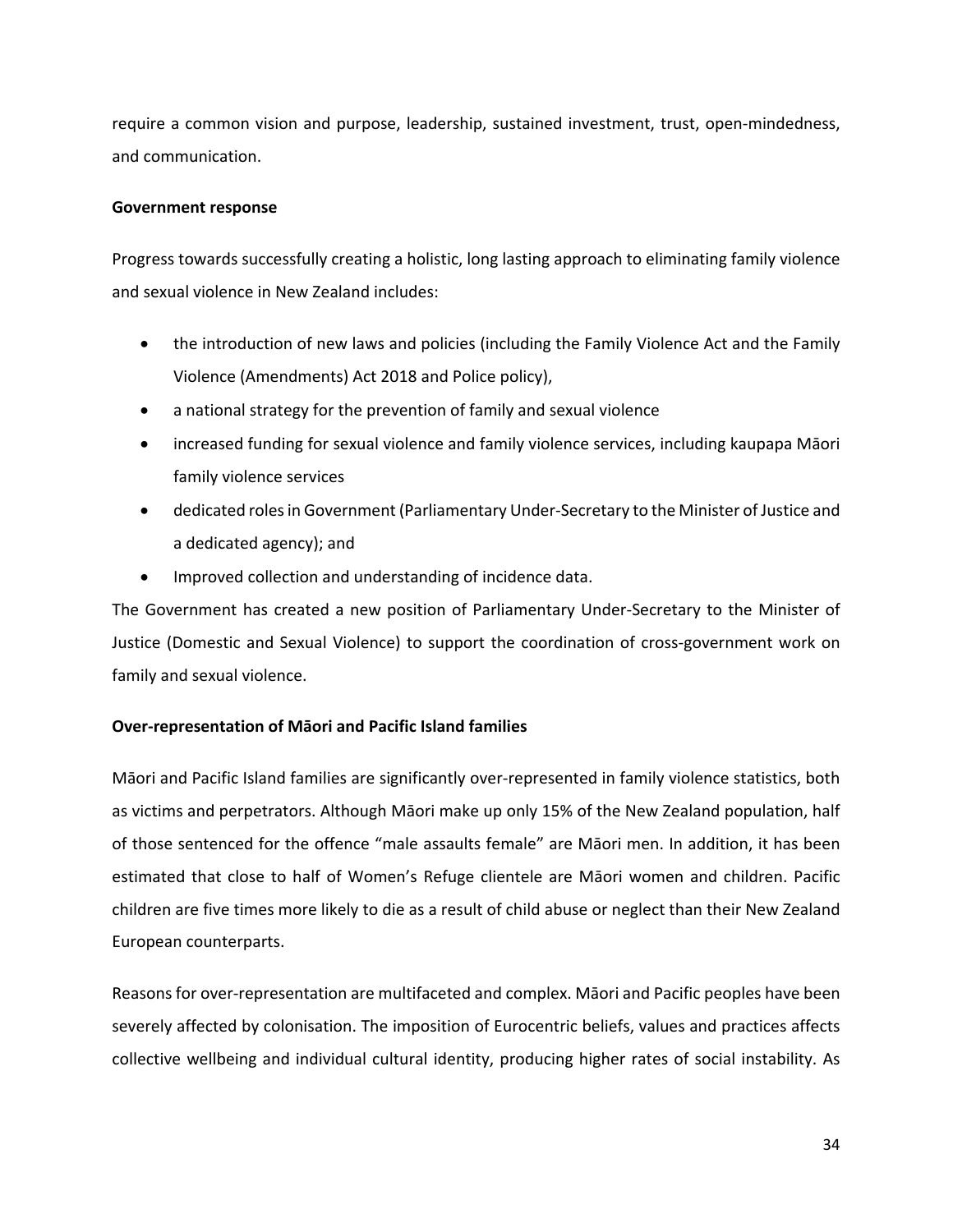family violence is cyclical, the strongest predictive factors are socio‐economic insecurity and exposure to family violence in childhood.

## **Introduction of new laws and policies**

## **Family Violence (Amendments) Act and Family Violence Act**

The Family Violence (Amendments) Act makes changes to a number of Acts to improve responses to family violence in both the criminal and civil law changes to better protect children and victims in parenting arrangements. From the 3 December 2018 the Act:

- ensures that the safety of victims, including children, is the priority when courts make decisions on bail
- creates the new serious offence of strangulation or suffocation
- makes it an offence to force someone into marriage or a civil union in New Zealand or overseas
- makes it a specific offence to assault a family member
- enables complainants in a family violence case to give video evidence.

From 1 July 2019, the Act will:

- make breaching of a protection order a specific aggravating factor to be considered at sentencing
- introduce a 'family violence flag' that can be attached to an offence so that court staff are aware of the potential risks associated with a case.
- empowers judges considering applications under the Care of Children Act (CoCA) to make temporary protection orders where a CoCA order wouldn't provide enough protection
- empowers judges to impose protective conditions for child handover arrangements if there's been family violence
- requires judges to consider the existence or breach of a protection order when they assess a child's safety.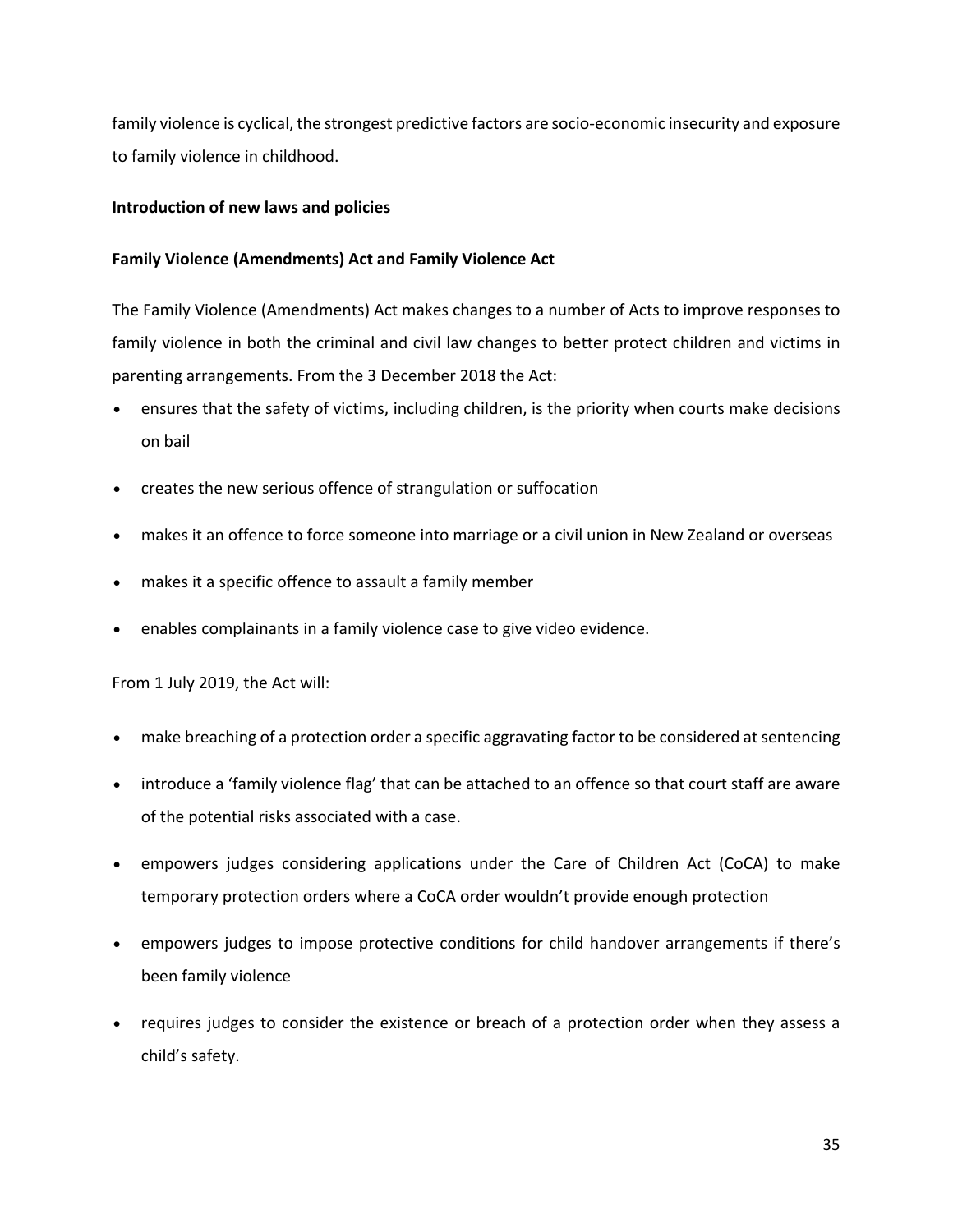The Family Violence Act will come into force on 1 July 2019. The Bill lays the foundations for the transformation of the family violence response system.

The aim of the Act is to:

- keep victims of family violence safe
- hold perpetrators to account
- ensure adequate responses; and
- promote consistent and collaborative responses to people experiencing family violence.

Collaboration will be enabled by improving information sharing practices, developing agreed codes of practice, and creating new pathways into services through Police Safety Orders and Family Court prescribed services.

The Act provides for the following changes:

- improves Police safety orders to protect victims and stop people committing family violence
- introduces legal provisions to support family violence information sharing
- recognises that dowry abuse is a form of family violence
- clarifies that a carer and recipient of care relationship can be a type of family relationship
- allows NGOs, with the approval of the Secretary for Justice, to apply for a protection order for a person who can't apply themselves
- empowers the court to direct people who commit family violence to attend a wider range of services
- requires the court to consider certain criteria when deciding whether to discharge a protection order (including a temporary protection order)
- empowers the court to add any children of a victim to a protection order, even if they aren't currently living with the victim.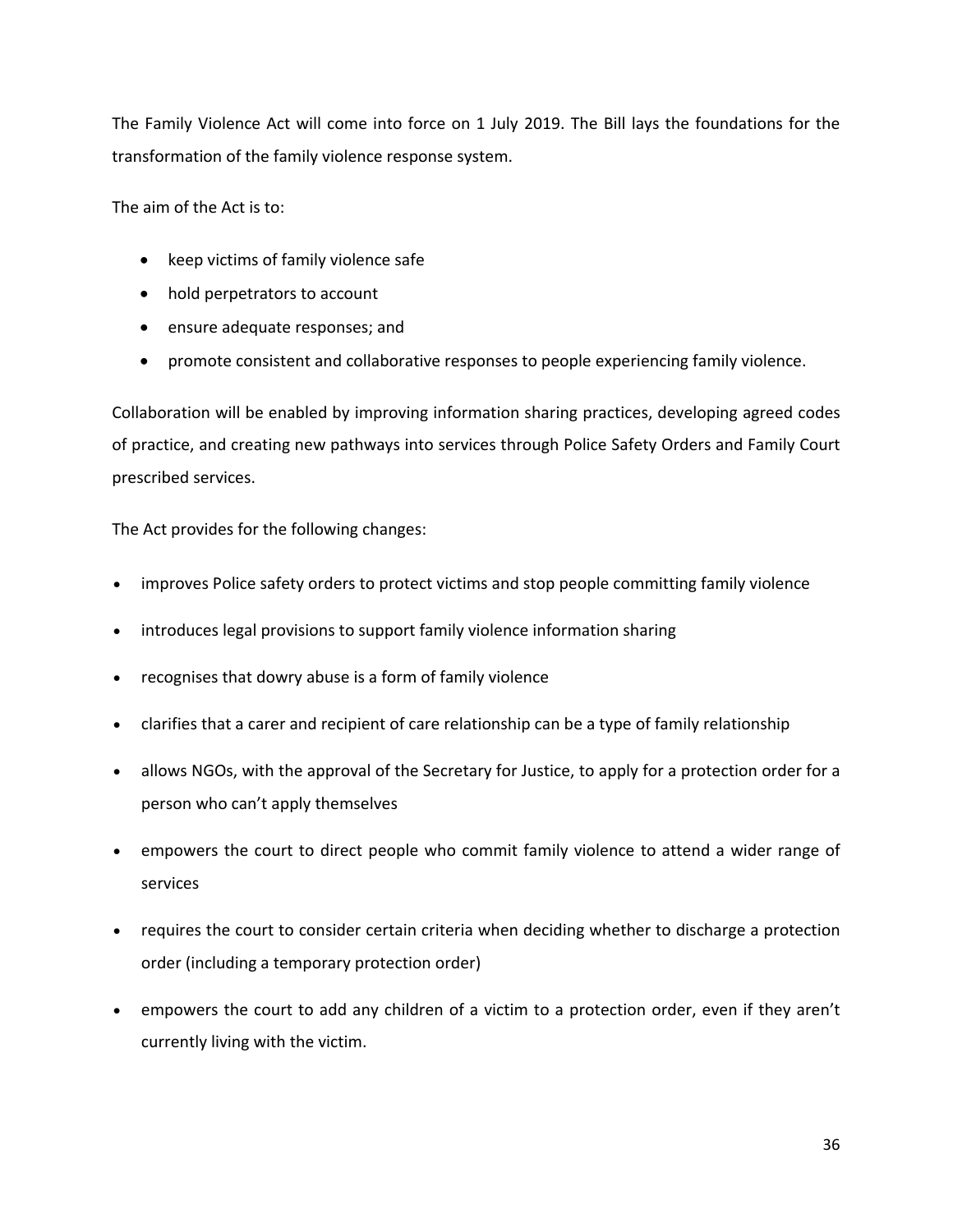## **Policy changes to improve access to justice**

Work is underway to simplify Protection Order application forms and systems. Currently, forms are complex and lengthy, making it difficult for victims to apply for a Protection Order. The process for designing new forms and systems has enabled input from victims of family violence and their advocates.

In 2018 Police launched a new approach to family harm investigations, in an aim to prevent further victimisation and offending. During investigations, frontline officers keep their eyes wide open to identify the wider context that the family harm is occurring within. Police have launched a new Static Assessment of Family Violence Recidivism (SAFVR) risk assessment tool based on New Zealand data, which is predictive. Frontline Police select safety actions from the Family Harm Graduated Response Model which go into the Family Safety Plan.

In 2016, a 12-month pilot of a new Integrated Safety Response (ISR) model was launched in two locations (Waikato and Christchurch). ISR deals with approximately 10,000 families per year in a model that includes:

- whānau centric practice
- cross-sector and community collaboration
- funded specialist services for victims and perpetrators
- information sharing seven days a week facilitated by a dedicated team
- electronic case management, and
- an intensive case management approach to collectively work with high risk families and high risk prison releases.

The ISR pilot has delivered promising results, and has been extended for another two years to further refine the model and better understand the benefits. To date 57,335 people (37% of these are children aged less than 18 years) have been involved and 22,653 families have benefitted from family safety plans. The October 2017 evaluation found that:

- 72% of completed and closed family plan outcomes were rated as positive or neutral
- 83% of participants had received one or more support service(s)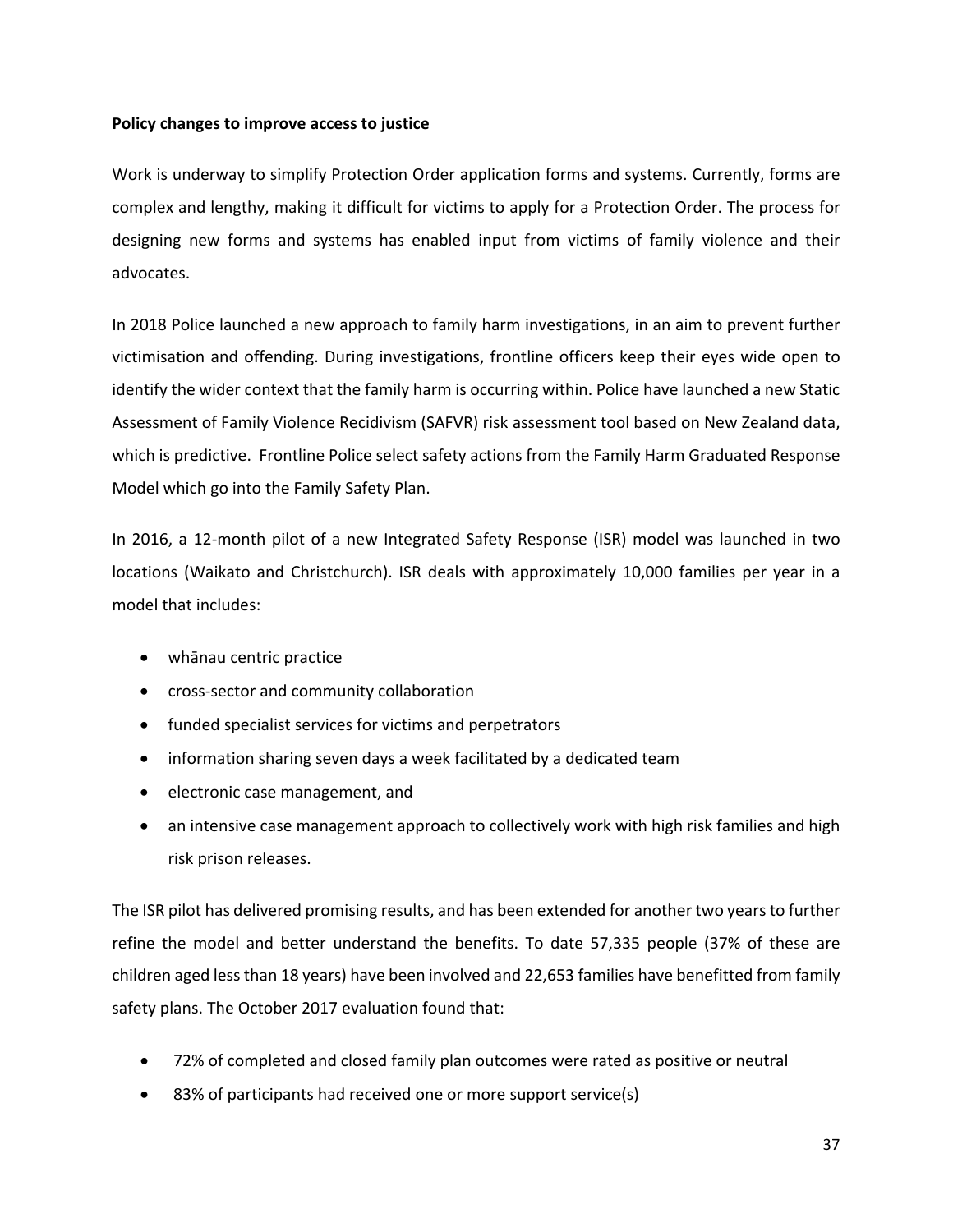- many victims noted improvements in their overall well-being, and (where applicable) their children's
- 61% had no repeat call for Police service in the four months following ISR, and
- all victims interviewed reported feeling safer than they had prior to being dealt with by ISR.

In three sites, the New Zealand Police are testing a new response to reported family violence that is a partnership with local Iwi, Māori and social sector agencies. Police and community workers are responding together to call-outs with the goal of preventing reoffending and re-victimisation.

Partnerships with Pacific communities include the SIAOLA Famili va Leleli programme.

Police have also developed on-scene video interviews for victims of violence to give victims a voice, improve the quality of evidence and reduce secondary re-victimisation. Ninety-five percent of the videos taken during the pilot to date have resulted in charges being laid, with 53.6% of these resulting in guilty pleas (compared to 22% of charges without videos).

Police have developed a range of materials to help victims of sexual violence to understand investigations (including a brochure, website, videos, information for support people, and links to local specialist support services), and to prepare victims (and their support people) for the justice process, including what to expect when cases are proceeding through court. Police have also implemented a survey for adult sexual assault victims to identify improvements that Police could make in the service provided to victims of sexual violence.

#### **The Workforce Capability Framework and the Risk Assessment and Management Framework**

New frameworks setting out the principles for safe, respectful and integrated practice in response to family violence, sexual violence and violence within whānau were released in 2017 and are being tested by the sector. The Workforce Capability Framework and the Risk Assessment and Management Framework aim to improve the capability of the Government and non‐government sectors. Both were co-developed with non-government experts, support workers and organisations.

They are designed to improve capability to keep victims safe, stop the violence, hold perpetrators to account, and support long term healing and recovery. The Government has received positive informal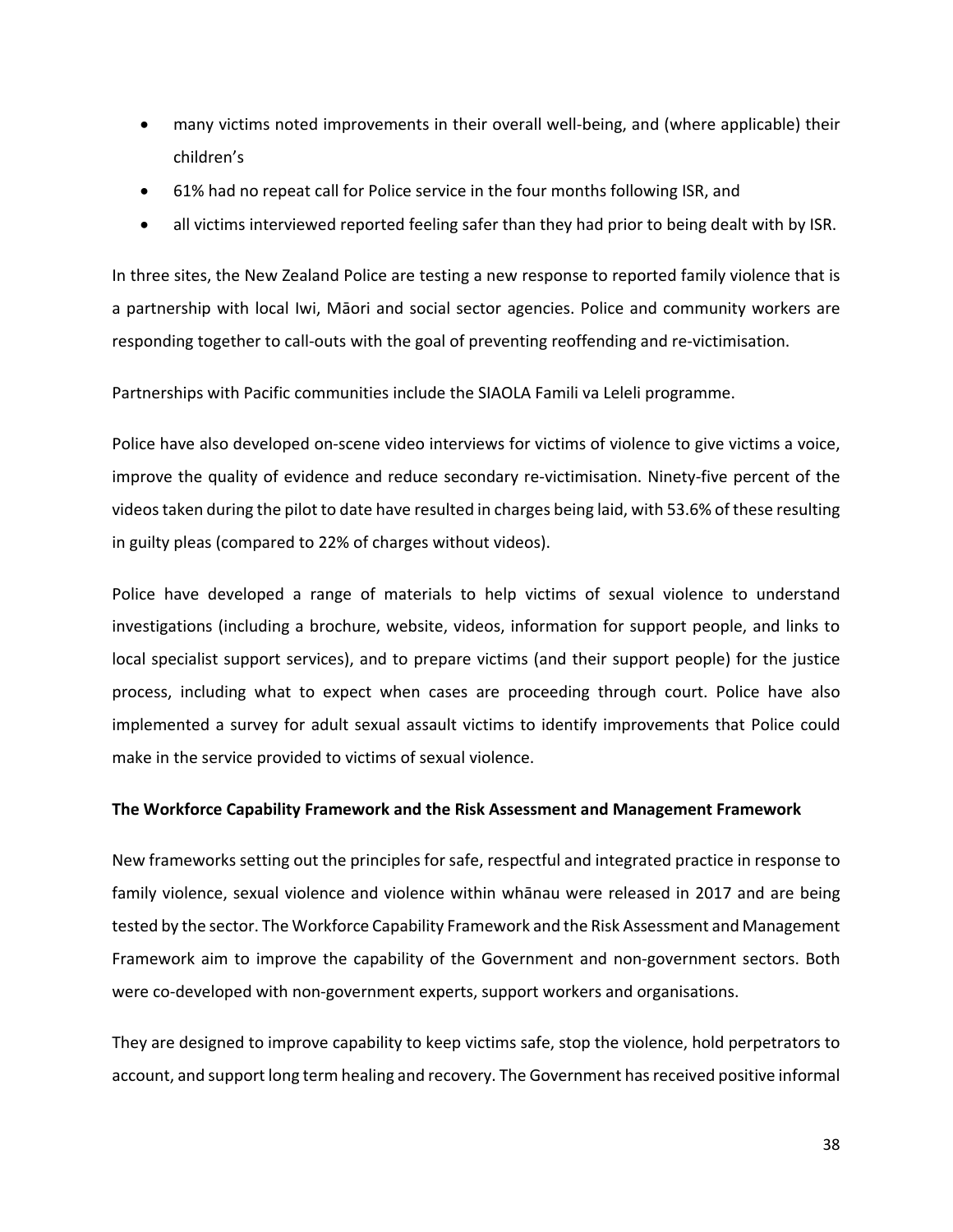feedback and will continue to work with the sector to support the use of the frameworks to improve practice.

### *Government agencies' workplace responses to family violence and sexual violence*

New Zealand Police identified that family violence accounts for 40% of front‐line staff time and have developed a new approach to improve their response to harm within the family including increasing staff training, new mobile technology for investigating family harm and new codes of practice for front‐line responses.

The Ministry of Justice is implementing a workplace Wellbeing Family Violence Policy, which includes training for all staff about the signs of family violence and the pathways to help. In 2018, all frontline court staff (more than 2000 staff) will receive training about how to respond safely and appropriately to victims of family violence and sexual violence, to reduce the likelihood of secondary revictimisation.

### **Workplace support for victims of domestic violence**

The Domestic Violence–Victims' Protection Bill, which came into force on 1 April 2019, creates a legislative requirement for workplaces to provide support specifically for victims of domestic violence and requires workplaces to provide flexible working conditions and up to ten days paid leave for people.

Several businesses and agencies of varying sizes have proactively established their own policies and provisions for their employees who encounter domestic violence issues. WorkSafe New Zealand also offers advice on managing risk in relation to family violence under the Health and Safety at Work Act 2015.

#### **National strategy for the prevention of family and sexual violence**

The Government has analysed submissions and recommendations made by the public to identify the critical shifts required in the family and sexual violence systems. That analysis will inform a national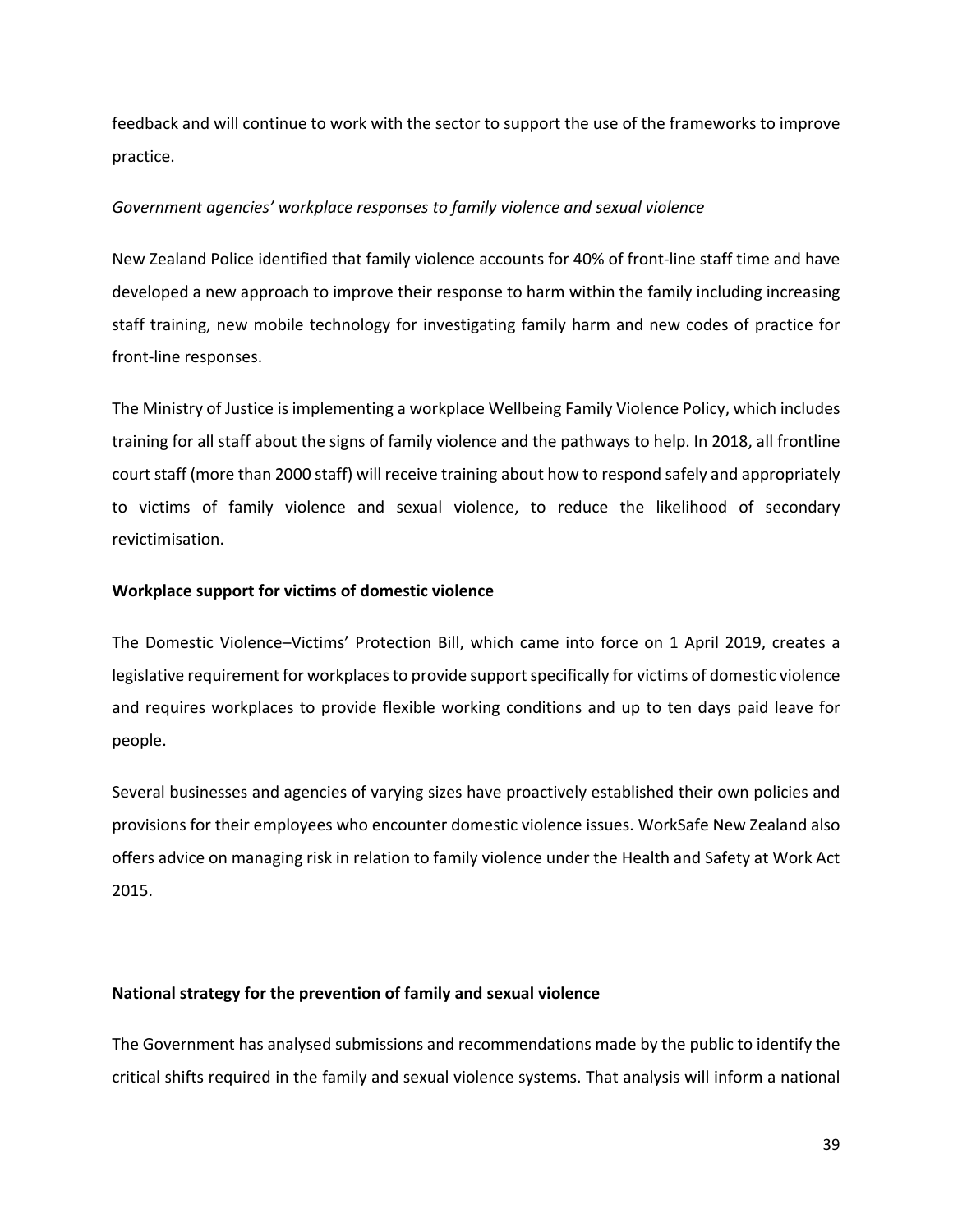strategy. The public will be invited to provide feedback on the strategy during 2019, so that Government and communities can work together to implement it.

### *National violence prevention programmes*

Recent research into two of our national violence prevention programmes indicates their effectiveness in changing social norms and promoting help seeking and help giving.

- A 2017 evaluation of the national whānau violence prevention programme, *E Tū Whānau* found that over half of respondents noticed positive change in behaviour after participating.
- 2016 research from the national family violence prevention campaign *It's not OK* found that 73% of people who knew about the campaign had taken some action. The impacts were higher for Māori and Pacific communities – 84% of Māori and 92% of Pacific people said the campaign helped them understand how to support someone experiencing family violence.

## **Further progress in prevention and community‐led response to family violence and sexual violence**

Reducing the incidence and impact of sexual violence will require a long-term strategic approach that shifts our focus to preventing, mitigating and minimising incidents of sexual violence while maintaining services which reduce the impact of sexual violence for those who have already experienced it.

Sexual violence prevention initiatives have been developed or expanded, including:

- Workforce development development of mainstream principles of practice and workforce capability. These will be the first ever standards that focus on the primary prevention of sexual violence.
- The review and development of appropriate policies and training of residential assistants, student and staff leaders towards a comprehensive approach to sexual violence prevention on tertiary campuses.
- Development of a web based resource to assist with planning and evaluation of programmes.
- Personal safety programmes for pre-school age children.
- Extended delivery of healthy relationships education for secondary school students (years 9-13), Kura Kaupapa (Maori schools) and alternative education settings.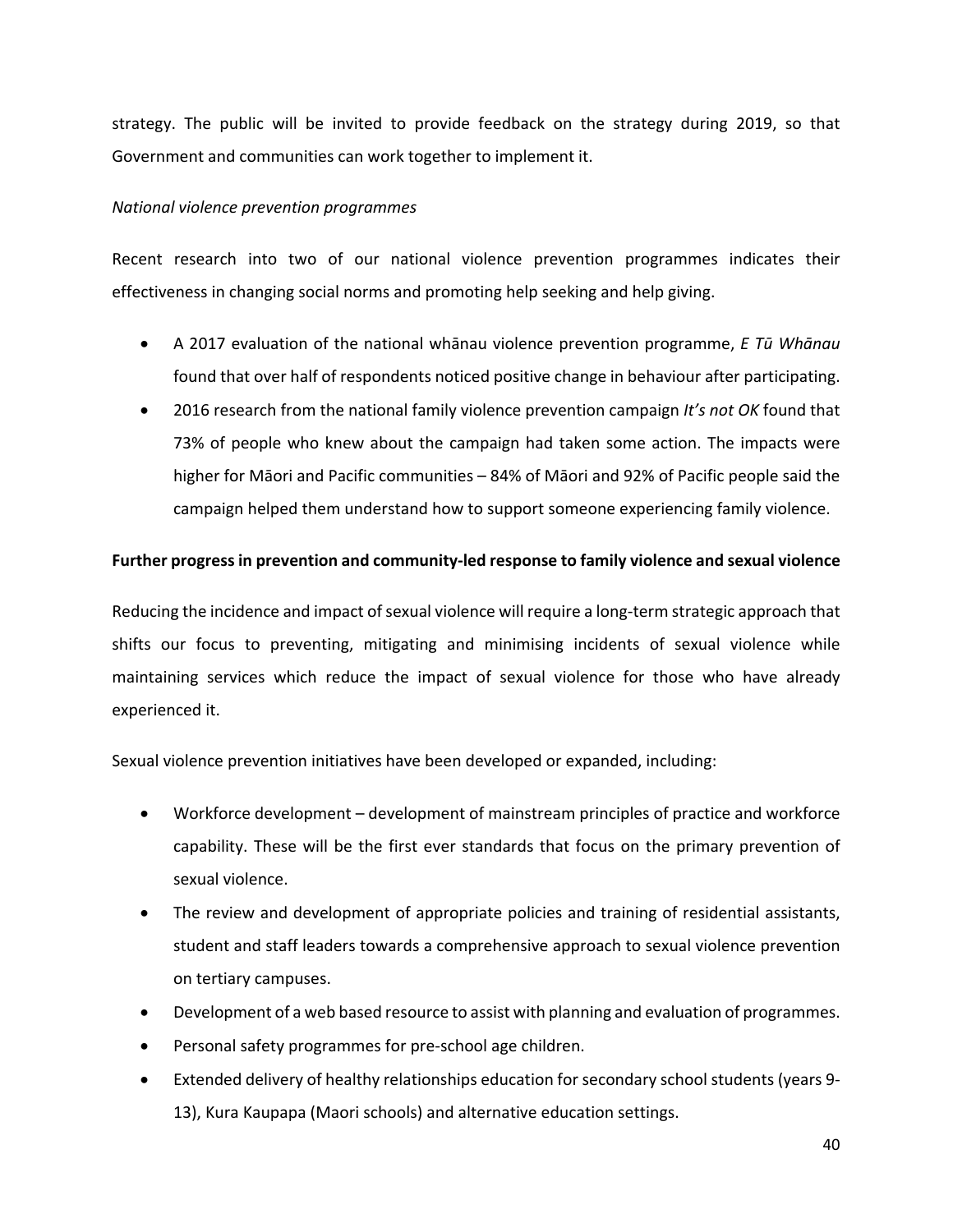## **Increased funding for sexual violence and family violence, including kaupapa Māori family violence services**

In 2016/17, the Government provided \$46 million (over four years) for specialist services to better support victims and perpetrators of sexual violence. New practice guidelines were co-developed with the service provider sector, and contracts for crisis support services have been extended to a three‐ year term to help provide stability for the sector. A new national sexual harm phone and web‐based helpline was rolled out in March 2018.

As part of Budget 2018, an additional \$76 million in funding over four years was invested to support family violence services for victims, perpetrators and their families. Sexual abuse prevention, assessment and treatment services will also receive an additional \$7.5 million over four years.

A new elder abuse response service has been established, including a free and confidential 24/7 helpline where registered nurses can provide advice to victims and their families and carers.

While the Government is committed to improving outcomes for victims from diverse backgrounds, there is more to be done in this area. A recent evaluation found that there are service gaps for specific population groups, including Māori, Pacific and migrant communities, and highlighted the need to develop services which respond to the specific needs of these populations.

Efforts are being made to ensure an appropriate mix of kaupapa Māori (Maori customary practice) and Pacific services. This includes 16 new providers who have particular strengths in working effectively in Māori, Pacific and ethnic communities, offering safety programmes and services for victims and children, along with non-violence programmes for perpetrators. This supports a wraparound approach that better meets the needs of many whānau.

To date, \$26.4m has been invested in the Integrated Service Response (ISR) two pilot sites. In the last round of funding, over half of the new funds went to kaupapa Māori providers to help them respond to the high demand for whānau‐centred and wāhine Māori support.

#### **Dedicated roles in Government**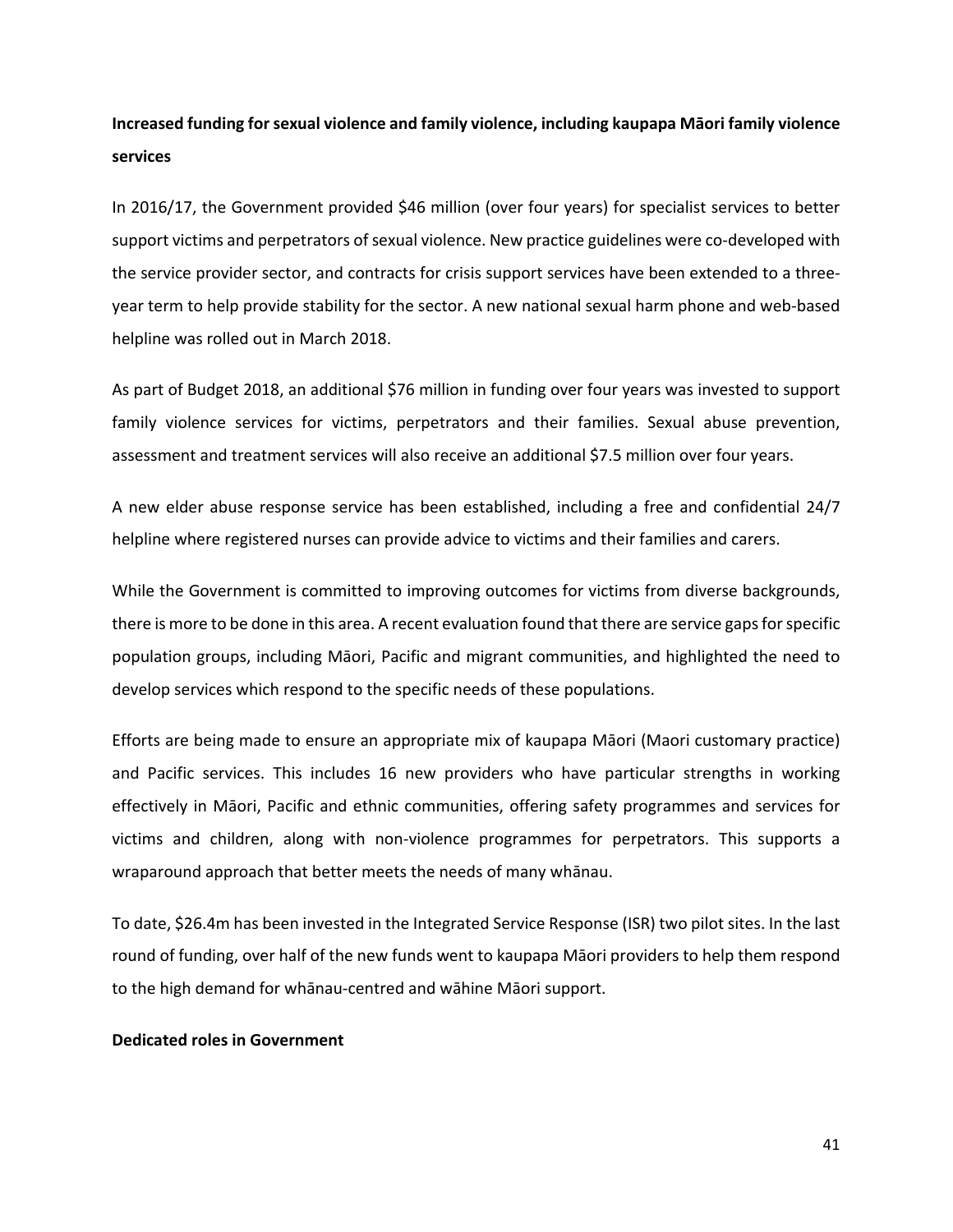In early 2014 a Ministerial Group, co-chaired by the Ministers of Justice and Social Development, was given responsibility for overseeing the government response to family violence and sexual violence. The Ministerial Group work programme involved Ministers responsible for 16 portfolios and aimed to reduce the devastating impact that family violence and sexual violence have on people and communities across the country. In 2017, a Multi‐Agency Team (MAT) was established to co‐ordinate and drive the work programme of the Ministerial Group. The MAT team was drawn from the Ministries of Justice, Social Development, Corrections, Ministry for Children Oranga Tamariki, and New Zealand Police.

In October 2017, the current Government established a new role ‐ an Under‐Secretary to the Minister of Justice (Domestic and Sexual Violence Issues) and committed to increasing funding for services and networks.

Through Budget 2018, \$2 million was allocated to support policy work on the creation of a new central agent to lead the Government's work to eliminate family violence and sexual violence.

On 28 September 2018, the Government announced the formation of a Joint Venture of chief executives of 10 Government agencies as the central agent to deliver an integrated, whole-ofgovernment approach to family violence and sexual violence. The Government also established an Interim Te Rōpū (the Māori partnership group) to assist the Crown, Ministers and the Joint Venture of chief executives.

The Joint Venture work programme aims to build a joined‐up and effective family violence and sexual violence system to prevent violence from occurring, intervene earlier and more effectively to reduce the harm it causes, and break the cycle of re‐victimisation and re‐offending.

A core function of the Joint Venture is to set a clear direction for the Government's commitment to eliminate family violence and sexual violence by developing a collective national strategy, designed in partnership with the sector, Māori, and the wider public.

The former Multi‐Agency Team transitioned into a Business Unit supporting the Joint Venture (JVBU) to deliver a comprehensive strategy and work programme.

#### **Female deaths from family violence and investigations**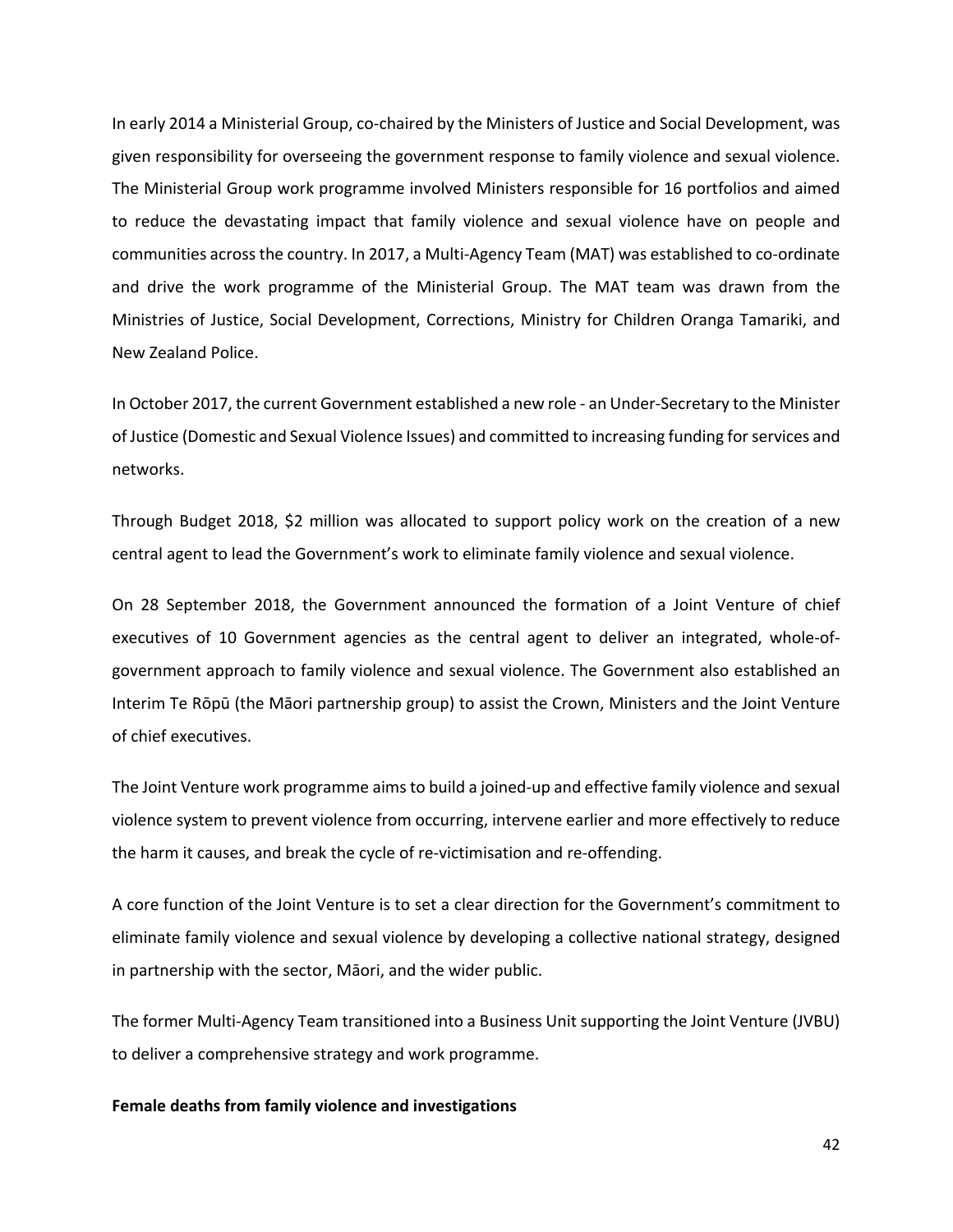From 2009 to 2015, there were 194 family violence related homicides in New Zealand with intimate partner violence (IPV) deaths making up almost half of these deaths (92). There were 83 IPV death events where there was a known history of abuse, and in 81 of these the women had been abused by their male partner or former partner.

The New Zealand Police Family Violence Action Plan requires that, once a family violence offence is disclosed, an investigation must occur. Police have a pro‐arrest policy for family violence incidents, and do not have discretionary power to decide whether to proceed with an investigation in the event of a homicide.

#### **Strengthening the evidence base on family violence**

We are making improvements to the data collected and this will give us better insights into the prevalence of family and sexual violence, and the outcomes achieved through services.

New Zealand's family and sexual violence prevalence data comes from a national crime survey, which was been carried out in 2006, 2009 and 2014. The survey has been extensively redesigned to be an improved and powerful source of learning about the extent and variation in offending in New Zealand. It measures people experiences to allow the collection of richer data about crime, including relationships between victims and perpetrators. Family violence was prioritised for in‐depth exploration in the 2018 survey.

The New Zealand Crime and Victims Survey 2018 provides the most comprehensive family and sexual violence prevalence data that New Zealand has seen. Results are being collated and findings about family violence will be released later in 2019.

The ISR (Integrated Service Response) model is currently being evaluated. This will add to the body of evidence around effective immediate safety responses to family violence. The Ministry of Justice funds the New Zealand Family Violence Clearinghouse to provide a central repository of data and information on family violence in New Zealand.

The Family Violence Act will also introduce measures to improve information on family violence. The Act will introduce a flag for family violence offences which will follow a case through the Court process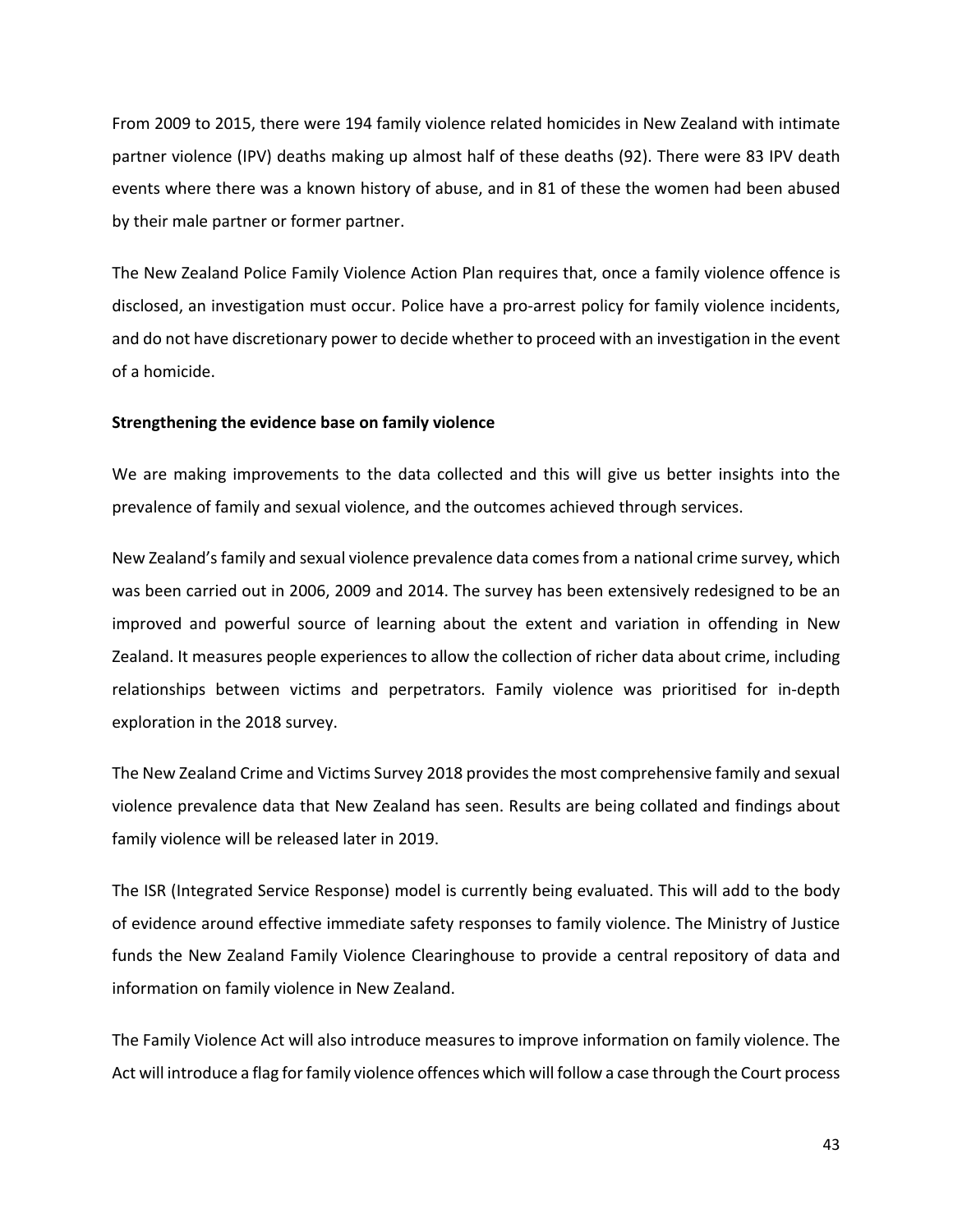and appear on offenders' criminal records. This will provide reliable information on the number and type of family violence offences being committed.

# **16. What actions has your country taken in the last five years to prevent and respond to violence against women and girls facilitated by technology (online sexual harassment, online stalking, non‐consensual sharing of intimate images)?**

The Harmful Digital Communications Act 2015 provides measures to prevent and reduce the harm of cyberbullying and online harassment.

Criminal prosecutions can be brought against those who deliberately post harmful communications to cause serious emotional distress. From July 2015 till December 2017, 215 criminal charges were filed and 109 charges were convicted and sentenced.

The Act also provides a civil enforcement regime. The Act appoints an approved agency (currently Netsafe) to advise people how to resolve online safety and security complaints. Along with providing information, Netsafe also acts to support victims, for example by contacting content hosts to request harmful content be blocked or removed. If an individual does not find the remedy Netsafe provides sufficient, and where a reasonable amount of time has passed, they can apply to the District Court for a range of remedies, including orders to take down material.

As at 30 September 2017 Netsafe had received a total of 574 harmful digital communication complaints since they started operations in November 2016.

The Act has provided impetus for the Government to conduct research into the nature and extent of digital harm in New Zealand, particularly against our young people. The Ministry for Women and Netsafe have released a number of publications on their research into digital harm, contributing to the evidence base and ultimately to prevention and reduction efforts.

The Harmful Digital Communications Act came into force on 2 July 2015. Netsafe was appointed as the approved agency and started operations in November 2016.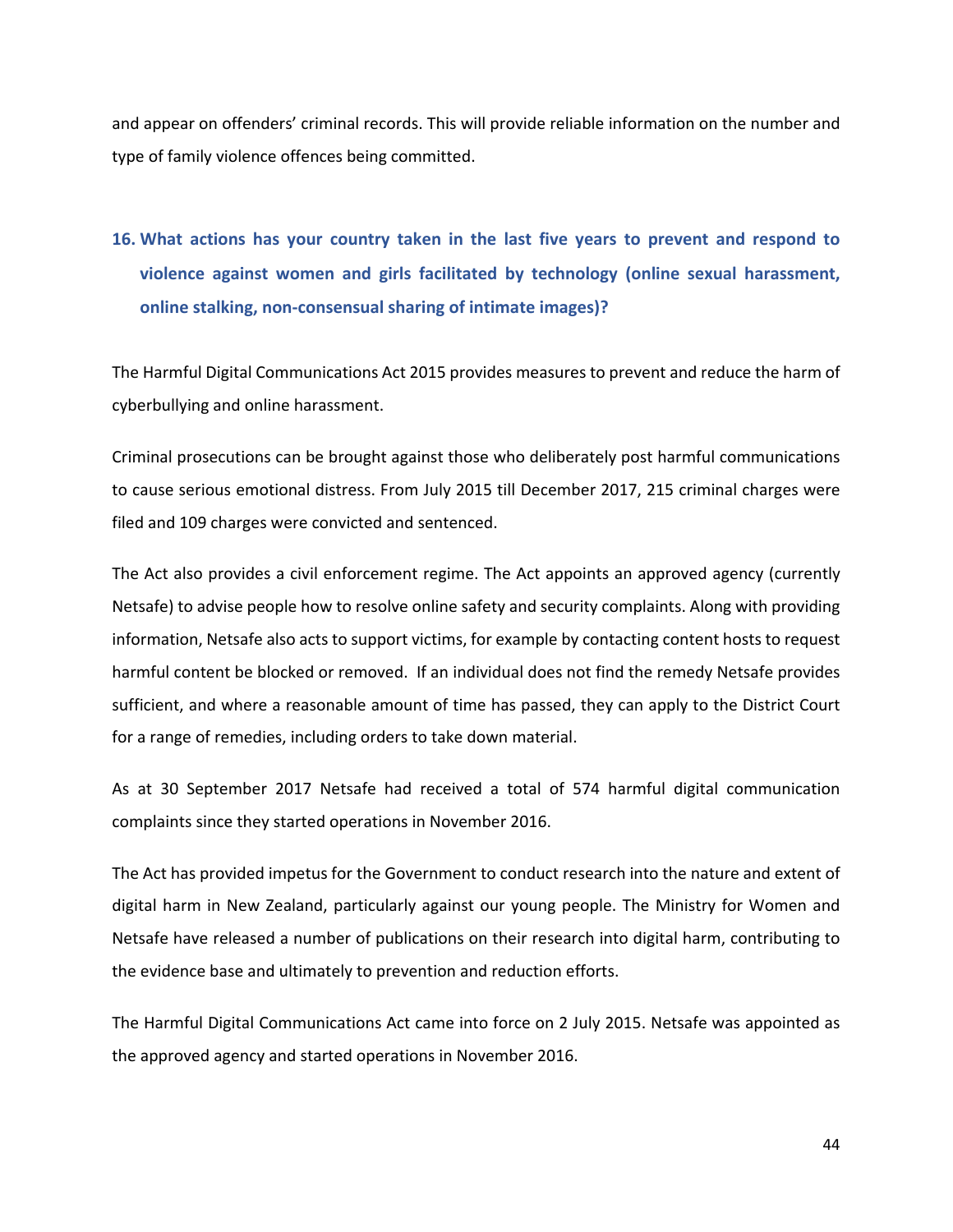## *Approved Agency ‐ Netsafe*

Netsafe's role as "approved agency" under section 7 of the Act is to support individuals to deal with harmful digital communications.

Individuals can report harmful digital communications to Netsafe either online or by calling Netsafe directly. Netsafe then evaluate the report and contact the victim to discuss the options available to remedy the situation. Netsafe can:

- advise people what options are available to them to resolve a problem
- investigate serious complaints and attempt to reach settlements between complainants and content authors, and
- liaise with website hosts, internet service providers and other intermediaries (both here and overseas) requesting that content that's clearly harmful be moderated or removed.

Netsafe do not have the power to compel any online host to remove content. If an individual does not find the remedy Netsafe provides sufficient, and where a reasonable amount of time has passed, they can apply to the District Court for a range of remedies that include orders to:

- take down material
- cease-and-desist
- publish a correction or apology
- give the complainant a right of reply, and
- release the identity of the source of an anonymous communication, and suppress the name of any parties.

## *Digital Harm: The Online Lives of New Zealand Boys and Girls*

• This research is the first in New Zealand to present young New Zealanders' experiences of digital risk in their own words and it takes a gendered approach to addressing digital harm – this is important as we know that girls experience digital harm differently to boys.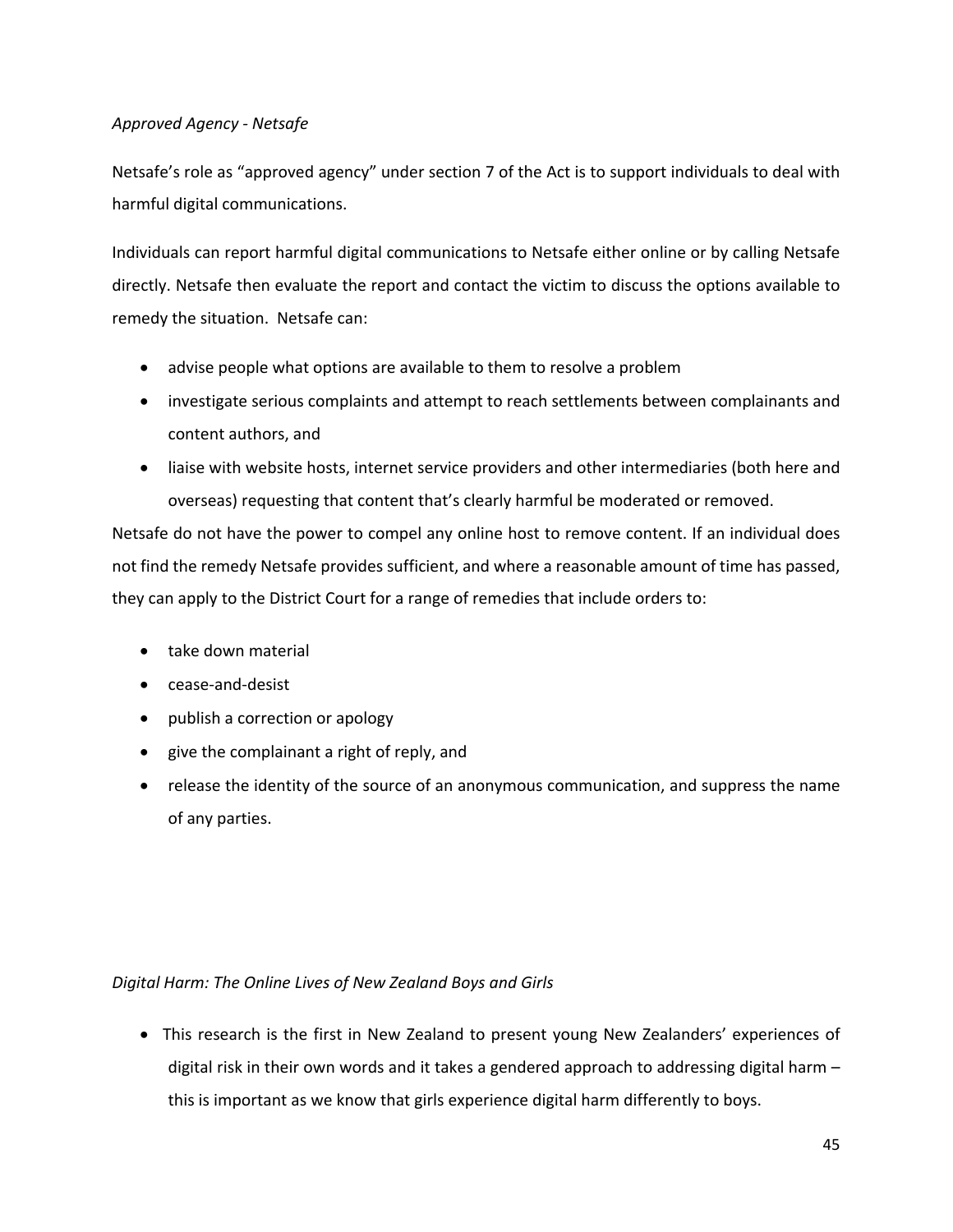- Using qualitative methodology, the report considers young peoples' online lives, the spaces they inhabit, the role that their online life plays in the formation of their identity, what harm they are exposed to, the impact of this harm, and intervention and support that is available, and possible solutions.
- Having more women involved in programming and designing online environments will benefit women in the digital space. The Ministry for Women supports getting more girls and women into digital technology. Last year we distributed a guide, Decoding Diversity, to every secondary school and tertiary training institute in New Zealand.
- This used feedback from girls and young women currently studying digital technology to encourage educators to recruit more young women into digital education.
- The Ministry for Women is continuing work with Netsafe to ensure a safe online environment for young New Zealanders. We have more research to do, and with that will come more action to take.

## **17. What actions has your country taken in the last five years to address the portrayal of women and girls, discrimination and/or gender bias in the media?**

## **SEE QUESTION 20 FOR ANSWER**

**18. Has your country taken any action in the last five years specifically tailored to address violence against specific groups of women facing multiple forms of discrimination?**

## **SEE QUESTION 15 FOR ANSWER**

# **19. What actions and measures has your country taken in the last five years to promote women's participation in public life and decision‐making?**

Promoting women in leadership is one of the Government's top priorities for women. This Government recognises the important contribution of women in leadership, whether that is heading large companies, community groups, school boards, local marae, or heading the Government itself. The private sector is lagging behind the public sector in making progress.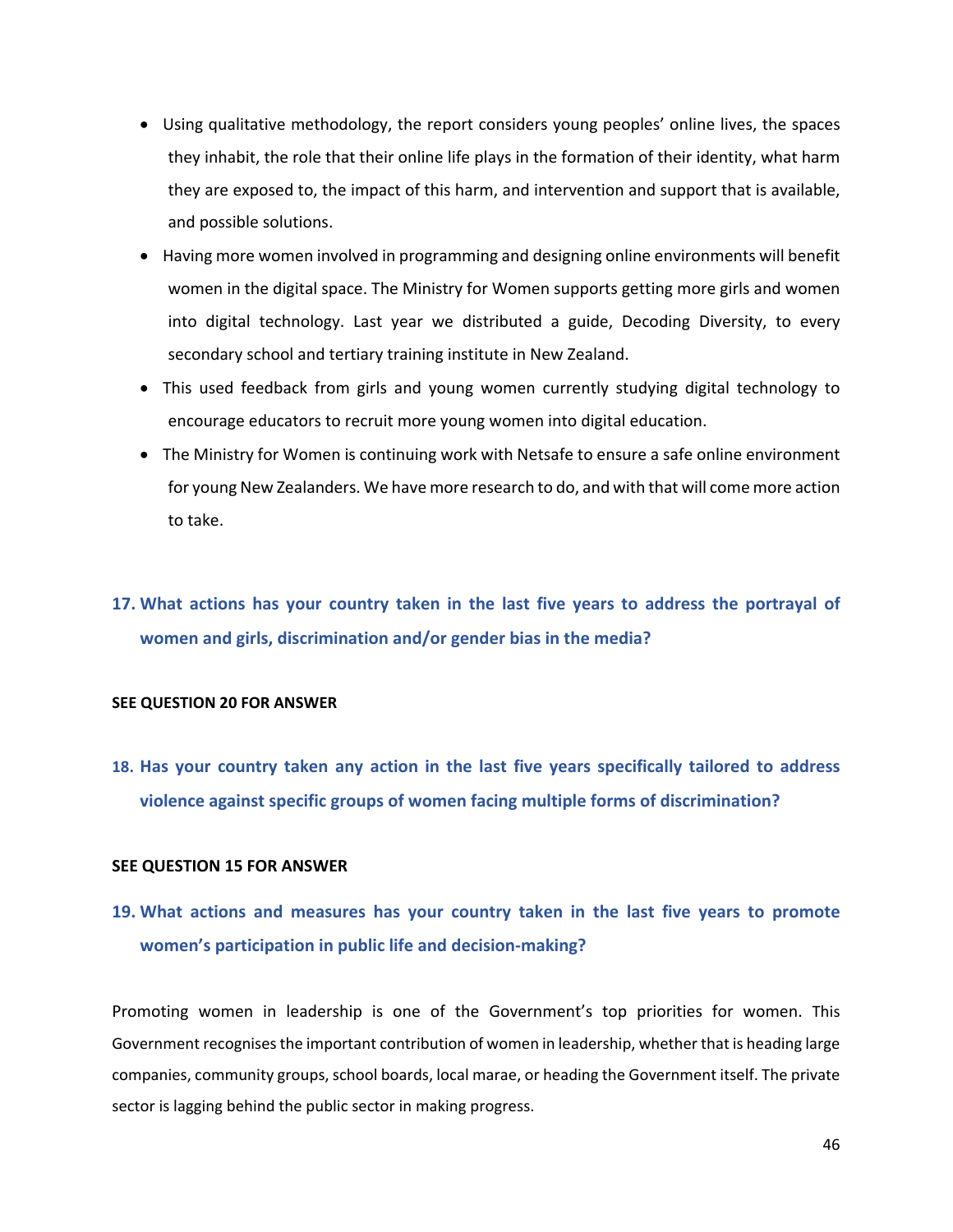Women now make up 45.7% of state sector boards and committees and also hold almost 48% of senior public service leadership positions. In July 2019 the Government established a 50% target by 2021 for women on State Sector boards and committees.

Women make up nearly 40% of the Members of Parliament – the highest level ever. We also have women in the roles of Prime Minister, Governor‐General and Chief Justice for the first time since 2006.

Women have made steady gains in representation at local government. District councils have seen noticeable increases in the proportion of women elected members, increasing to 34% in 2016.

While there has been great progress, we know that large proportions of talented women drop out, or stall below senior management and top leadership positions, particularly women from ethnic minority groups and Māori and Pacific women.

The private sector is lagging behind the public sector, significantly. Women hold only 19% of board positions and 19% of senior leadership positions in New Zealand Stock Exchange (NZX) listed companies.

#### **Government response**

This Government is:

- working with private and state sector organisations to grow the pathway of women into leadership roles
- creating an environment where key decision‐makers understand the importance of appointing women and actively seek out suitably qualified women candidates
- supporting emerging women leaders to develop their skills and talents and realise their leadership potential.

Government is working to improve data collection and analysis on leadership diversity in the public sector, providing advice to decision makers on the case for change and promoting effective strategies to realise gender balance.

The Government considers that, to achieve positive change and increase the number of women on private sector boards, it is essential that change is led by private sector leaders within their own organisations and sectors, and that they are responsible for, and committed to, this goal.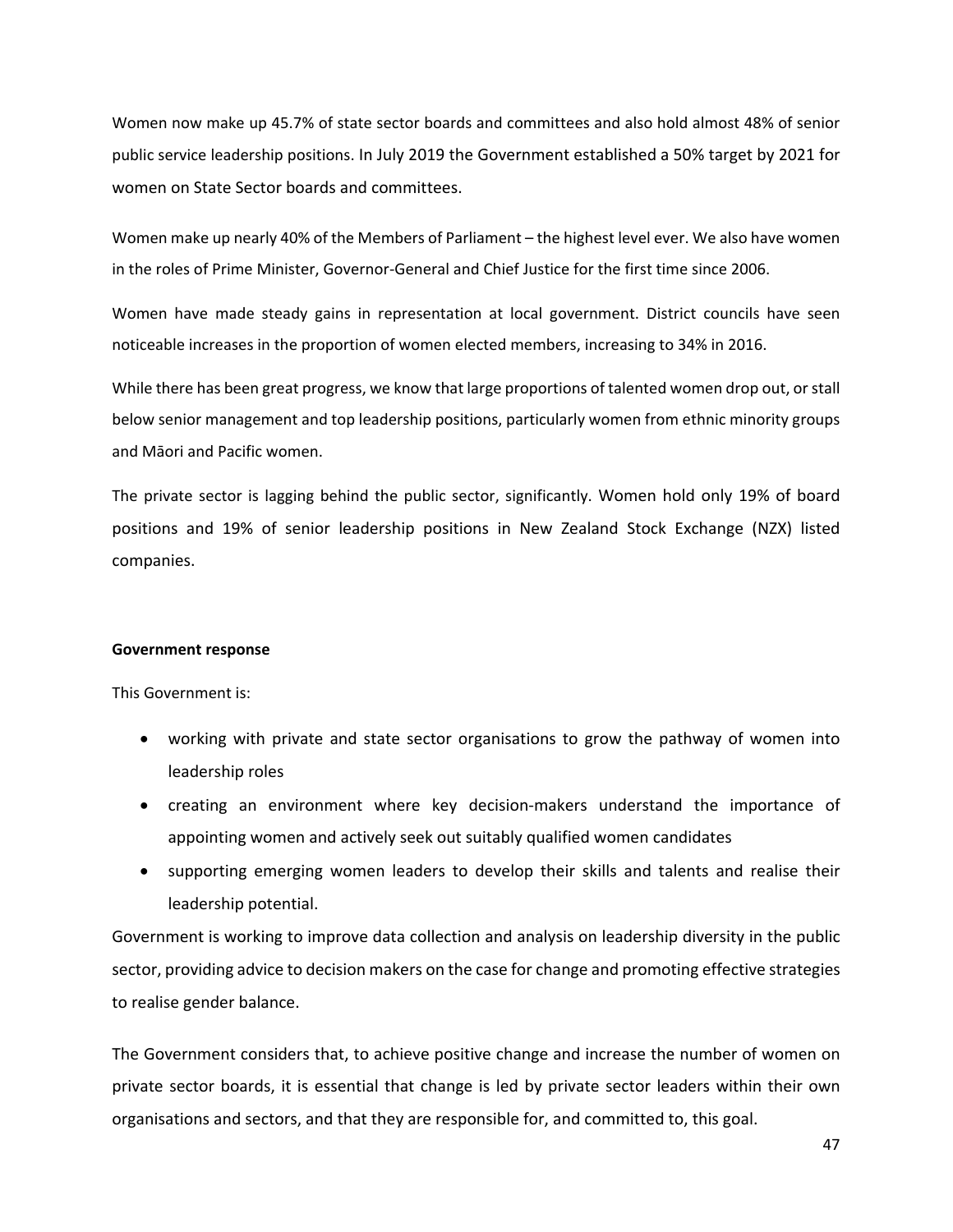The Government is influencing private sector leaders to take action on this, through its relationships with organisations and hosting of events, such as the Ministry for Women breakfast symposium for private sector leaders on women in leadership.

Ministry for Women research has shown the three biggest barriers to women's progress through leadership roles are: unconscious bias, career breaks and the lack of flexible work arrangements that support career progression.

The Ministry for Women's nominations services continue to assist with the recruitment of suitable women, including women from ethnic communities, for vacancies on state sector boards. In 2017, the Ministry for Women nominated approximately 200 women for positions on these boards.

#### *Institute of Directors Future Directors Programme*

To help grow the pathway of women leaders, the Institute of Directors' Future Directors programme has been introduced to the public sector. Future Directors aims to give talented young people the opportunity to observe and participate on a company board for a year while giving the company exposure to this talent and the benefits a young mind can bring.

The extension of the programme to state sector boards and committees further strengthens New Zealand's director pool and helps to develop a larger and more diverse pipeline of future leaders.

To date there have been seven appointments to state sector boards and committees.

# **20. What actions has your country taken in the last five years to increase women's access to expression and participation in decision‐making in the media, including through information and communication technologies (ICT)?**

The Government recognises the important role the media can play in the achievement of gender equality and the empowerment of women and girls, including through non-discriminatory and gender‐sensitive coverage and by eliminating gender stereotypes, including those perpetuated by commercial advertisements.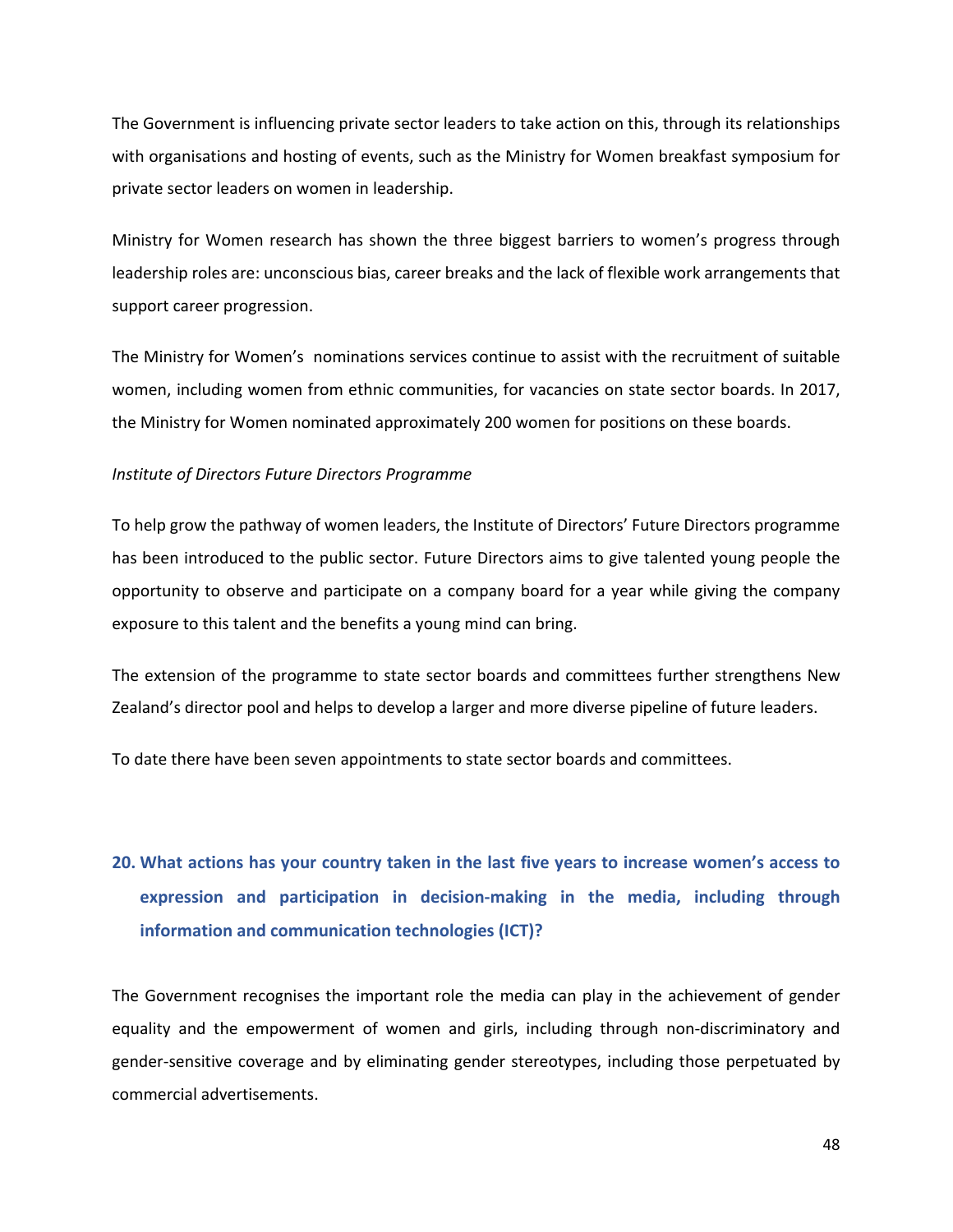Government agencies continue to use their social media channels (Linked In, Twitter, and Facebook) as well as traditional print channels to increase the visibility of women and their successes in a wide variety of sectors. For example:

- During the Commonwealth Games, the Ministry for Women shared, on social media, cards featuring women gold medal winners. During New Zealand Music Month in May 2018, it shared videos specifically of New Zealand women musicians. These areas were chosen as sports and music coverage often focuses on men. The posts received high levels of engagement.
- The Ministry of Primary Industries developed a short video on "Women in the primary industries" featuring women in a range of roles, as part of their *Growing Our Future – Primary Industry Champion*s initiative to build awareness about the career opportunities in the primary sector. The video is on their website and was promoted to celebrate International Women's Day on 8 March 2018 through social media channels.
- NZ On Air has invested two million dollars in 11 television and online projects made about and by women, as part of honouring the 125th anniversary of women's suffrage.

New Zealand has many women working in media and broadcasting roles, with women anchoring most major news and current affairs shows. Across all media, there are more women reporters than men, and women hold many senior positions, including editorships of some of our flagship daily newspapers. The Parliamentary Press Gallery is dominated by female reporters, with the political editors from the five largest media outlets all being women.

The Broadcasting Standards Authority monitors standards for broadcasters which include and promotes 'good taste and decency'.

All state and state-integrated schools are expected to provide a broad education that includes keeping safe on‐line as part of the health and physical education and sexuality curriculum.

As well as the ongoing steps outlined above, the Ministry for Women has led qualitative research with Netsafe looking at young New Zealanders' experiences of digital harm in their own words.

## **21. Do you track the proportion of the national budget that is invested in the promotion of gender equality and the empowerment of women (gender‐responsive budgeting)?**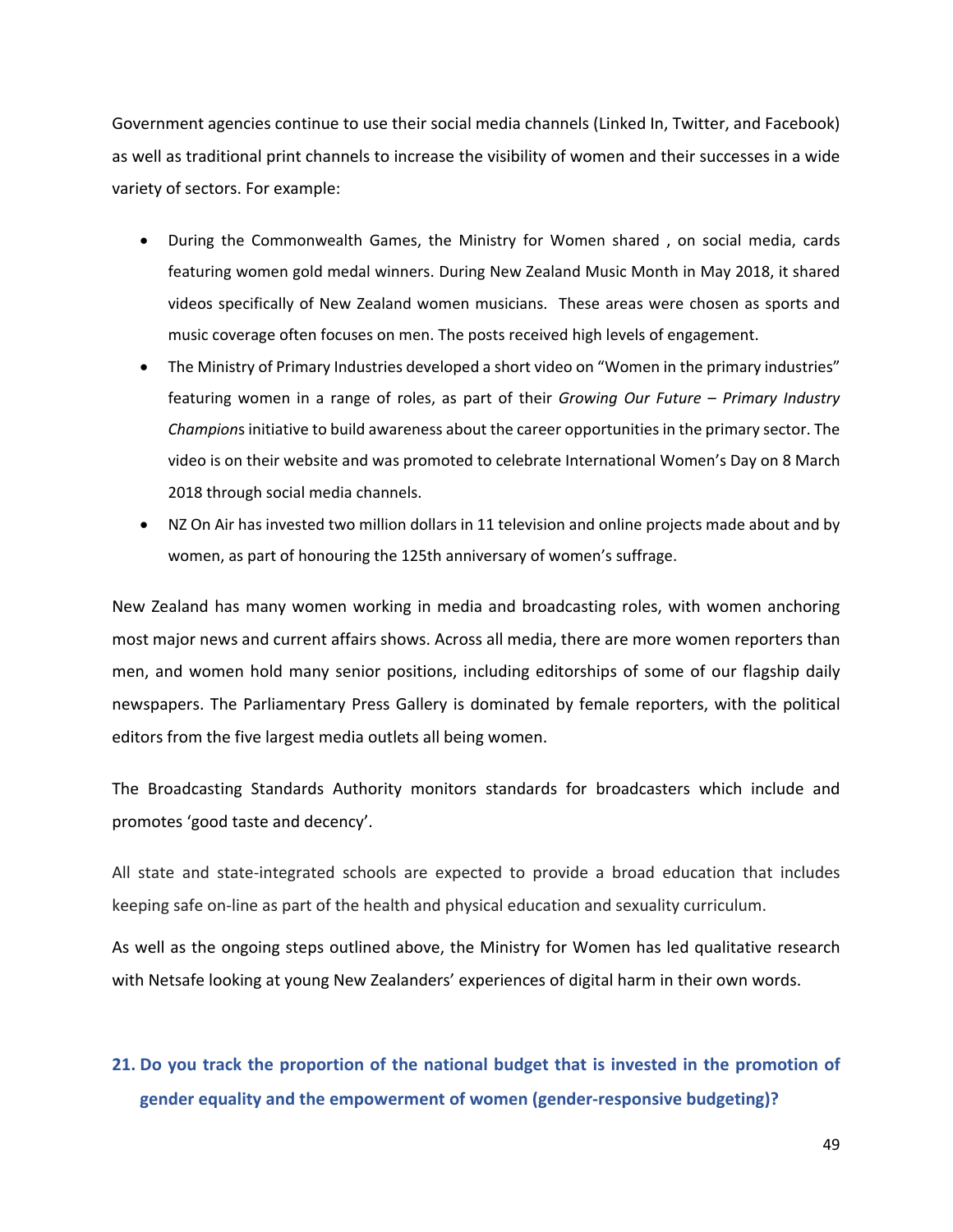New Zealand does not currently undertake specific gender budgeting. New Zealand's approach is to ensure that across agencies, gender is taken into account during policy development so that policies can be designed, implemented and evaluated in a way that addresses the complexity of the issues in order to improve outcomes for women.

# 22. **As a donor country, does your country track the proportion of official development assistance (ODA) that is invested in the promotion of gender equality and the empowerment of women (gender‐responsive budgeting)?**

Yes, we use the gender markers in line with the OECD-DAC, identifying activities as principal, significant or non-targeted. The last decade has seen a decrease in gender principal activities from approximately 0.65% of our ODA spend over the last five years to a projected 2.55% for FY 19/20.

The setting of a political direction towards inclusive approaches and gender empowerment in late 2017 is likely to see this trend of increased gender marked activities continue.

## **23. Does your country have a valid national strategy or action plan for gender equality?**

No, however, a gender pay and pay equity taskforce in the State Services Commission (SSC), is implementing the 2018‐20 Action Plan (the Action Plan) for eliminating the gender pay gap in the public service. The Action Plan aims for substantial progress by 2020 and looks to ensure that the public and private sectors are on a similar pathway.

The Action Plan is supported by a multi‐agency Gender Pay and Equity Taskforce led by the Ministry and SSC. The Action Plan is also supported by other government priorities, including embedding the Gender Pay Principles, created by a bi-partite working group including government agencies and unions including the Public Service Association (PSA).

The Gender Pay Principles resulted from a 'mixed claim' of equal pay and pay equity issues lodged by the PSA before the State Services Commissioner, regarding gender‐based and other inequities in the public service. The Pay Equity Principles, also support the work of the Action Plan by requiring that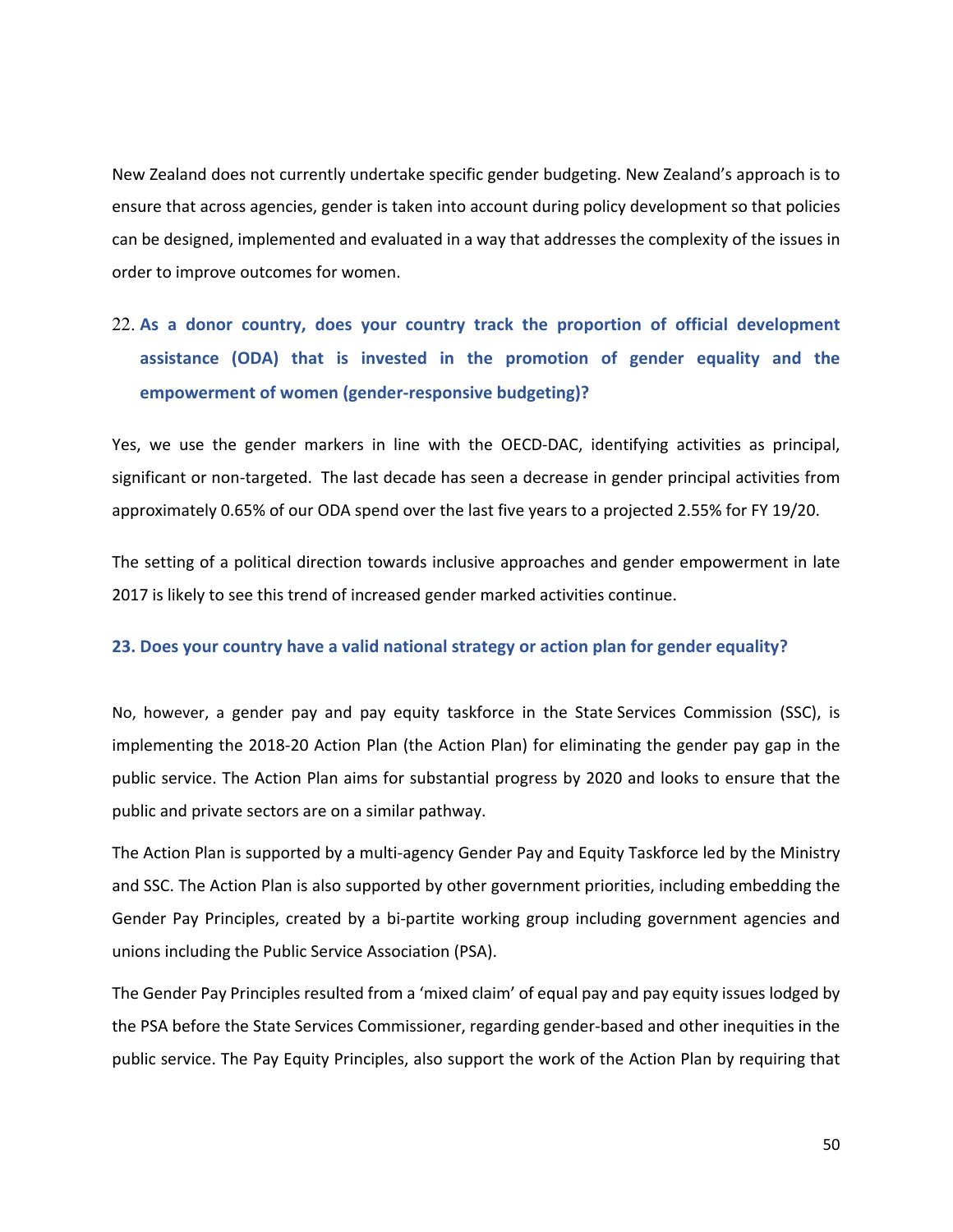pay equity is addressed in the public service and the wider State sector, which is a major employer of women‐dominated jobs.

Further, The Government has committed to develop an enduring and comprehensive measurement framework, 'The Treasury Living Standards Framework' anchored in a wide conception of wellbeing and sustainable development. The framework will include gender specific indicators. At the heart of this work is an ambitious plan to measure how we are tracking as a country, in an independent and transparent way, which enables the wider public to hold us to account for our actions. The measurement framework which is being developed will inform domestic policy frameworks, as well as international reporting including the SDGs.

**24. Does your country have an action plan and timeline for implementation of the recommendations of the Committee on the Elimination of Discrimination against Women (if a State party), or of the recommendations of the Universal Periodic Review or other United Nations human rights mechanisms that address gender inequality/discrimination against women?** 

New Zealand's National Plan of Action (NPA) for the Promotion of Human Rights is an online interactive tool developed and administered by the Human Rights Commission, New Zealand's National Human Rights Intuition. It was established to monitor progress on the implementation of the 121 accepted UPR recommendations from the second UPR in 2014. 100 government actions were listed against these recommendations. Thirty‐three of these recommendations related specifically to women.

The NPA now also includes treaty body recommendations and the sustainable development goals but does not record actions against those. In total, 49 recommendations (UPR and others) relate to women.

The NPA allows the public to explore government actions and aims to make explicit what the Government is doing to address human rights issues in New Zealand.

The government actions are assessed by the Human Rights Commission against the 'SMART' criteria (specific, measurable, assignable, results‐focused, and time‐bound).

51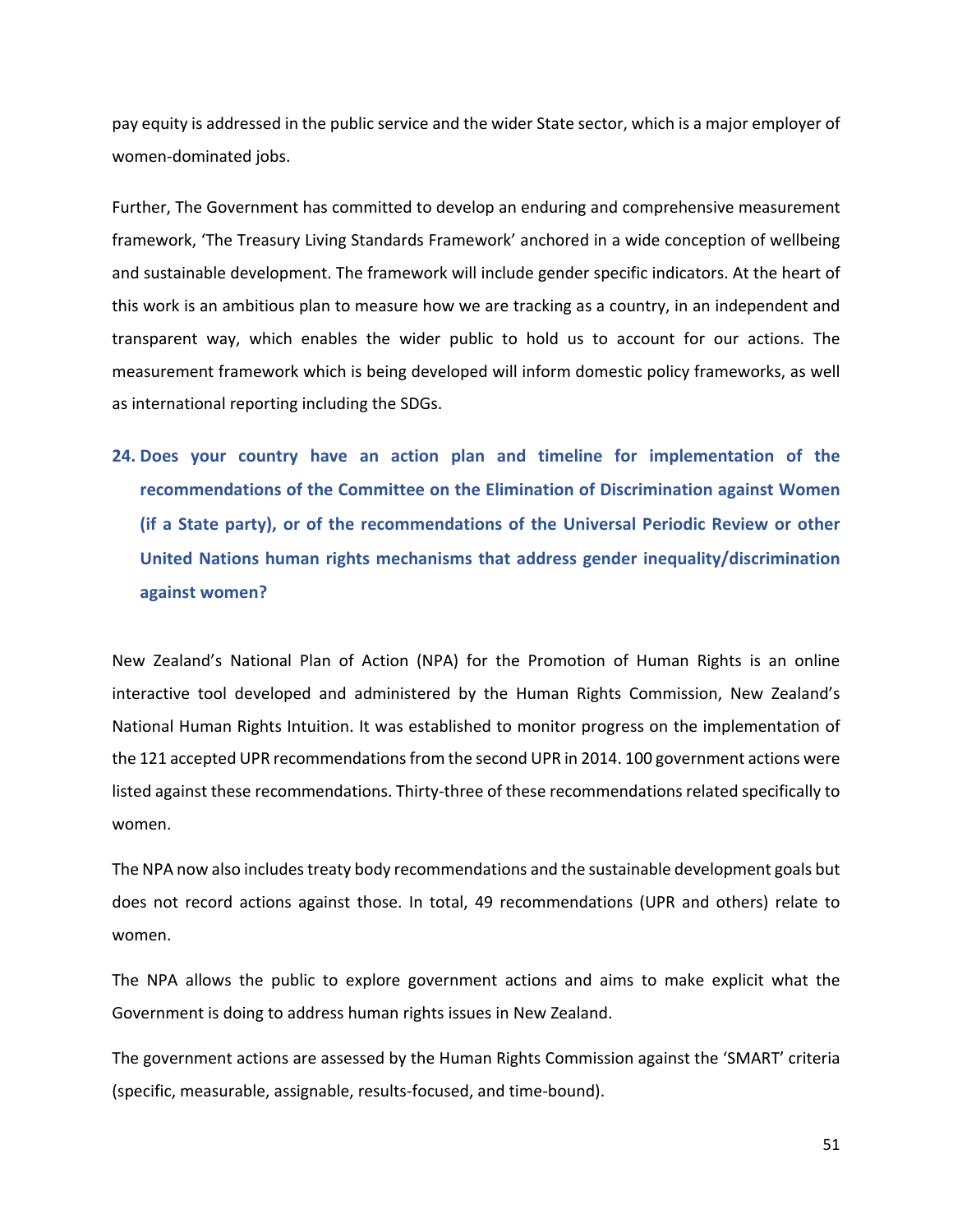#### **25. Is there a national human rights institution in your country?**

Yes, The Human Rights Commission is an independent Crown entity operating independently from Government. Its functions and powers are set out in the Human Rights Act 1993. Its responsibilities are not only to help resolve complaints about discrimination under the Act, but to advocate and promote respect for fundamental human rights in New Zealand. This includes a power to inquire generally into any law or practice that may infringe human rights. The Commission may also report to the Prime Minister on any matter affecting human rights, including to ensure better compliance with international human rights instruments.

The Commission also has an explicit function to promote and monitor compliance by New Zealand with, and the reporting by New Zealand on, the implementation of international instruments on human rights ratified by New Zealand.

If a complaint about discrimination is unable to be dealt with through mediation, the complaint can be heard by the Human Rights Review Tribunal which can grant a number of remedies, including damages. One possible remedy available is a declaration that the defendant has breached the Act. Last year, the Government agreed in‐principle to provide a statutory foundation for declarations of inconsistency and a response mechanism. This work is ongoing.

- **26. What actions has your country taken in the last five years to build and sustain peace, promote peaceful and inclusive societies for sustainable development and implement the women, peace and security agenda?**
- **27. What actions has your country taken in the last five years to increase the leadership, representation and participation of women in conflict prevention, resolution, peacebuilding, humanitarian action and crisis response, at decision‐making levels in situations of armed and other conflicts, and in fragile or crisis settings?**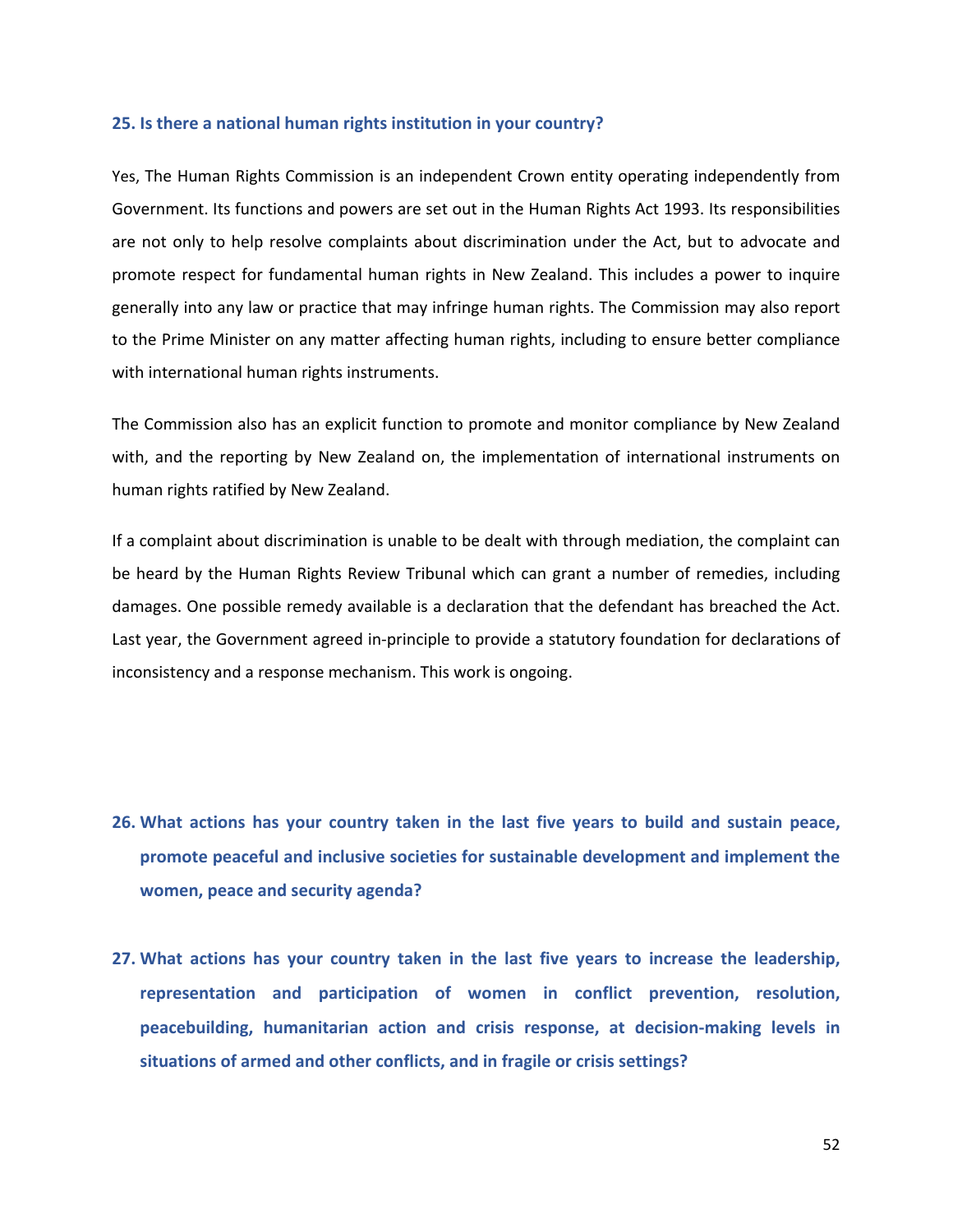**28. What actions has your country taken in the last five years to enhance judicial and non‐ judicial accountability for violations of international humanitarian law and violations of the human rights of women and girls in situations of armed and other conflicts or humanitarian action and crisis response?** 

#### **ANSWER TO QUESTIONS 26, 27 AND 28**

New Zealand served on the United Nations Security Council in 2015 and 2016. While on the Council, New Zealand advocated strongly for the increased use of early warning systems to prevent conflict, as well as for the protection of civilians in armed conflict. New Zealand used its Security Council term to advocate behind the scenes for inclusion of women, peace and security language in Security Council resolutions and for appropriate consideration of women, peace and security in UN Peacekeeping mandates.

New Zealand developed a National Action Plan on Women, Peace and Security in 2015. The National Action Plan outlines actions for the Ministry of Foreign Affairs and Trade, NZ Police, and the New Zealand Defence Force. The actions span the four pillars of the Women, Peace and Security agenda. The report is publically available.

New Zealand continues to advocate for the meaningful participation of women and girls at all levels of decision making, including in all stages of conflict. Participation is an important component of New Zealand's National Action Plan on Women, Peace and Security. New Zealand statements at international fora have emphasised the contribution women make to peace processes, and the need to ensure representation of women, including at senior levels. New Zealand has sought meaningful language on the participation of women and girls in UN resolutions, including the 2018 resolution in the UN Human Rights Council on Preventable Maternal Mortality and Morbidity.

In October 2018, New Zealand hosted the 24th Annual Conference of the International Association of Peacekeeping Training Centres. The Conference included a dedicated panel on female peacekeepers, and thematic discussions on Women, Peace and Security. New Zealand's Colonel Helen Cooper is the first female president in the Association's 24‐year history.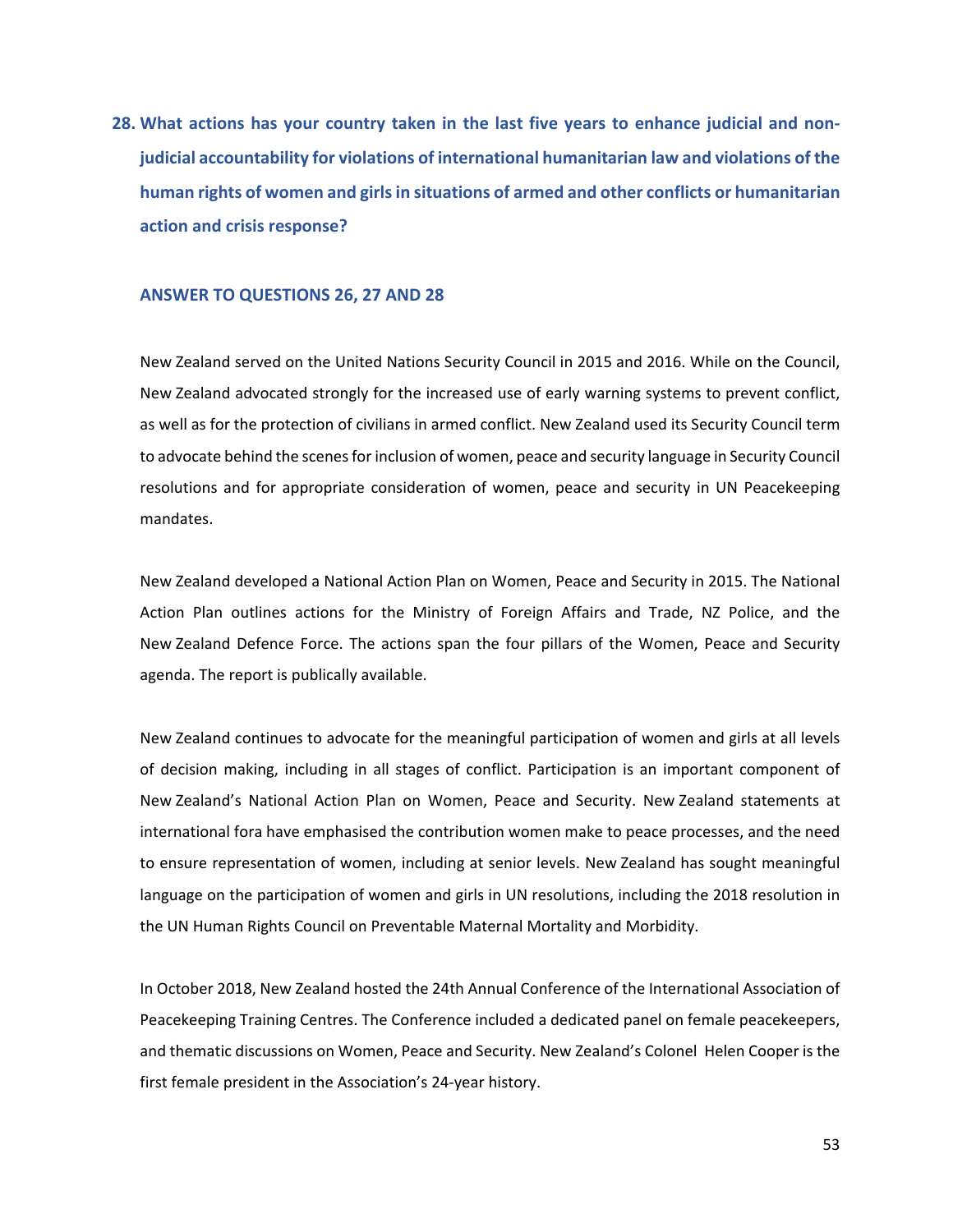New Zealand supports partners in implementing the Women, Peace and Security agenda. In 2019, New Zealand is providing funding to the Cairo Centre for Conflict Resolution, Peacekeeping and Peacebuilding to develop a training of trainers course to strengthen peacekeeping instructors' understanding of standards of conduct and the prohibition of sexual exploitation and abuse in peacekeeping operations. New Zealand Defence Force officials have regularly taught an "Operationalising Gender for Peace and Security Operations" module at the Kofi Annan International Peacekeeping Training Centre.

New Zealand's humanitarian contributions support the upholding of the rights of women and girls. For example, in 2017/18 New Zealand contributed \$2 million in humanitarian funding to support the UN Population Fund's refugee response activities in Cox's Bazar, Bangladesh. New Zealand's support to UNFPA contributes to providing access to life‐saving care during pregnancy, labour and delivery, access to critical sexual and reproduce health services, and assistance to women and girls who have experienced sexual violence.

New Zealand supports, and has contributed funding to, accountability mechanisms such as the Syria International, Impartial and Independent Mechanism.

# **29. What actions has your country taken in the last five years to eliminate discrimination against and violations of the rights of the girl child?**

#### **Child and Youth Wellbeing Strategy**

One of the work streams of the Child and Youth Wellbeing Strategy is: Ensuring children are free from racial discrimination and stigma. This aims to ensure that all children are respected and valued for who they are, unconscious bias is addressed, and no child or group of children faces discrimination or stigma on the grounds of racism or for any other reason.

#### **Retaining Girls in Schools**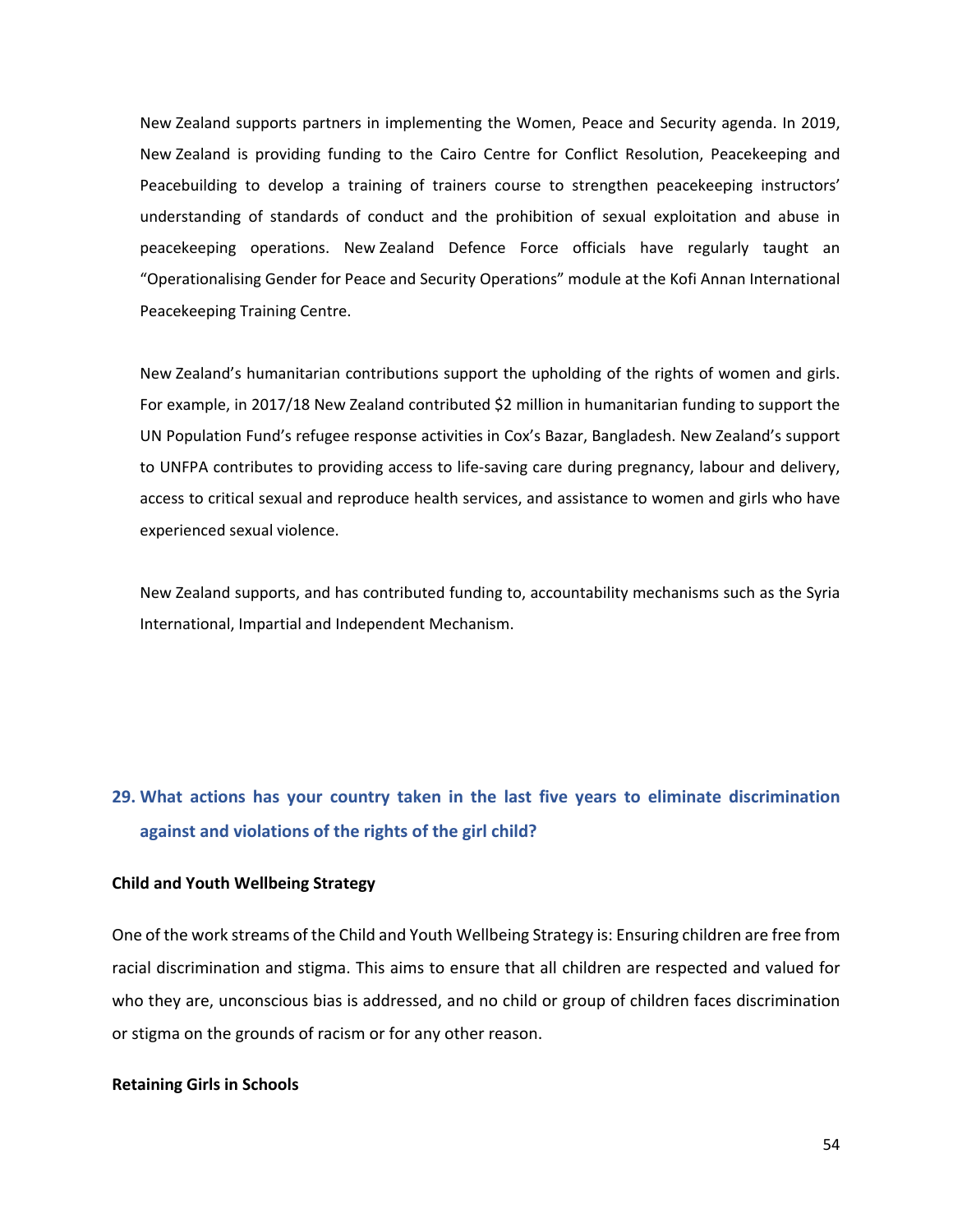To address low attendance and to improve retention the Government has implemented various initiatives in secondary schools:

- **Positive Behaviour for Learning** programmes help parents, whānau, teachers and schools promote positive behaviour and create inclusive learning environments.
- **Attendance Services** aim to be responsive to the needs of Māori and Pacific students and address the root causes of truancy and non‐enrolment.
- The **Youth Guarantee** programme provides targeted 16 and 17 year olds with an opportunity to take part in a range of free vocational courses.
- **Communities of Learning | Kāhui Ako** aim to raise achievement levels for those most at risk of underachieving through culturally responsive practices.
- **ARoNA** (At Risk of Not Achieving) focuses on Māori and Pacific students within the 1999 cohort at risk of not achieving and provides the support they need to gain NCEA Level 2 or equivalent.
- **Count Me In** offers practical support on career paths to Māori and Pacific aged 16 to 18 that have left school without NCEA Level 2 or equivalent.
- **Check and Connect** is a long-term mentoring programme for students from Year 8 upwards at risk of disengaging from school.

In 2016, 83.6% of students stayed at school to the age of 17. Female students (86.3%) were more likely to remain at school until age 17 than their male counterparts (81.0%).

The Ministry of Education does not collect data on why students drop out of school.

## **Sexual education in the National Curriculum**

*The New Zealand Curriculum* through its vision, principles, values and key competencies, provides significant scope for schools to offer their students rich learning opportunities in sexuality education. Sexuality education is one of the seven key areas in the Health and Physical Education (HPE) learning area; students develop greater understandings of sexuality education through a number of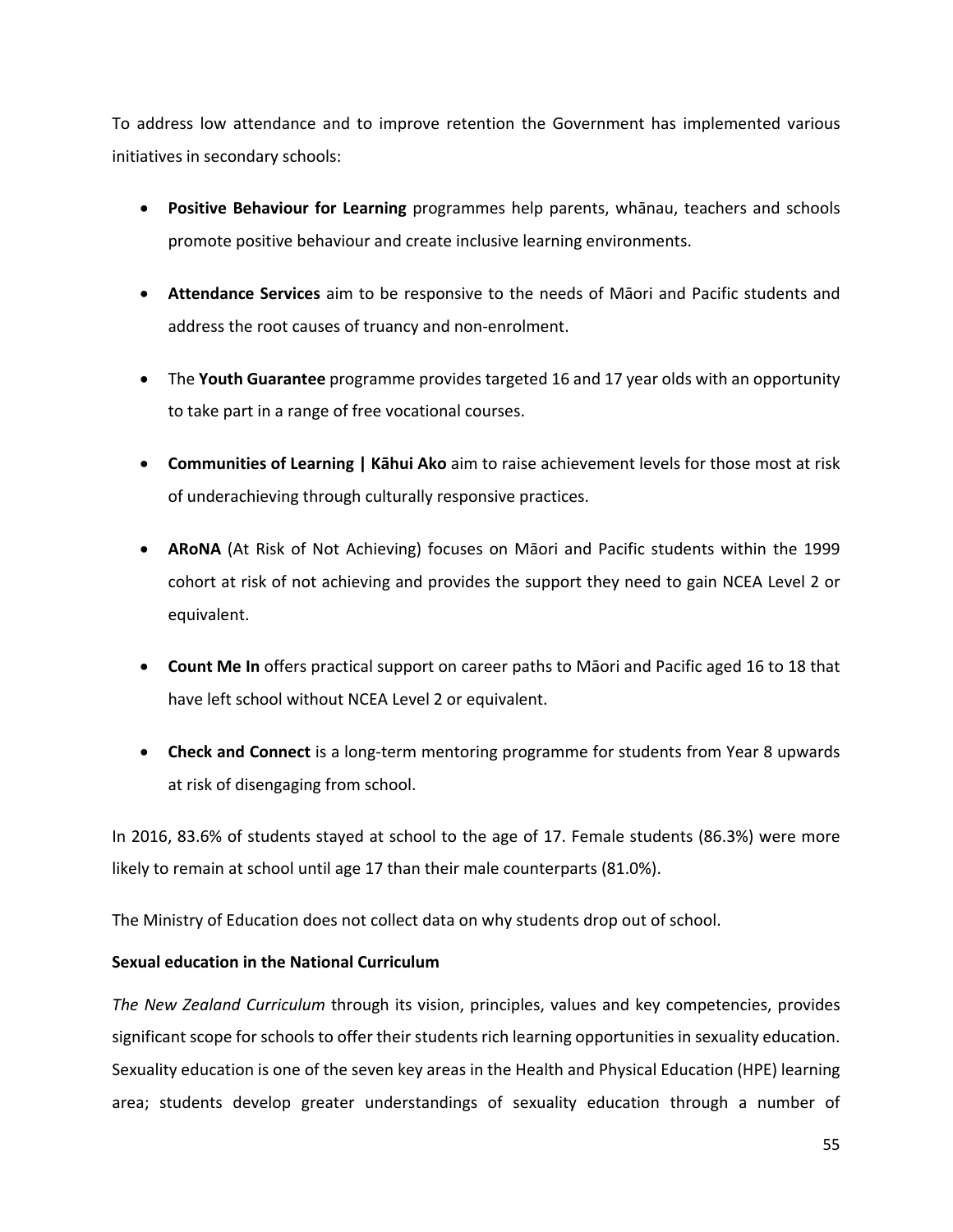achievement objectives that relate to personal growth and development, safety management, relationships, personal identity and societal attitudes and values. Also underpinning this learning is the five key competencies, which are critical to sustained learning and effective participation in society.

*Te Marautanga o Aotearoa* for Māori medium teaching and learning, promotes a holistic approach to meet learners' physical, moral, mental and emotional wellbeing. Hauora, one of the wahanga ako (learning areas) provides students with opportunities to learn about total health and wellbeing of spirit, mind, body and heart.

All State and State‐integrated schools and kura are required to teach sexuality education. That requirement continues from year 1 up to Year 10.

To further support curriculum teaching and learning for sexuality education, the Ministry revised the Sexuality Education Guide, last updated in 2002, in consultation with the sector in 2015. The Guide spells out in detail what should be covered by sexuality education.

#### **Support for women and girls in a forced marriage**

The Government is taking several steps to better prevent and respond to forced marriage. Young people under 18 years who are married or in a civil union are now included within the jurisdiction of Oranga Tamariki – Ministry for Children. Other law changes have been proposed and are being considered by Parliament. Those changes include creating an offence of coerced marriage or civil union and making changes to require court consent, instead of parental consent for marriages, civil unions or de facto relationships involving minors.

The Government funds community organisations to provide support to victims of family violence, which includes forced marriage. Some of these community organisations have a particular focus on forced marriage and often provide refuge, advocacy and training services to women affected by violence.

Where forced marriage is reported to Police, officers may investigate whether an offence has been committed. While some behaviours that occur as part of forced marriage may be captured by other criminal offences, there is currently no explicit offence for forced marriage.

56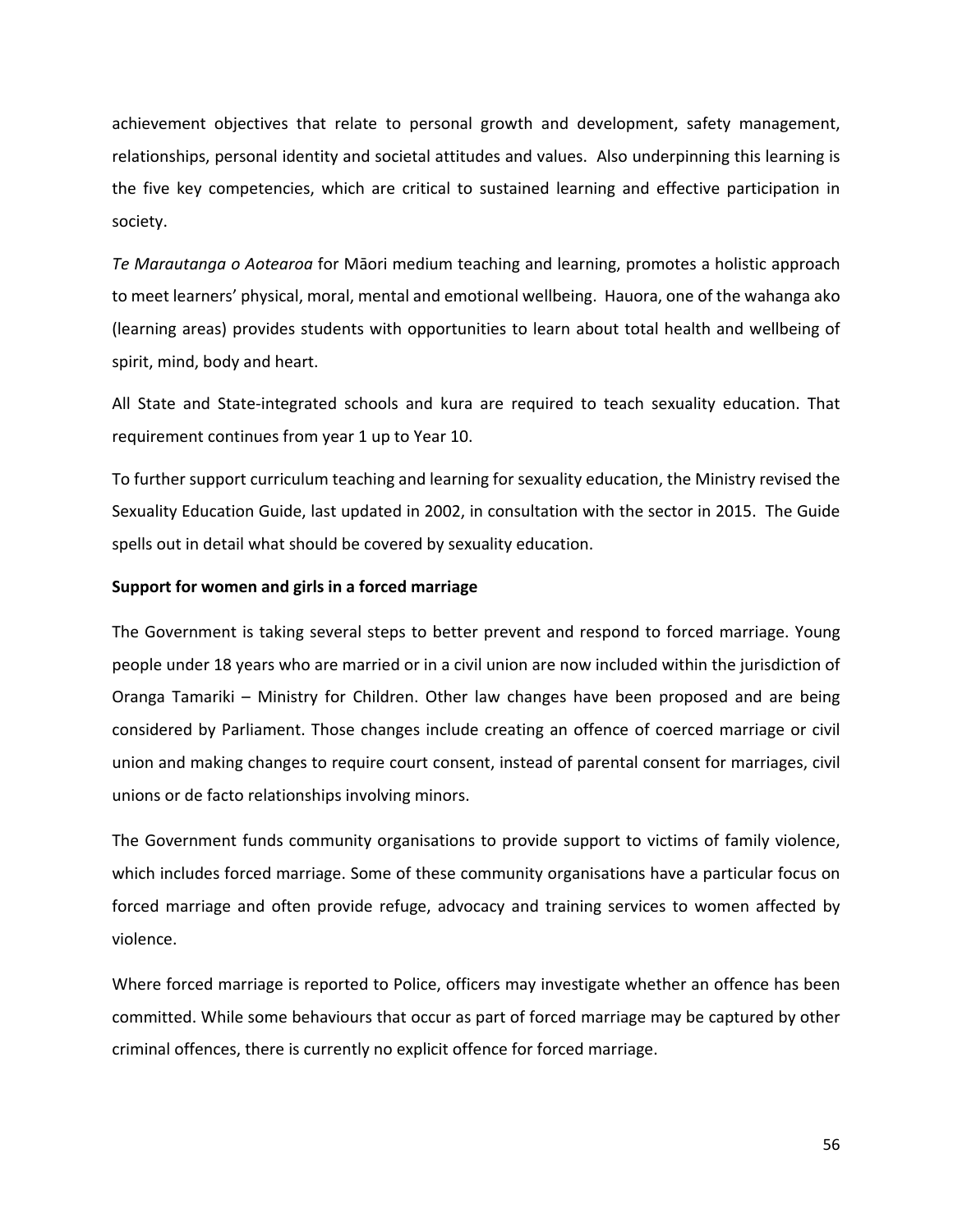Once the Family and Whānau Violence Legislation Bill has passed, the new offence of coerced marriage or civil union will come into effect. New Zealand Police's forced and underage marriages policy will be updated once this legislative change has taken place. The new offence will also be part of the legislation e‐learning to increase frontline staff knowledge in the space. Police will use the offence to educate communities on the harm forced marriage can cause and to prevent it from occurring.

There is no available data on the prevalence of forced marriage in New Zealand. However, anecdotal evidence from community organisations suggests that a small number of forced marriage are occurring.

#### **Working with ethnic communities to raise awareness of forced marriage**

New Zealand Police have Ethnic Liaison Officers that are engaged in activities that touch on forced marriage in various community settings. All refugees are given information by Police during their first six weeks in New Zealand, and again in a section on family harm once they are resettled in the regions. Liaison Officers usually talk about psychological harm during ethnic community engagement sessions. This is informed by the anecdotal knowledge most Liaison Officers have of forced marriage cases in New Zealand.

Following the passage of the Family and Whānau Violence Legislation Bill, the Police policy on forced and underage marriage will be updated to include the coerced marriage or civil union offence. Police intend to ensure the new offence is part of the legislation e-learning to increase frontline staff knowledge in that space. It will also be an element of the specialist family harm co-ordinator course.

Supporting the delivery of safer communities' initiatives is also a key focus for the Office of Ethnic Communities. This acknowledges the importance of safety and wellbeing to feeling a sense of social inclusion, and ensuring members of New Zealand's ethnic communities feel safe to be themselves. The work of the Office in this area has included facilitating dialogue and connections between government and ethnic community stakeholders, to ensure ethnic communities have the opportunity to inform government policy and service design related to preventing and responding to family violence.

**Young people under 18 years who are married or in a civil union within the jurisdiction of Oranga Tamariki**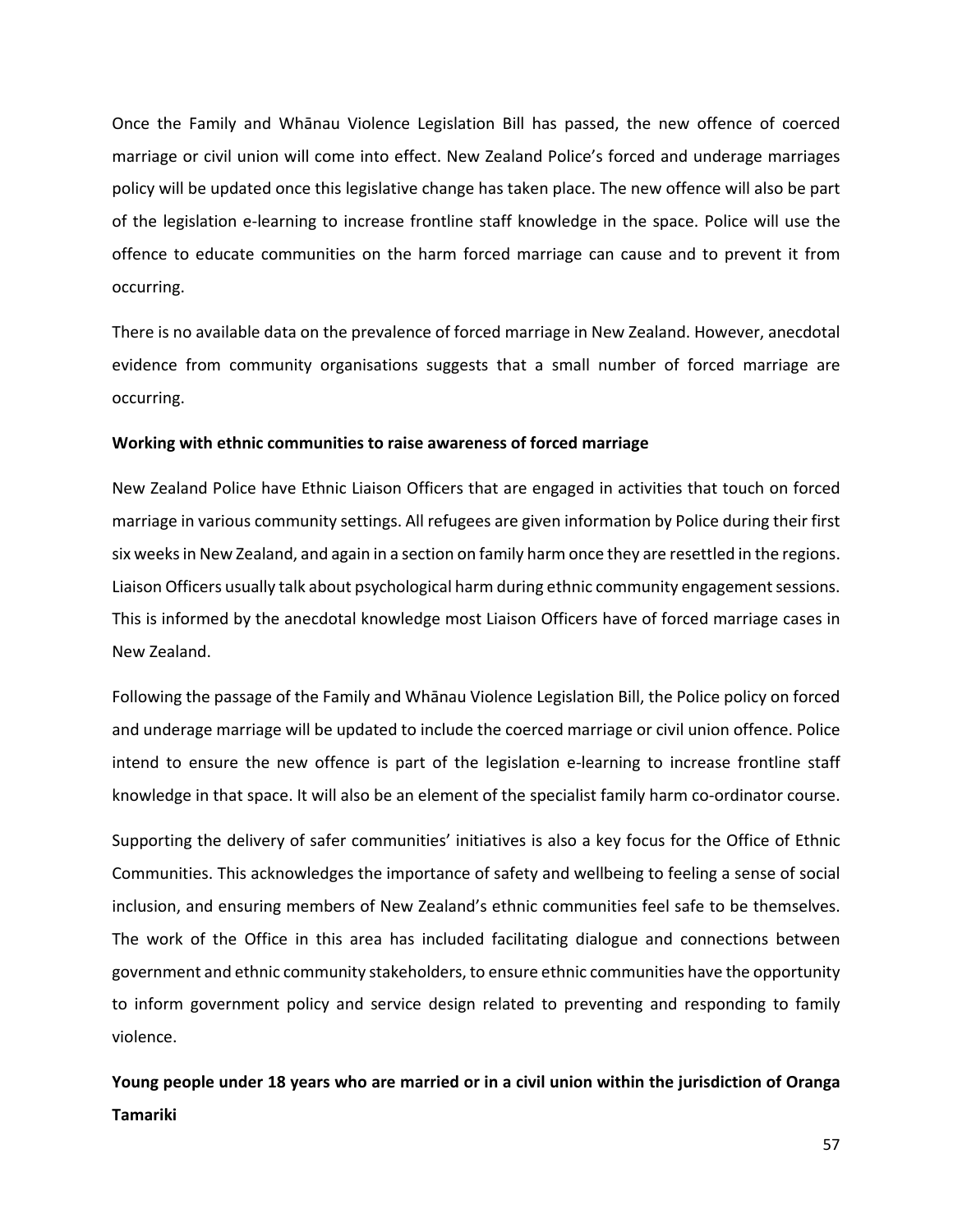A significant law change in 2017 means that the functions of Oranga Tamariki–Ministry for Children in providing care, protection and assistance to children and young people now includes young people who are or have been married or in a civil union. Previously, the definition of 'young person' specifically excluded a young person who is or has been married or in a civil union. This change was made in July 2017 via an amendment to the Oranga Tamariki Act 1989 (the Act), New Zealand's child protection legislation.

Previously, the Act had specifically excluded a young person who is or has been married or in a civil union from being considered a young person for the purposes of the Act. In addition, since 1 April 2017, 17‐year‐olds have been included in the jurisdiction of the Act for care and protection purposes.

The amendment helps to address any inequities that might result from relationship status, and increases available protections for victims of forced marriage. It also prevents unnecessary disadvantage for young people who may separate from their spouse or civil union partner, and are not able to return to their family home.

#### **Creation of offence of coerced marriage or civil union**

A new offence of coerced marriage or civil union has been included as part of the Family and Whānau Violence Legislation Bill, which is currently awaiting its second reading. The offence will apply where a person uses coercion (e.g., intimidation, threats, or violence) against another person with the intent to cause that other person to enter into a marriage.

It is already an offence to 'give a woman in marriage without consent, if for reward or gain' and an offence to 'take or detain, without consent, with the intent to marry'. Creating a specific criminal offence of coerced marriage or civil union will fill a gap in the law and criminalise the specific act of forcing a person to marry. This captures circumstances where the duress is purely psychological, such as pressure from family or community members, and the behaviour is not covered by existing offences.

It is structured broadly to capture civil unions, cultural ceremonies which are not legally binding, and ceremonies which take place outside New Zealand but involve New Zealand citizens or residents. This offence was considered in the wider context of family violence.

## **Change to consent requirements for marriage of minors**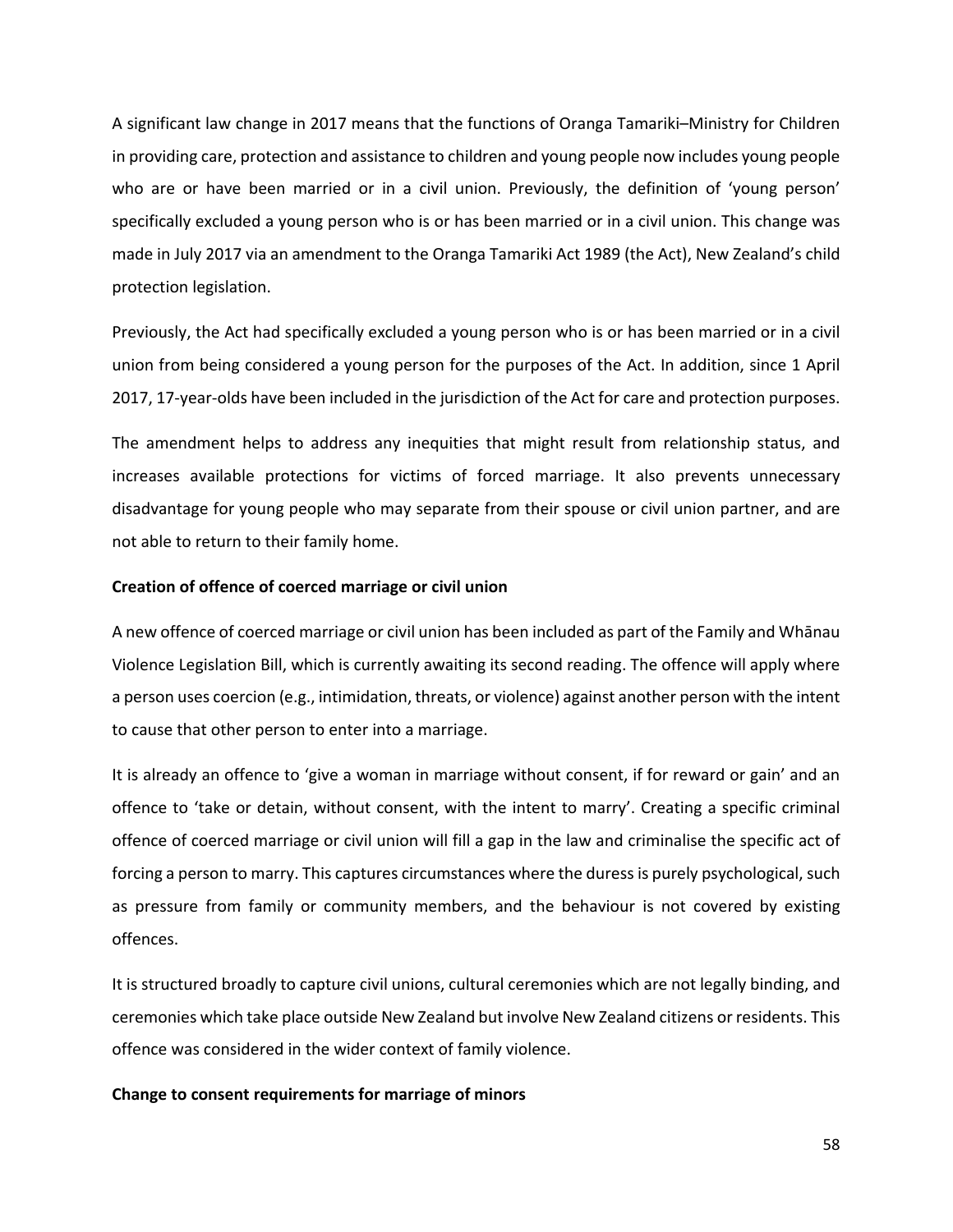The Marriage (Court Consent to Marriage of Minors) Amendment Bill was introduced as a Member's Bill in April 2017. Currently, only parental consent is required for a 16 or 17 year old to enter a marriage, civil union, or de facto relationship. As introduced, the Bill proposes replacing parental consent with the consent of a family court judge.

The Justice Select Committee reported back on the Bill in May 2018. The Bill now requires 16 and 17 year olds who wish to get married, or enter a civil union or de facto relationship to obtain a Family Court Judge's consent. Civil unions and de facto relationships have been included within the Bill as New Zealand law generally treats these legal relationships the same. The Committee also recognised that a civil union or de facto relationship could be forced in the same way that a marriage may be. The Bill is currently awaiting the committee of the whole House stage.

#### **Female Genital Mutilation (FGM)**

The New Zealand Government believes FGM is harmful to the health of women and girls, and in January 1996 made the practice illegal under an amendment to the Crimes Act (section 204A) 1961. The Act states it is against the law to perform "any medical or surgical procedure or mutilation of the vagina or clitoris of any person for reasons of culture, religion, custom or practice".

Articles 2f, 5a and 12 of CEDAW oblige action against FGM, as does the Universal Declaration of Human Rights (Article 25), and the Convention on the Rights of the Child (Articles 2, 19.2, 24.1, 37a, 24.3), to which New Zealand is also a signatory.

The Government funds information for health and child protection professionals to improve health outcomes for women who have undergone FGM, prevent FGM occurring in New Zealand, and provides specialist education and training for health providers to care for women who have undergone FGM, and regular training sessions for child protection and law enforcement agencies. Protocols for child protection and law enforcement are updated as required every 1‐2 years.

There is no documented evidence that FGM is practised in New Zealand. However, New Zealand has a growing number of refugees and migrants from countries that practice FGM, and many of these women have already undergone FGM. The main groups affected by FGM in New Zealand are Ethiopian, Somali, Egyptian, Eritrean, Sudanese, and some Muslim Indonesian groups.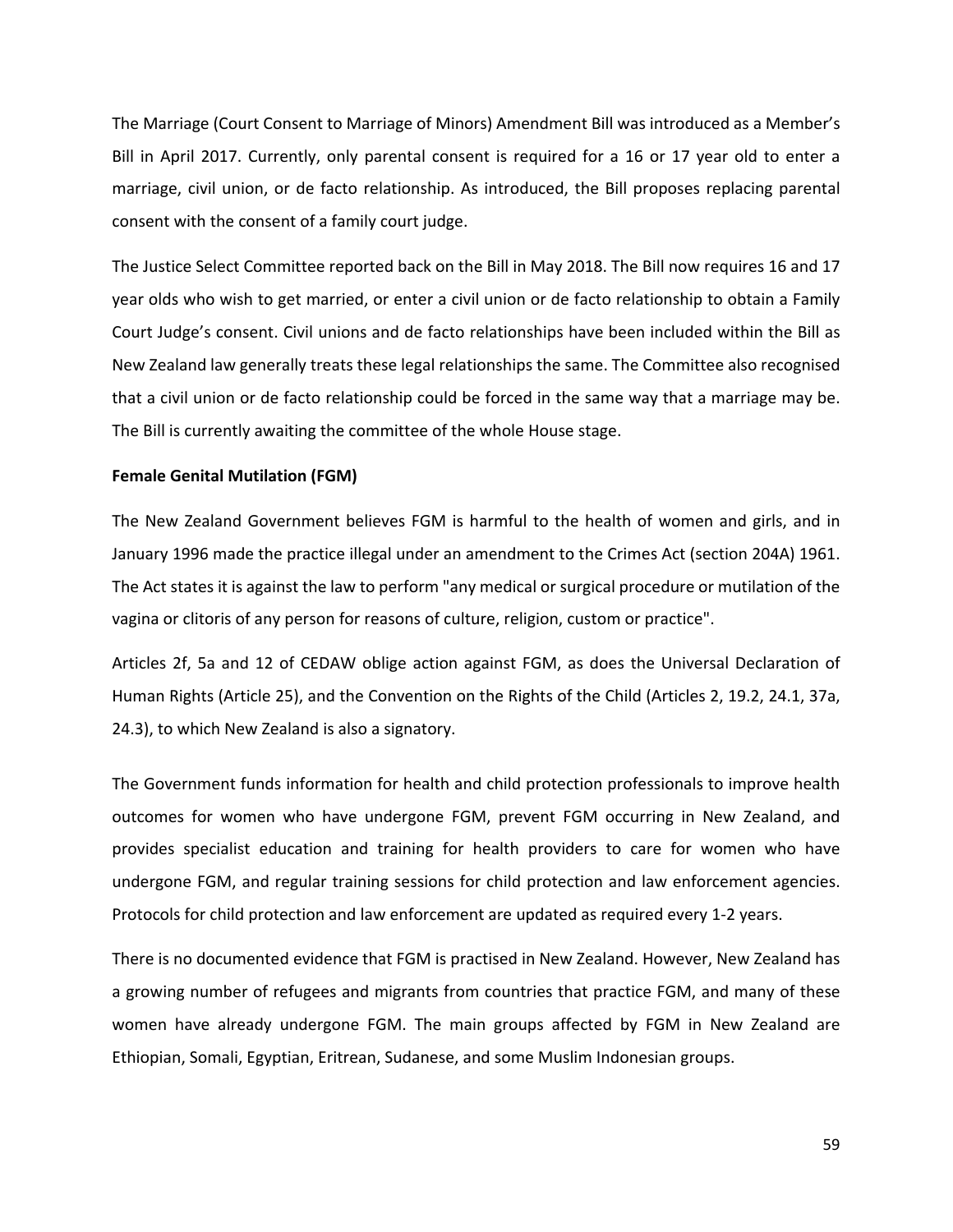- **30. What actions has your country taken in the last five years to integrate gender perspectives and concerns into environmental policies?**
- **31. What actions has your country taken in the last five years to integrate gender perspectives into policies and programmes for disaster risk reduction, climate resilience and mitigation?**

## **ANSWER TO QUESTIONS 30 AND 31**

The Government is committed to an inclusive approach to disaster risk reduction and climate change policy and planning.

Disaster risk reduction and climate change policy planning includes ensuring that women are adequately represented in:

- disaster planning and preparedness activities
- response and recovery structures
- governance positions for disaster management.

It also includes ensuring that the particular needs of women are recognised in response and recovery from disaster events, including:

- protection from gender-based violence in evacuation centres
- protection from discrimination when accessing livelihood support following disasters
- recognising that women are a key source of community support and mobilisation in recovery.

There was a time when disaster management in New Zealand was a male‐dominated profession, but this is no longer the case. Women are represented as Emergency Managers, Controllers, Recovery Managers, Welfare Managers, Mayors, Councillors, the Director of the Ministry of Civil Defence and Emergency Management, previously a Minister of Civil Defence and a Minister of Climate Change, and, of course, Prime Minister.

At the national level, the Ministry of Civil Defence and Emergency Management has a strong ratio of female to male. Estimated to be approximately only 20% female 10 years ago, the Ministry is now 64% female.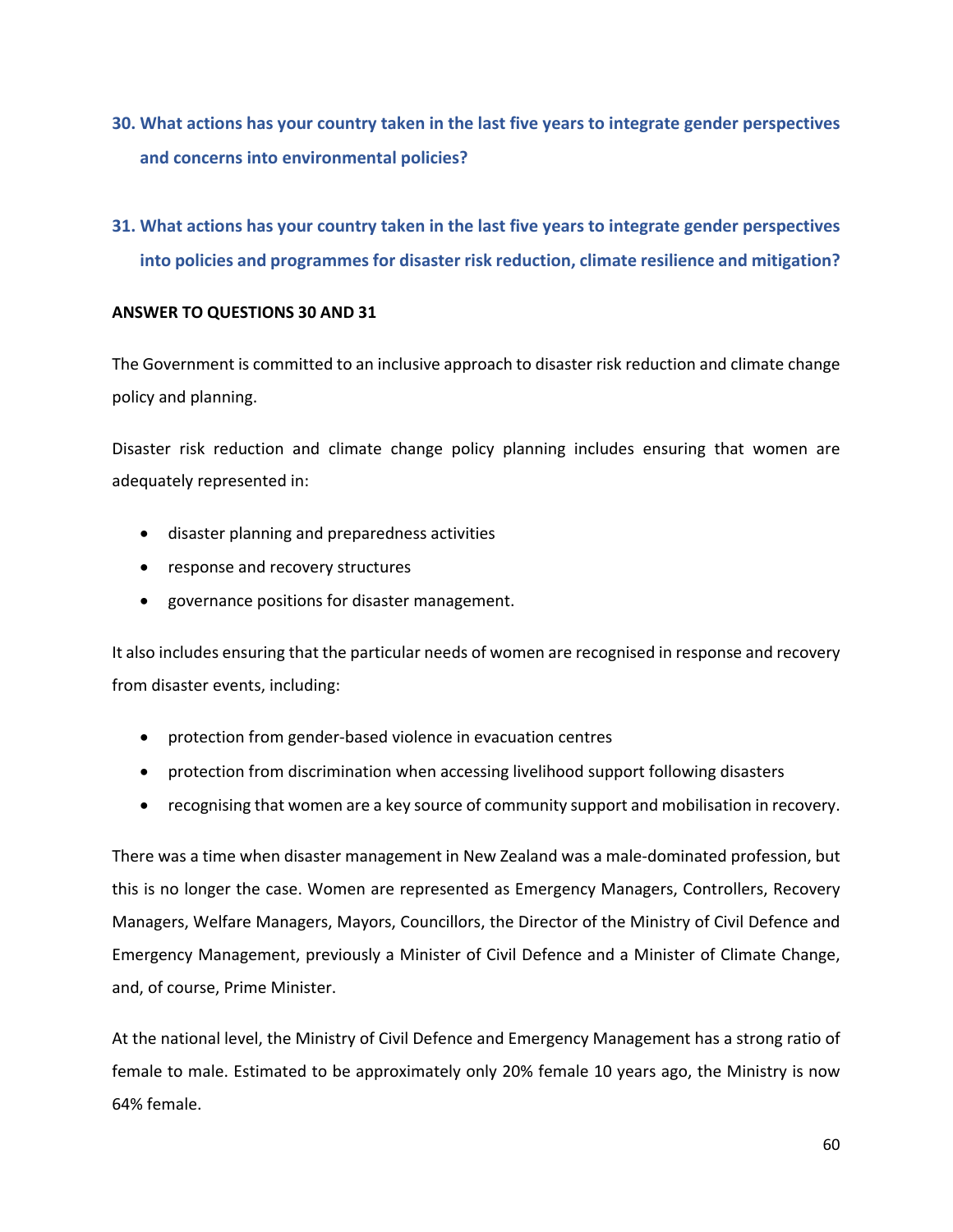Women are represented at all levels in business-as-usual preparedness activities, on governance structures for emergency management and climate change adaptation, and in response structures.

Recent emergency responses have illustrated this. For example, the Refinery New Zealand pipeline leak in October 2017, which caused a fuel disruption in Auckland, saw women in many key roles, including Response Manager, Controller, Chief Executive of the Responsible Department (Ministry for Business, Innovation and Employment), and the Minister of Energy.

Even so, we continue to work on this issue, and ensure diversity, representation, and equal opportunities in emergency management.

#### **Ensuring protection from gender‐based violence against women in evacuation centres**

Security is a key concern for evacuation centres (known as 'Civil Defence Centres' in New Zealand). Civil defence authorities are required to consider how they will manage security when they are planning for welfare services provision. This is both in terms of how centres are physically set up – including segregated areas for women and children, and how they will be managed (processes and procedures). Protecting vulnerable people, including women and children is recognized as a critical aspect.

A registration and rapid needs assessment process conducted as people arrive at the centre helps to identify specific issues or at-risk individuals. Measures are then taken to protect them and provide a safe environment.

#### **Ensuring protection from discrimination when accessing livelihood support following disasters**

New Zealand has an established system for livelihood support following disasters, which includes a range of financial assistance measures for different circumstances. These measures are administered by the Ministry of Social Development and other government and non-government organisations. As such they are subject to all the usual rules for equality, fairness, and protection from discrimination.

#### **Ensuring women are recognised as a key source of resilience in confronting natural disasters**

Women are increasingly being recognized for the role they play in response and recovery. There is substantial academic research following the 2011 Christchurch earthquake about the role women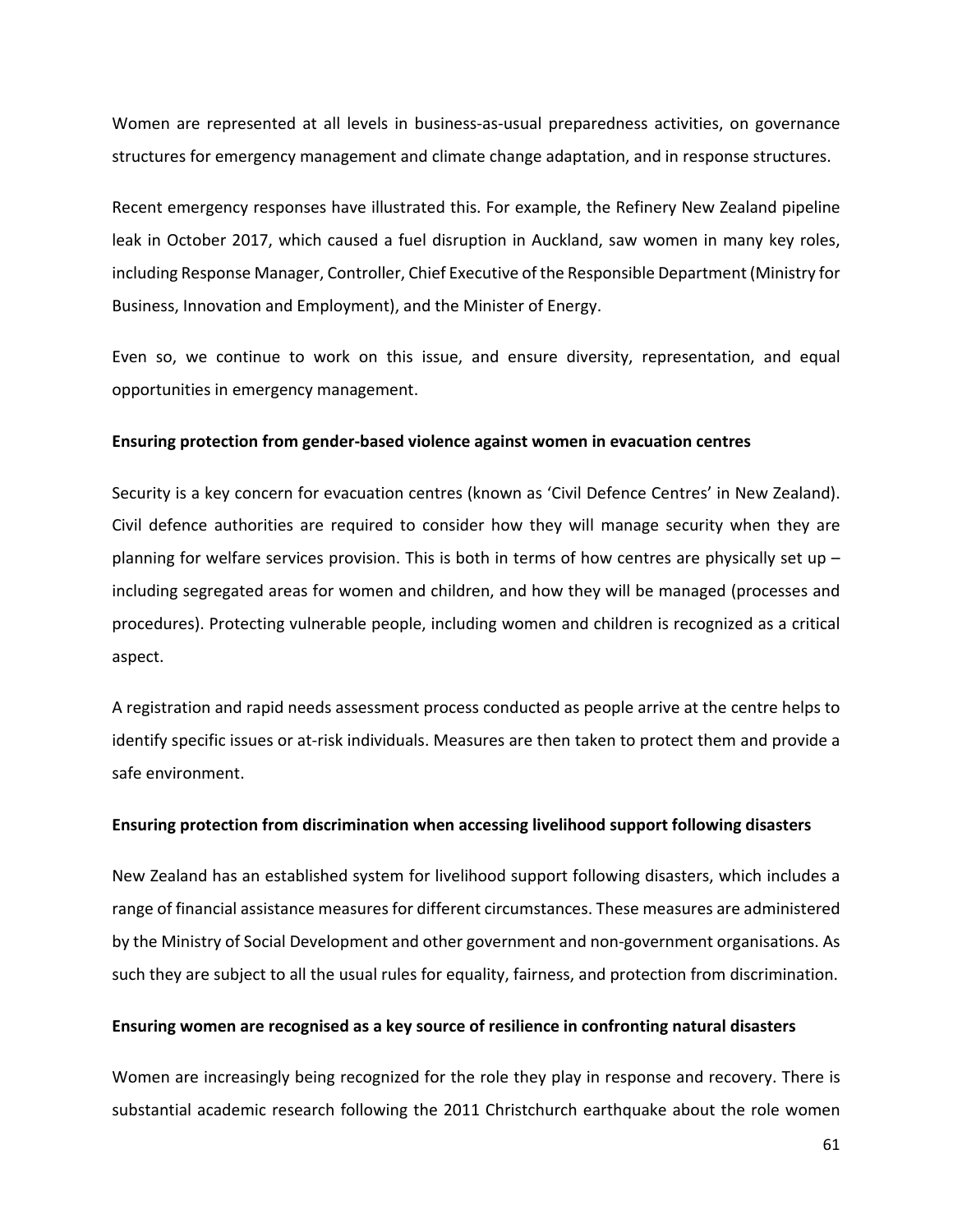played in response in caring for those affected by the disaster, in bringing the community together to work collaboratively and cooperatively, and in catalysing recovery.

Emergency management authorities in some regions are in early discussion with women's groups (e.g. Rural Women New Zealand) about the possibility of taking ownership of some specific response activities in rural areas, including, potentially, conducting impact and needs assessments.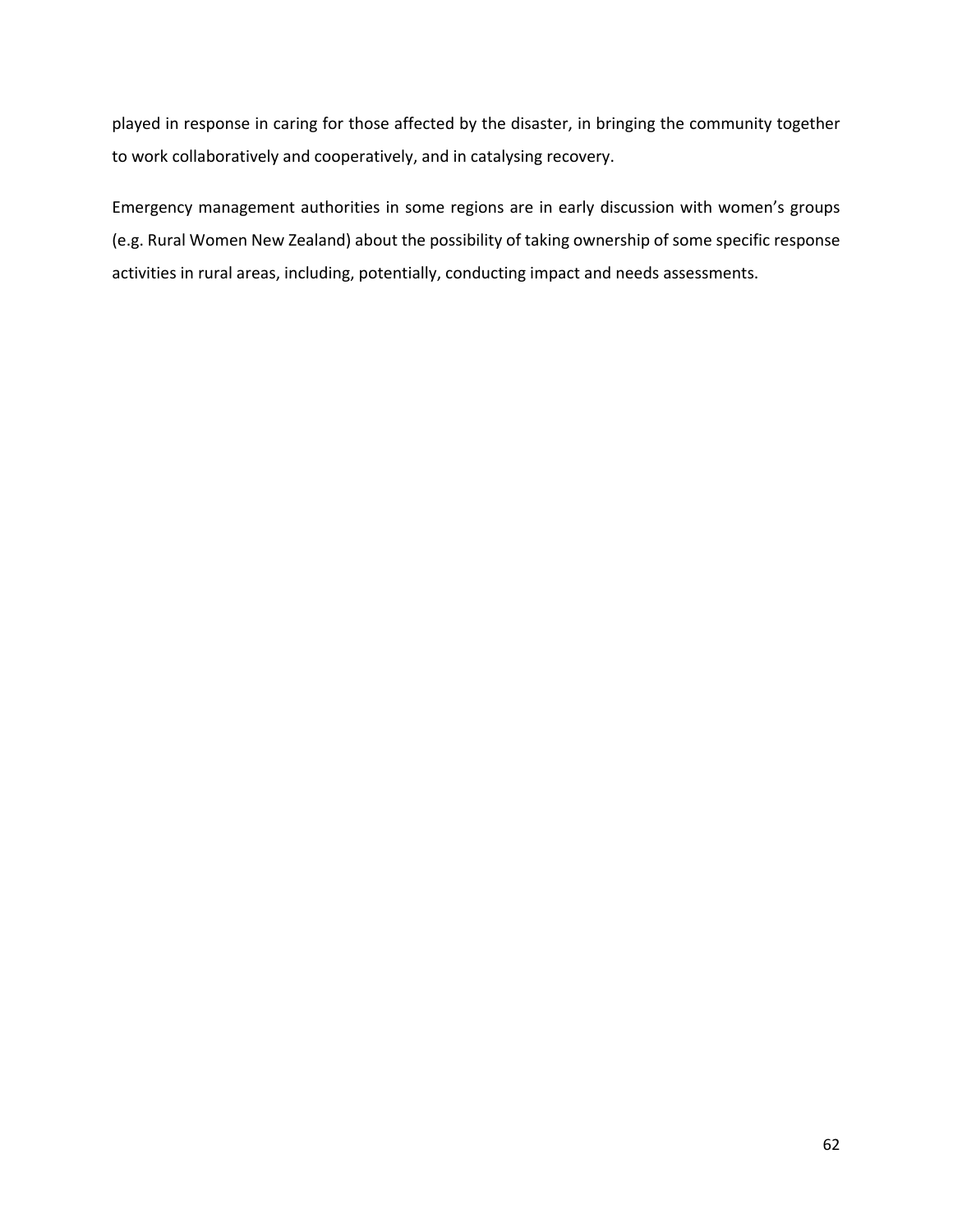## Section Three: National institutions and processes

# **32. What is your country's current national machinery for gender equality and the empowerment of women? Please name it and describe its location within Government.**

The Ministry for Women, Te Minitatanga mō ngā Wāhine, is the Government's principal advisor on achieving better results for women, and wider New Zealand. The Ministry has three strategic outcomes:

- ensuring the contribution of women and girls is valued
- ensuring all women and girls are financially secure and can fully participate and thrive
- ensuring all women and girls are free from all forms of violence and harassment

The Ministry's main responsibilities are:

- Policy advice on improving outcomes for women in New Zealand
- Managing New Zealand's international reporting obligations in relation to the status of women
- Providing suitable women nominees for appointment to state sector boards and committees
- Providing support services to the Minister for Women.

The Ministry carries out its work by acting as a catalyst for action and change, and by getting key issues on the agenda of government agencies and other relevant organisations. The Ministry provides accessible, evidence-based information to inform and assist others. The Ministry is strongly solutionsfocused, with advice that is tailored and persuasive. The Ministry carries out its work by bringing the voices, experiences and priorities of different groups of New Zealand women to government. It also works closely with other government agencies, women's non-government organisations and stakeholders within the private sector. The Ministry's work will bring benefits to women, their families and New Zealand as a whole.

The Minister for Women is Julie Anne Genter. She is also Associate Minister for Transport and Health.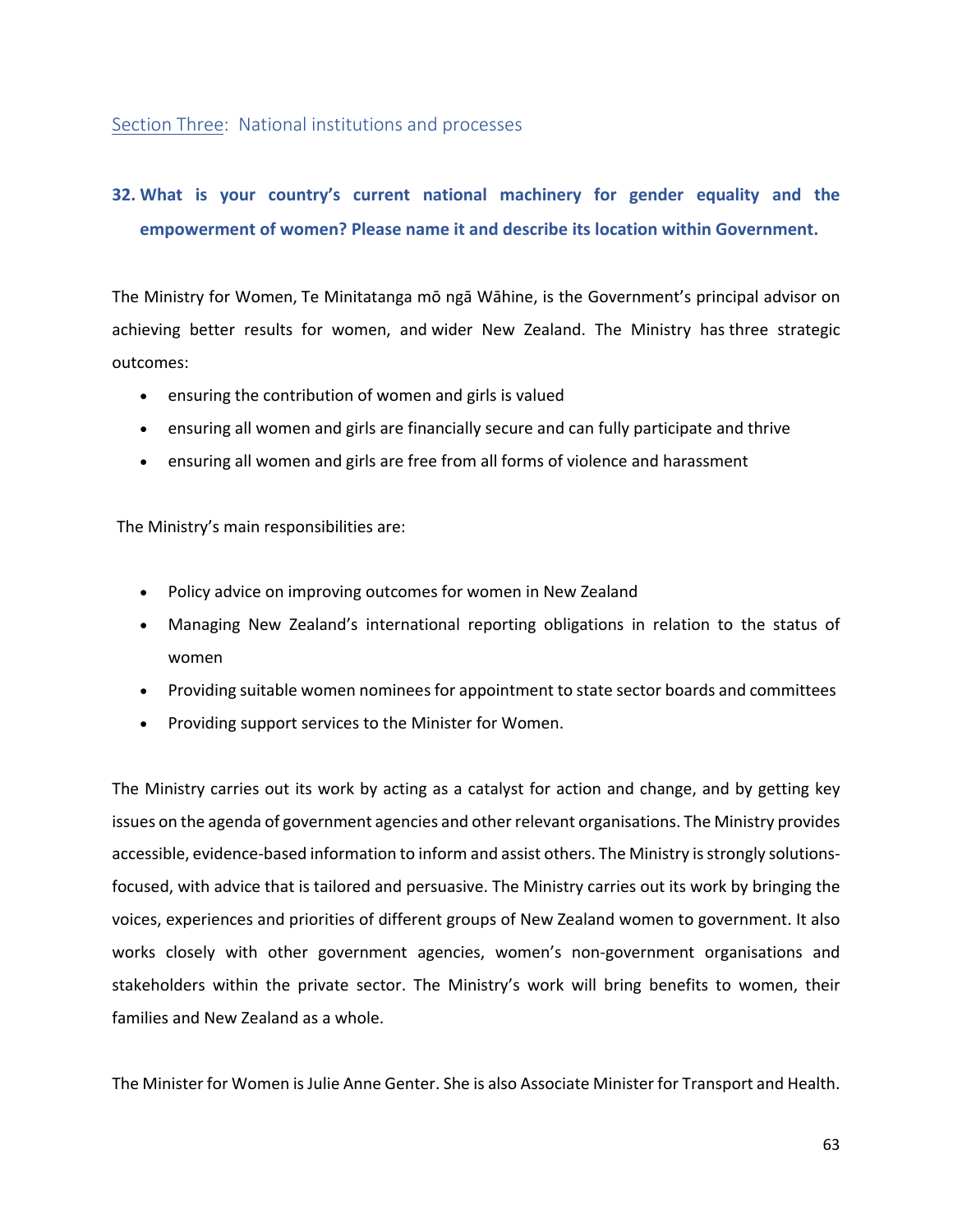The Ministry for Women also provides policy and administrative support to the National Advisory Council on the Employment of Women ('the Council'). The Council is an independent advisory body to the Minister for Women on matters related to women's employment.

## **33. Is the head of the national machinery a member of the institutional process for SDG implementation (e.g. inter-ministerial coordinating office, commission or committees)?**

Yes, New Zealand is committed to the 2030 Agenda for Sustainable Development and the SDGs, including the principles underpinning Goal 5, and is focused on improving the wellbeing of New Zealanders through environmentally sustainable and inclusive growth.

New Zealand recognises that achieving the SDGs will require a cross-Government effort. An interagency process has been established to consider how the SDGs apply domestically.

The Government has not yet issued a report on progress against the SDG goals, but is scheduled to do so in July 2019.

The Government has committed to develop an enduring and comprehensive measurement framework, 'The Treasury Living Standards Framework' anchored in a wide conception of wellbeing and sustainable development. At the heart of this work is an ambitious plan to measure how we are tracking as a country, in an independent and transparent way, which enables the wider public to hold us to account for our actions. The measurement framework which is being developed will inform domestic policy frameworks, as well as international reporting including the SDGs.

The Government's commitment to measuring New Zealand's progress aligns with the 2030 Agenda Sustainable Development Goals, and the measurement framework will be instrumental in tracking progress against the SDGs.

While Goal 5 specifically addresses gender equality and the empowerment of women and girls, the Government is committed to progressing all of the Goals in a way that ensures effective sustainable development for women and girls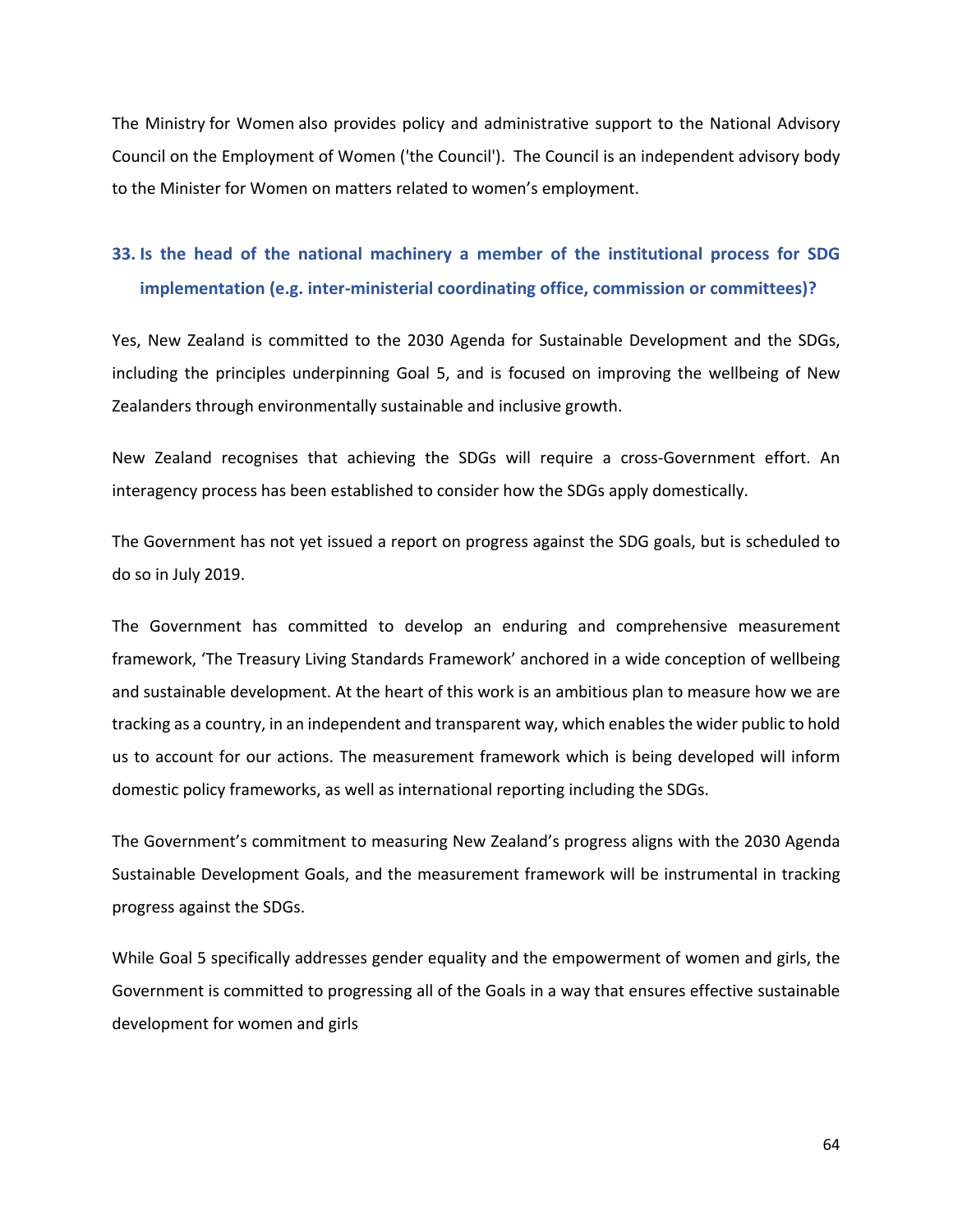# **34. Are there formal mechanisms in place for different stakeholders to participate in the implementation and monitoring of the Beijing Declaration and Platform for Action and the 2030 Agenda for Sustainable Development?**

Yes. The Government's main vehicle for consultation with civil society is the International Women's Caucus (the Caucus).

The Caucus represents a key mechanism we use to conduct civil society consultation on New Zealand's international reporting obligations, including the United Nations Convention on the Elimination of All Forms of Discrimination against Women and the Beijing Declaration and Platform for Action. It is also an important partner in the Ministry's preparations for the Commission on the Status of Women.

The Caucus consists of those government agencies, individuals and non-government organisations (NGOs) involved in international issues relevant to the interests and well‐being of women.

Members include officials from the Ministry of Foreign Affairs and Trade, the New Zealand Defence Force, and New Zealand Police, as well as representatives from the Human Rights Commission and over thirty national NGOs, including, the National Council of Women New Zealand, P.A.C.I.F.I.C.A, Business and Professional Women New Zealand, the New Zealand Collective of Independent Women's Refuges, UN Women and the Māori Women's Welfare League.

The Caucus was given the opportunity to provide input in to New Zealand's first Voluntary National Review on the SDGs and also contributed to our most recent briefing to the incoming Minister (BIM), a key document informing the new Minister for Women on priorities for New Zealand women.

## **35. Is gender equality and the empowerment of all women and girls included as a key priority in the national plan/strategy for SDG implementation?**

The Government's approach to sustainable development and the SDGs, including Goal 5, is nested within its Plan for New Zealand (the Plan). The priorities of the Plan are set across a wide range of economic, social and cultural areas.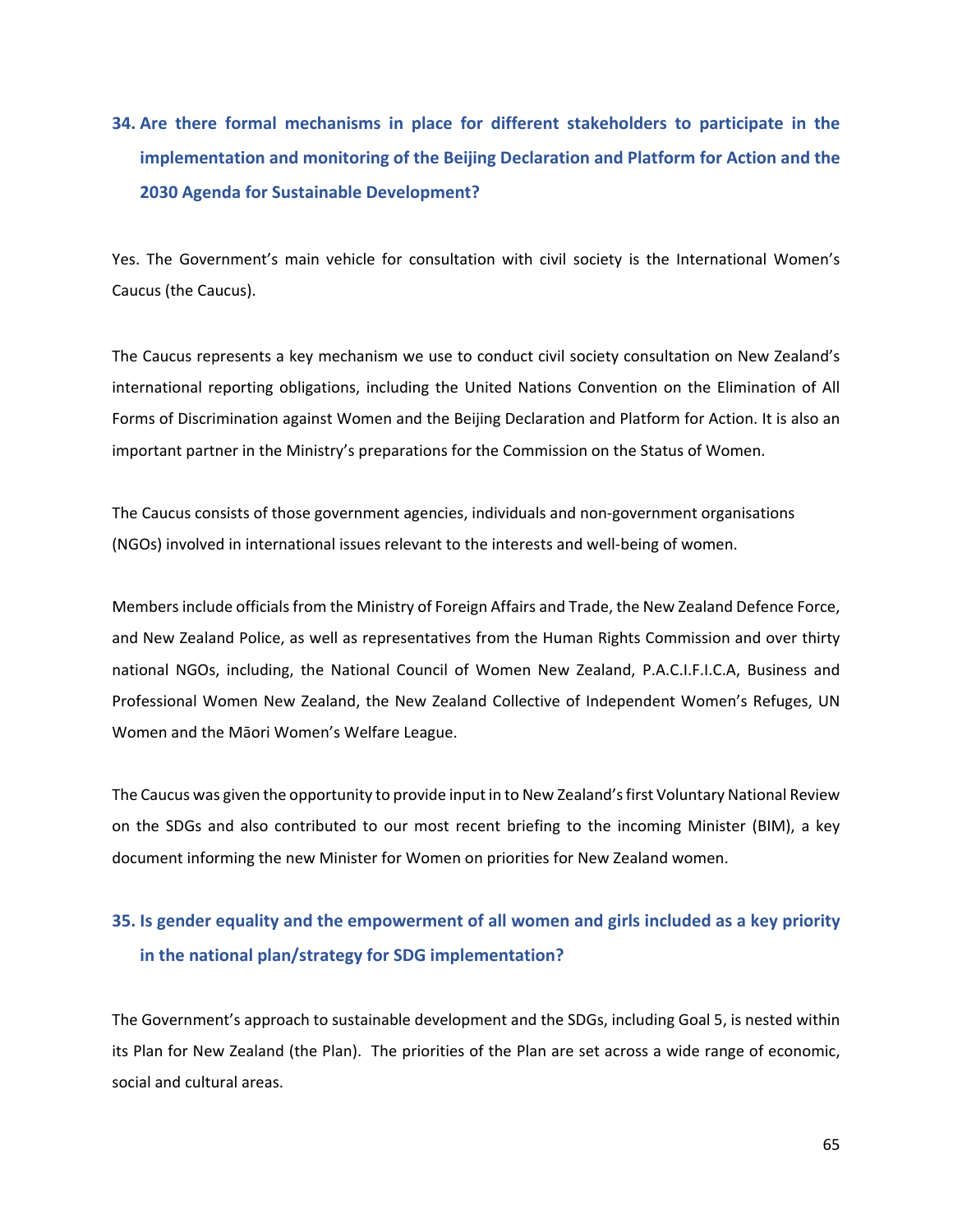The Ministry for Women leads the Government's work on SDG 5, Gender Equality. While Goal 5 specifically addresses gender equality and the empowerment of women and girls, the Ministry's planning looks at all of the SDGs and how these can be progressed in a way that ensures effective sustainable development for women and girls.

Under our current statement of intent we are focused on three priorities:

- o Ensuring the contribution of women and girls is valued
- o Ensuring all women and girls are financially secure and can fully participate and thrive and
- o Ensuring all women and girls are free from all forms of violence and harassment.

These priorities are well aligned to SDG 5. Within these broad priorities, there are a few key areas we focus on – much of our work is in partnership with other agencies – to help to amplify our impact, for example:

As part of the Joint Venture on Family Violence and Sexual violence, we are working on the second goal 5 target. The work brings together a stronger collective accountability for getting a system that better prevents violence occurring in the first place and, when it does, getting people the help in both crisis and long term recovery.

Through joint work with both the State Services Commission and the Ministry of Business, Innovation and Employment we have a work programme underway to close the gender pay gap in the public service and increase pay equity in the private sector.

In addition, at a more general level, the Ministry works closely with agencies across government to get gender issues considered as part of their broader work and policy thinking.

The Government's approach to sustainable development and the SDGs, including Goal 5, is nested within its Plan for New Zealand (the Plan). The priorities of the Plan are set across a wide range of economic, social and cultural areas.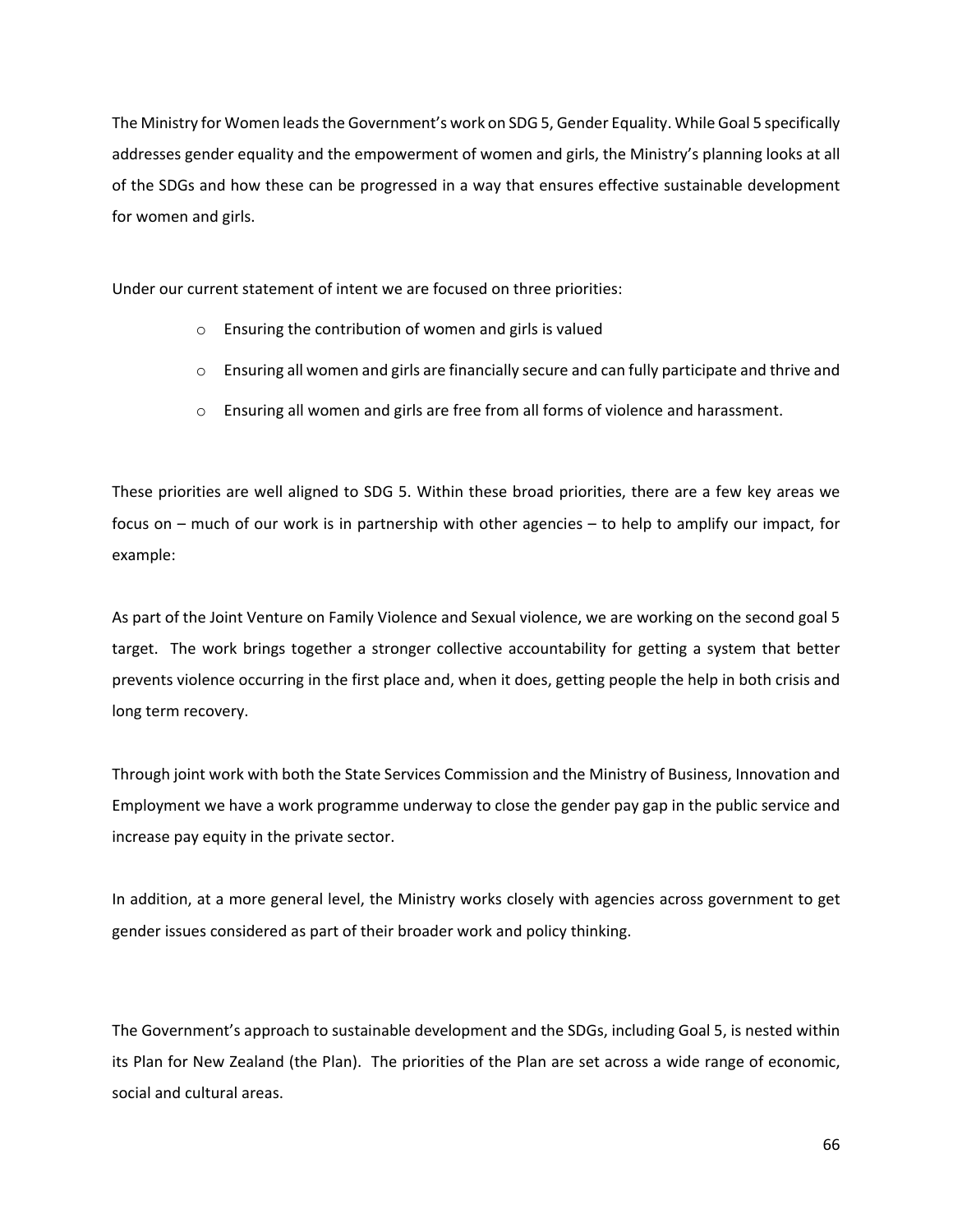The Ministry for Women leads the Government's work on SDG 5, Gender Equality. While Goal 5 specifically addresses gender equality and the empowerment of women and girls, the Ministry's planning looks at all of the SDGs and how these can be progressed in a way that ensures effective sustainable development for women and girls.

Under our current statement of intent we are focused on three priorities:

- o Ensuring the contribution of women and girls is valued
- o Ensuring all women and girls are financially secure and can fully participate and thrive and
- o Ensuring all women and girls are free from all forms of violence and harassment.

These priorities are well aligned to SDG 5. Within these broad priorities, there are a few key areas we focus on – much of our work is in partnership with other agencies – to help to amplify our impact, for example:

As part of the Joint Venture on Family Violence and Sexual violence, we are working on the second goal 5 target. The work brings together a stronger collective accountability for getting a system that better prevents violence occurring in the first place and, when it does, getting people the help in both crisis and long term recovery.

Through joint work with the State Services Commission and the Ministry of Business, Innovation and Employment we have a work programme underway to close the gender pay gap in the public service and increase pay equity in the private sector.

In addition, at a more general level, the Ministry works closely with agencies across government to get gender issues considered as part of their broader work and policy thinking.

## Section Four: Data and statistics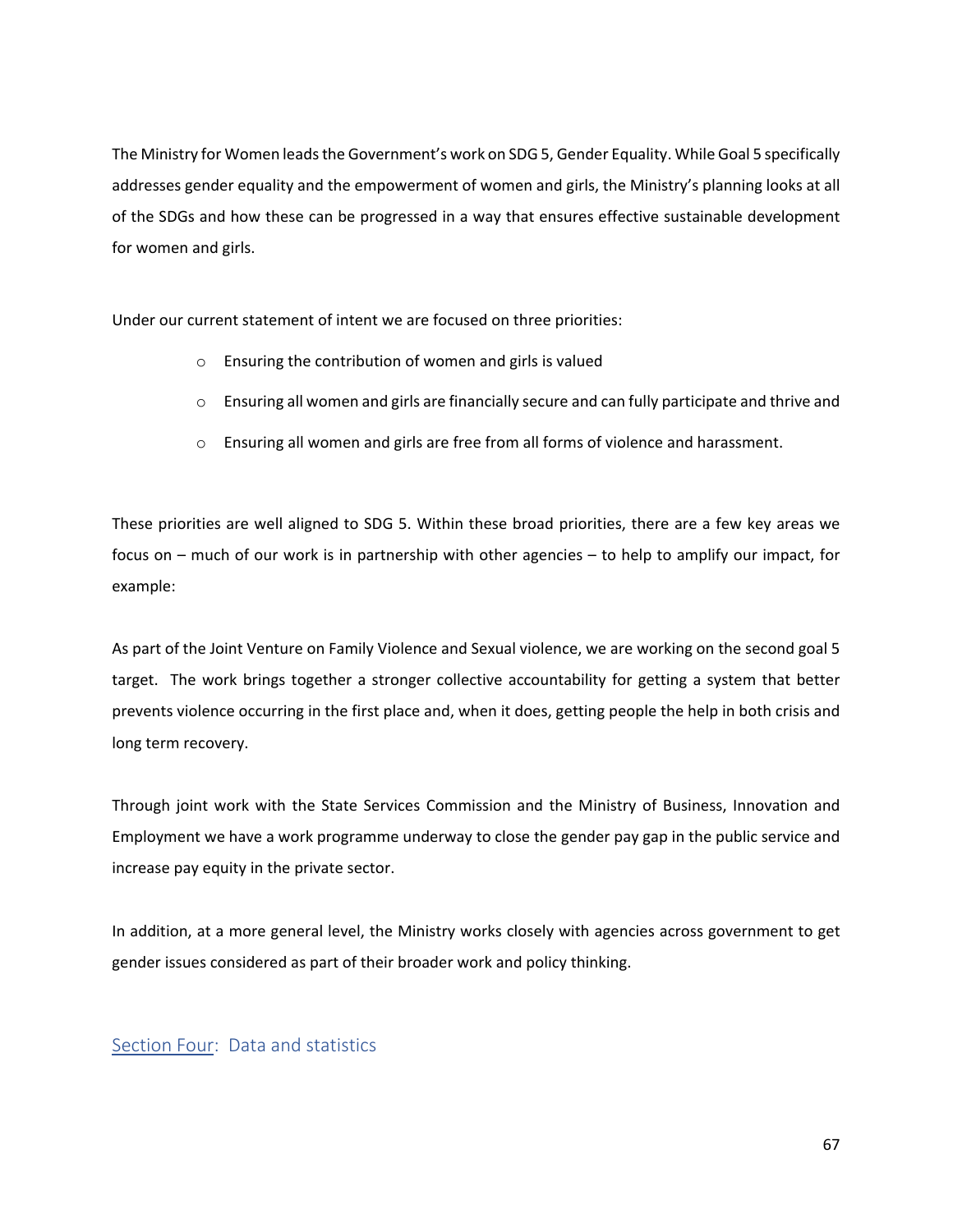- **36. What are the top three areas in which your country has made most progress over the past five years when it comes to gender statistics at the national level?**
- **37. Out of the following which are your country's top three priorities for strengthening national gender statistics over the next five years?**

#### **ANSWER TO QUESTIONS 36 and 37**

#### *Integrated Data Infrastructure*

New Zealand has a world leading Integrated Data Infrastructure (IDI) which Stats NZ has continued to develop over the last five years.

The IDI is a database which holds microdata about people and households. It includes data about life events such as education, income, benefits, migration, justice and health. Data stored in the IDI is sourced from a wide range of surveys, as well as administrative data held by government and non‐government organisations. Data from these sources are de‐identified and linked (integrated) by a common variable to form the IDI.

The IDI is used by researchers to gain insight into different aspects of New Zealand's society and economy. The IDI provides insight into complex issues and allows the telling of stories not possible to produce from unlinked data.

The IDI is increasing knowledge of issues affecting women in New Zealand. The Ministry for Women has taken part in demonstration projects to highlight the benefits of the Integrated Data Infrastructure for understanding the position of women in society. For example, the Ministry undertook a demonstration project with Stats NZ and a regional NGO (Methodist Mission Southern) that mapped long‐term NEETs (Not in Employment, Education or Training) using administrative data from school enrolments, births, income tax and benefits etc. It showed that young mothers made up one third of long-term NEETs living in rural areas.

Data from the IDI was also used in a study on parenthood and labour market outcomes, which was commissioned by the Ministry for Women. The study is an initial exploration of what can be learned about the drivers of the gender wage gap in New Zealand, with a focus on the role of parenthood penalties in the pay gap.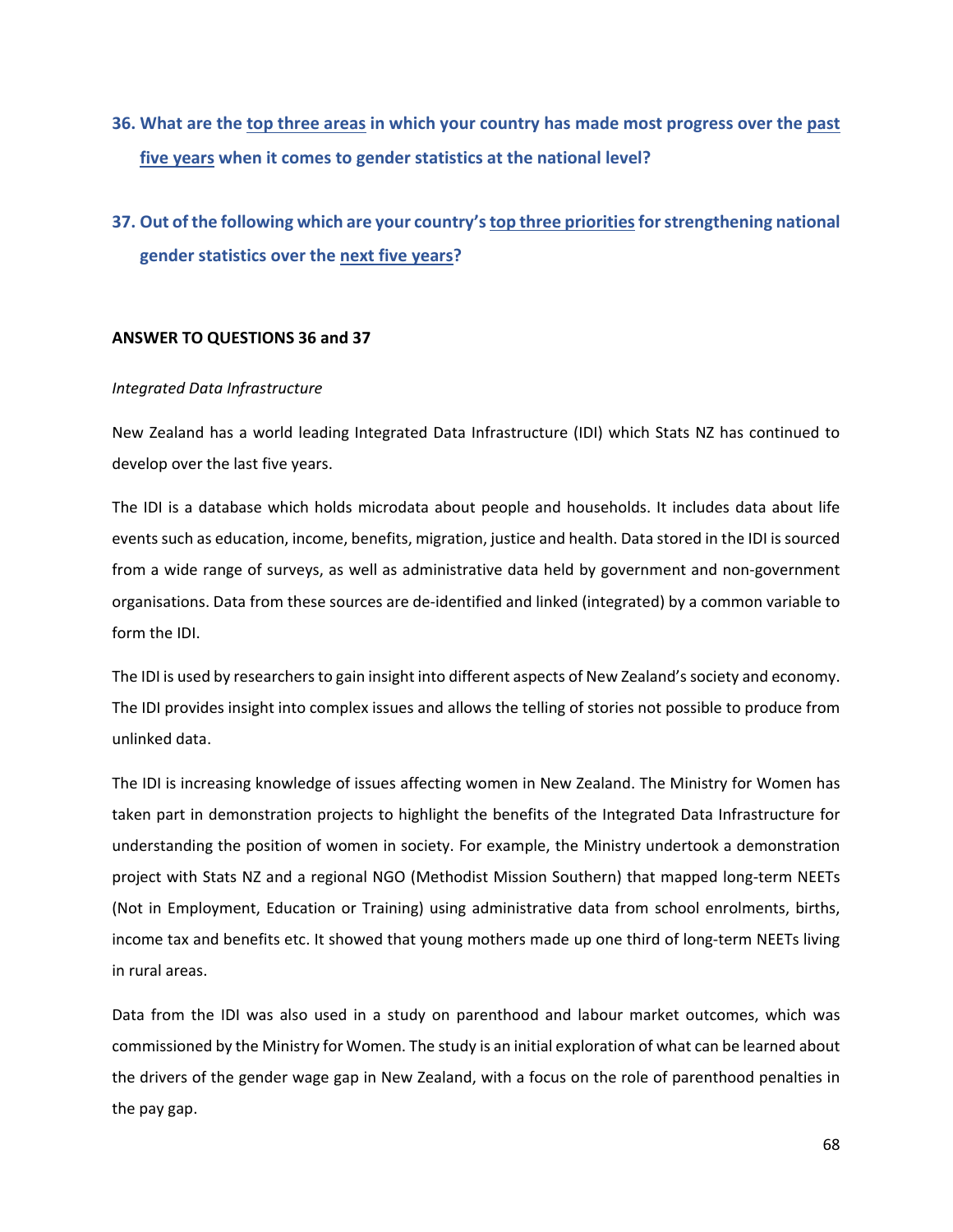#### *Indicators Aotearoa New Zealand – Ngā Tūtohu Aotearoa*

Stats NZ is developing an enduring and comprehensive suite of indicators to measure and track the wellbeing of the New Zealand population and sub-populations, including women. This initiative is known as Indicators Aotearoa New Zealand – Ngā Tūtohu. The indicators go beyond economic measures, such as gross domestic product (GDP) and include social, cultural and environmental topics.

The indicator framework draws on international best practice and has been tailored to the New Zealand context. It has been developed in an inclusive and collaborative way. This has included consultation with the public on what aspects of wellbeing matter most to them. It has also included discussion with a wide range of experts from government, academia, community organisations and local government on the selection of the indicators. The Ministry for Women has been involved in these discussions.

The indicators cover New Zealand's current wellbeing, future wellbeing (what we are leaving behind for future generations), and the impact New Zealand is having on the rest of the world.

The suite of indicators included in Indicators Aotearoa New Zealand – Ngā Tūtohu Aotearoa can be found https://www.stats.govt.nz/indicators‐and‐snapshots/indicators‐aotearoa‐new‐zealand‐nga‐tutohu‐ aotearoa/.

The Indicators Aotearoa New Zealand – Ngā Tūtohu Aotearoa website will be released at the end of June. It will include indicators populated with data. The website will allow users to select from a dashboard of indicators and, where data is currently available, allow users to drill down to see breakdowns such as gender, age, ethnic group, location etc.

The selection of the indicators was driven by the most important aspects of wellbeing for New Zealanders, rather than data availability. As a result, the initial set of indicators includes gaps in data, ranging from a complete absence of data to limitations to break information down to useful and meaningful levels for different communities.

Stats NZ is commencing work to further understand and analyse these data gaps. Stats NZ will present Government with information about the data gaps for their consideration.

*New standards, guidelines and survey developments*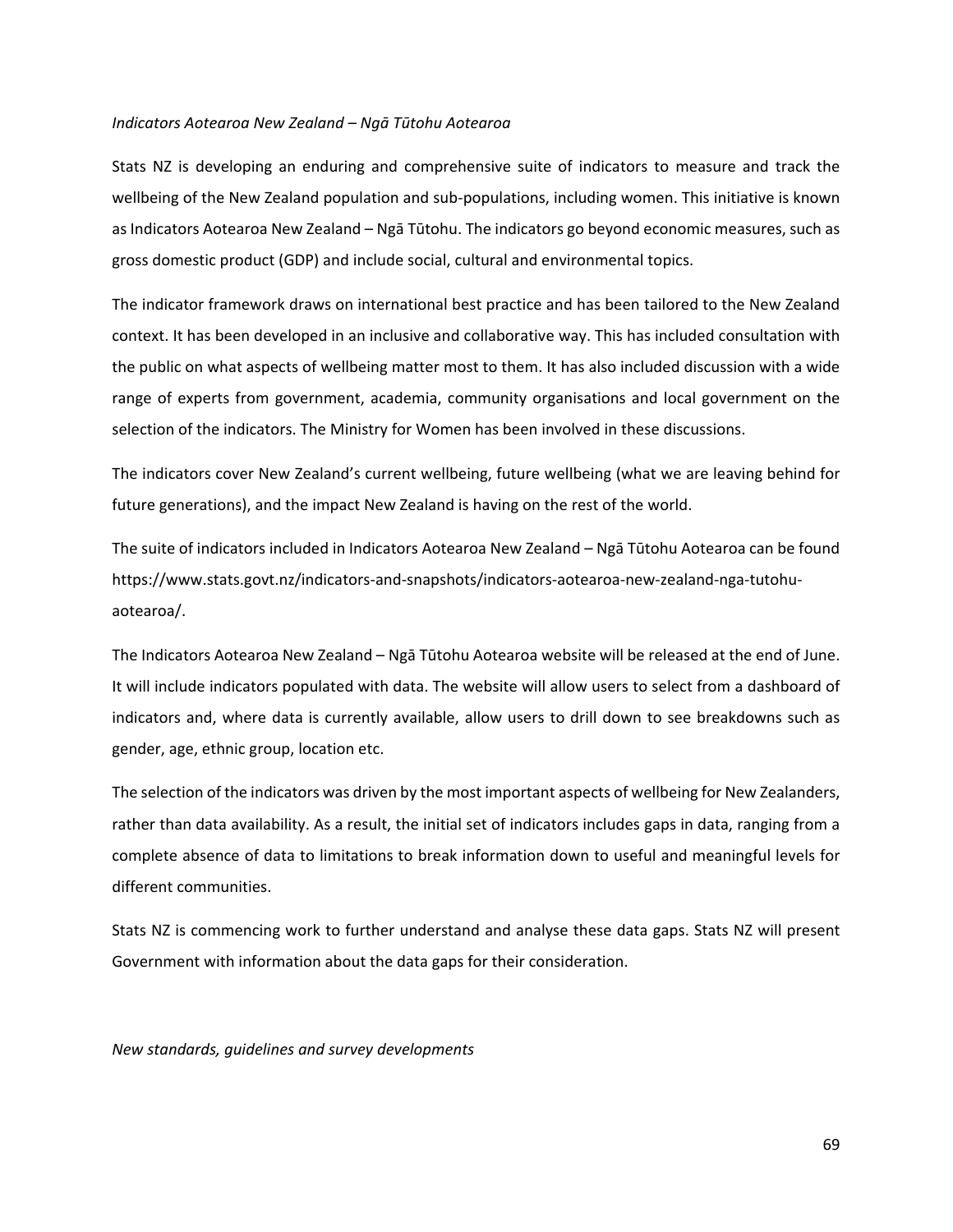A range of standards and guidelines have been produced to improve the measurement on topics of relevance to women. These include the development of statistical standards that provide guidance to organisations on the collection and dissemination of data on gender identity, sexual identity and sex. These will be reviewed on a regular basis to ensure their ongoing relevance.

Guidelines have also been developed for employers and human resources staff on how to measure and analyse gender pay gaps in their organisations. These guidelines explain:

- What gender pay gaps are
- Possible contributing factors to gender pay gaps
- Why organisational gender pay gaps should be measured
- How to measure organisational gender pay gaps step by step
- How to analyse and understand gender pay gaps at an organisational level.

The Ministry for Women has been consulted regarding these developments.

The Ministry is also consulted on all new surveys or survey redevelopments and advises on data needs about women. One development of particular interest to the Ministry is the development of the next collection of data on time use. The last time use survey was conducted in 2009/10. Time use surveys are the major source of information on women's unpaid work. Work has begun on the development of the next collection of time use data, but the timing is subject to resource prioritisation.

Another recent survey development is the increase in the sample size of the Household Economic Survey (HES) from 3,500‐5,500 households to 20,000 households. The increase was driven by the Child Poverty Act and will provide better data for monitoring purposes, including by sex, and not just for children.

## **38. Have you defined a national set of indicators for monitoring progress on the SDGs?**

Stats NZ has defined a suite of indicators for measuring and tracking the wellbeing of New Zealand, known as Indicators Aotearoa New Zealand – Ngā Tūtohu Aotearoa. The indicators have been developed in an inclusive way and are based on those aspects of wellbeing that matter most to New Zealanders. They cover current wellbeing, future wellbeing and our impact on the rest of the world.

Where possible, the indicators will be disaggregated to provide a view of the wellbeing of sub-populations, including women.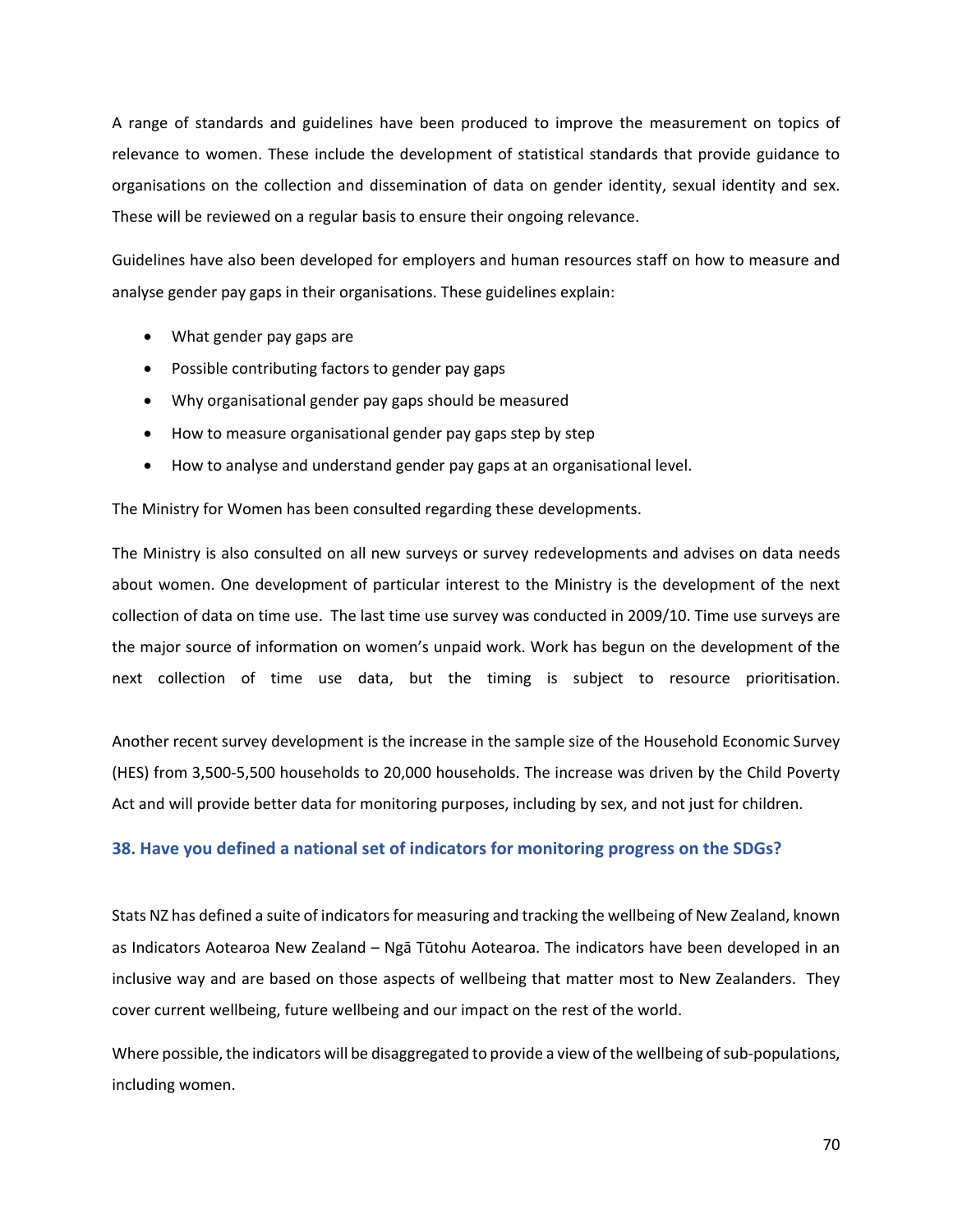The indicators have been developed to satisfy a range of purposes, including monitoring New Zealand's progress against the SDGs, and will be the core dataset used to report on SDGs. A website tool which includes the indicators populated with data will be available from the end of June 2019. A link to the indicators will be included in New Zealand's Voluntary National Review of the SDGs, which will be submitted to the UN High‐Level Political Forum in July 2019.

## **39. Has data collection and compilation on SDG 5 indicators and on gender‐specific indicators under other SDGs begun?**

Indicators Aotearoa New Zealand ‐ Ngā Tūtohu Aotearoa will be the tool to monitor SDG 5 indicators as well as gender‐specific indicators under other SDGs. Data that is currently available is being compiled for release on Indicators Aotearoa New Zealand website at the end of June 2019. Where possible, this will include breakdowns by gender and other relevant variables such as age, ethnicity and location.

Through Indicators Aotearoa New Zealand – Ngā Tūtohu Aotearoa, three indicators under SDG 5 were identified as being important in the New Zealand context. These are: domestic violence, the value of unpaid work and discrimination.

## 40. Which of the following disaggregations<sup>1</sup> is routinely provided by major surveys in your **country?**

Geographic location – Yes but often at a highly aggregated level Income ‐ yes Sex ‐ yes Age ‐ yes Education ‐ yes Marital status ‐ yes Race/ethnicity ‐ yes Migratory status – yes Disability – no but questions on disability are being added to major household surveys to enable the

 $1$  As specified in A/RES/70/1, with the addition of education and marital status.